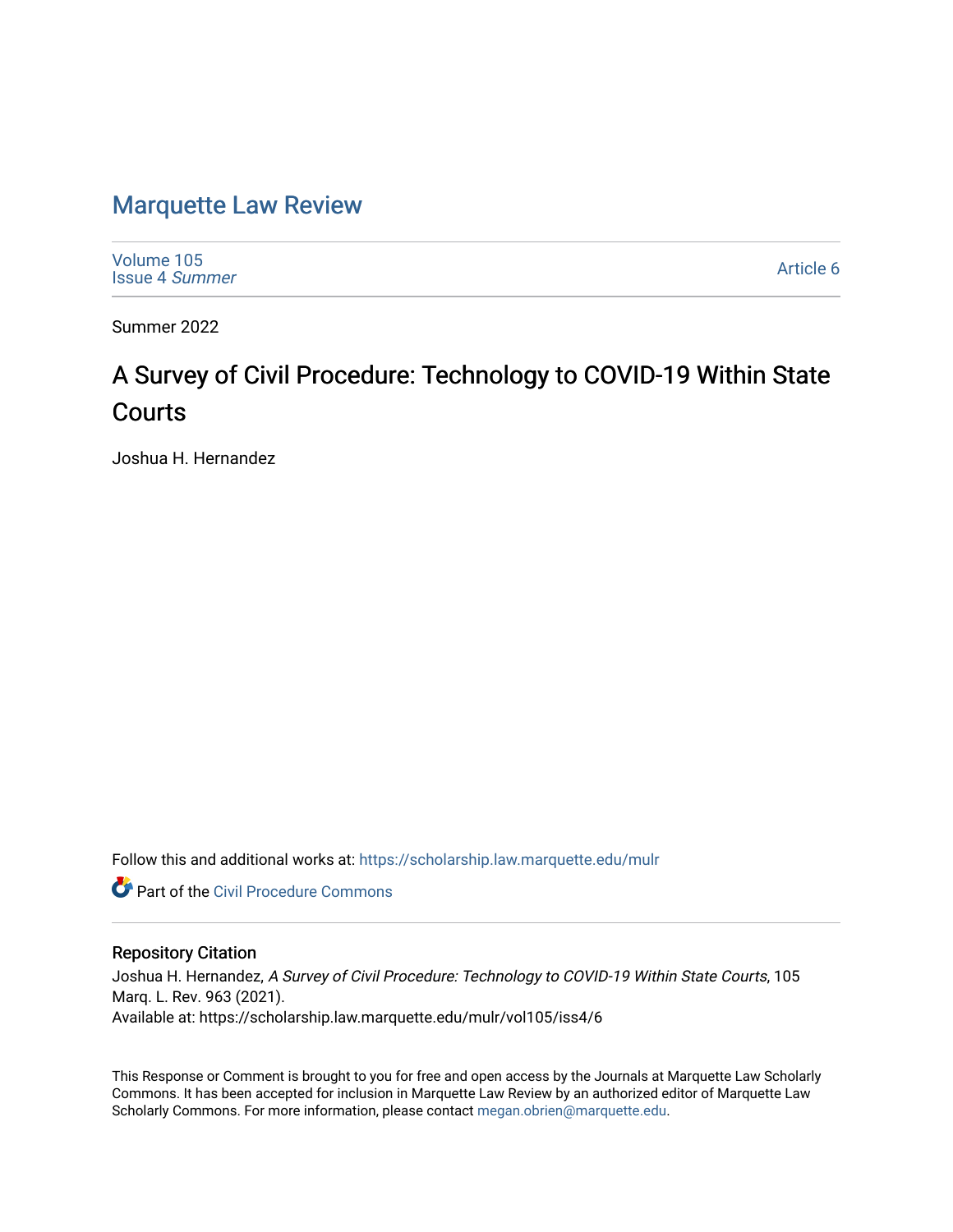# **A SURVEY OF CIVIL PROCEDURE: TECHNOLOGY RESPONSES TO COVID-19 WITHIN STATE COURTS**

*The COVID-19 pandemic catalyzed the implementation of technological innovation within the legal field. Specifically, state courts used technology to adjust their civil procedures while maintaining accurate results, limiting costs, and providing meaningful participation to varying degrees of success. In addition, given the piecemeal nature of these adjustments, there is a lack of knowledge regarding what actions were taken in the early months of the pandemic. Thus, this Comment conducts a survey focusing on how the states adjusted their judicial civil procedures to respond to COVID-19's impact. This Comment then argues that the most liberal implementation of technological adjustments may not be best for states to fulfill the historical purpose of civil procedure. Rather, states that implemented statewide orders, for a short period of time, allowing their lower courts to implement a full range of technological adjustments, best balanced the need for accuracy with the costs of implementation to maintain the highest degree of meaningful participation.*

| II. CIVIL PROCEDURE PURPOSE & PREVIOUS SURVEYS  966                   |
|-----------------------------------------------------------------------|
| A. Background and Historical Purpose of Civil Procedure  966          |
|                                                                       |
|                                                                       |
|                                                                       |
| B. Previous Surveys Regarding Civil Procedure at the State Level. 969 |
| III. SURVEY OBJECTIVES & CLASSIFICATORY CRITERIA  970                 |
|                                                                       |
|                                                                       |
|                                                                       |
|                                                                       |
|                                                                       |
|                                                                       |
|                                                                       |
| IV. CLASSIFICATIONS & STATE COVID-19 CIVIL PROCEDURE ADAPTION 975     |
|                                                                       |
| B. State COVID-19 Civil Procedure Technological Adaptation 977        |
| V. ANALYSIS OF SURVEY DATA ON CIVIL PROCEDURE ADAPTION  1001          |
|                                                                       |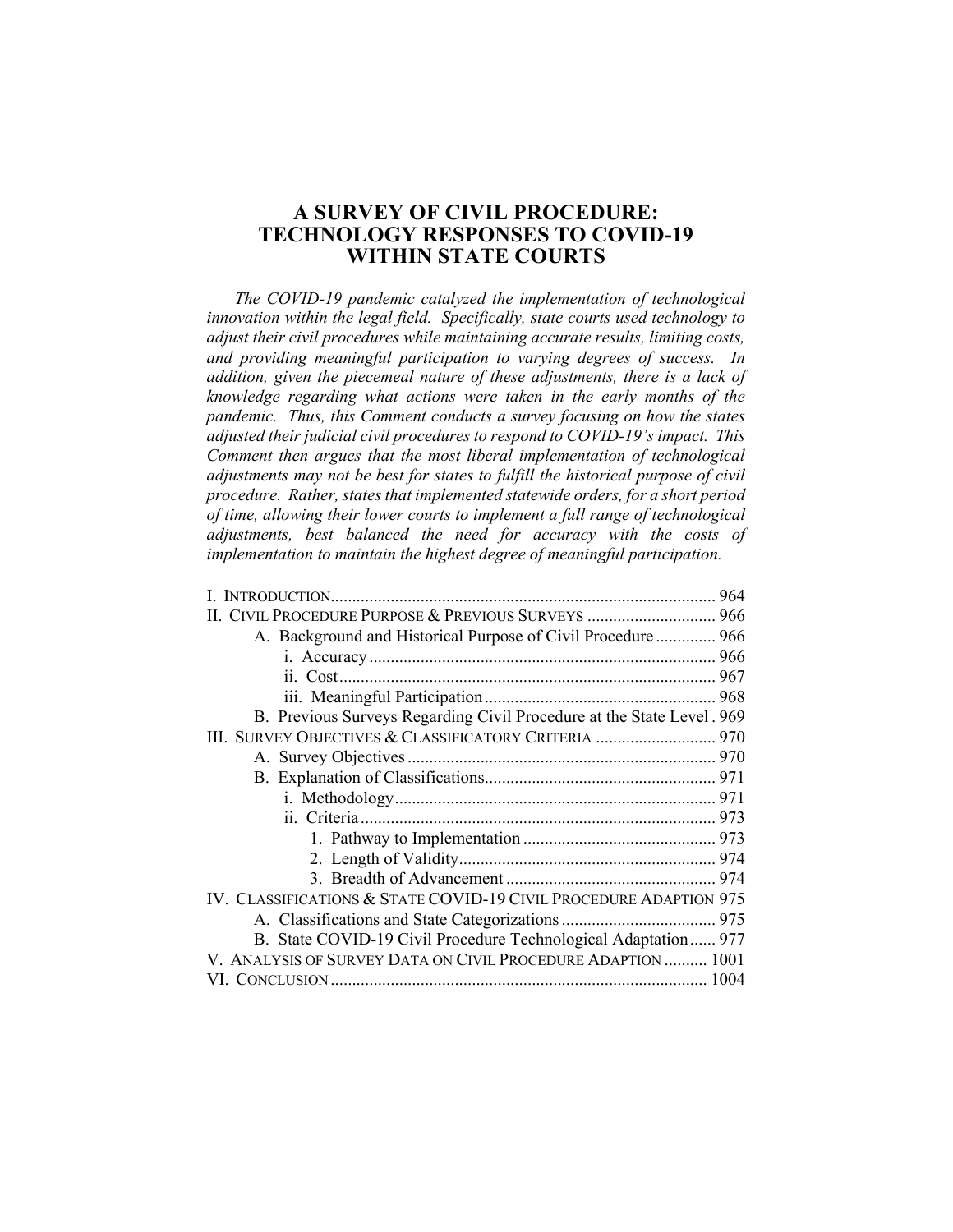#### I. INTRODUCTION

Technological advancement has rapidly adjusted the way individuals and institutions conduct operations. However, state and federal courts have taken painfully slow steps to utilize technology to achieve the fundamental goals of civil procedure. In the 1980s, legal scholars analyzed the strengths and shortcomings of audio and video technologies, which had been suggested to meet increasing cost and delay problems, "but which nevertheless [were] used infrequently and sporadically in judicial proceedings."<sup>1</sup> Today, organizations are still working on implementing common-sense technology into our court systems. One example is the Legal Services Corporation (LSC), Congress's effort to fund civil legal aid to the nation's poor.<sup>2</sup> The LSC dedicated its  $2022$ Innovations in Technology conference to increasing judicial access through technology innovation. 3

Today, the novel coronavirus (COVID-19) pandemic<sup>4</sup> has served as a catalyst forcing the traditionally rigid legal field to accelerate years of technological innovation into mere months of rapid response. Unfortunately, COVID-19 variants, like Delta and Omicron,<sup>5</sup> have compelled the legal field to keep these technological innovations available now two years into the pandemic. Prior to the World Health Organization officially labeling the COVID-19 viral disease a pandemic (March 11, 2020), $6$  states had already

<sup>1.</sup> Kathy L. Shuart & Lynae K. E. Olson, *Audio and Video Technologies in the Court: Will Their Time Ever Come*, 8 JUST. SYS. J. 287, 304 (1983).

<sup>2.</sup> *History: The Founding of LSC,* LEGAL SERVS.CORP., https://www.lsc.gov/about-lsc/who-weare/history [https://perma.cc/ZS97-JU5T].

<sup>3.</sup> *LSC's Innovations in Technology Conference,* LEGAL SERVS. CORP. (Jan. 12, 2022), https://www.lsc.gov/events/events/lscs-innovations-technology-conference [https://perma.cc/8U5K-3WMS].

<sup>4.</sup> Bill Chappell, *Coronavirus: COVID-19 Is Now Officially a Pandemic, WHO Says*, NPR (Mar. 11, 2020), https://www.npr.org/sections/goatsandsoda/2020/03/11/814474930/coronavirus-covid-19 is-now-officially-a-pandemic-who-says [https://perma.cc/XE9U-ZUJ4].

<sup>5.</sup> *What You Need to Know About Variants*, CTR. FOR DISEASE CONTROL AND PREVENTION (Feb. 25, 2022), https://www.cdc.gov/coronavirus/2019-ncov/variants/about-variants.html [https://perma.cc/5P9X-QCCC].

<sup>6.</sup> Chappell, *supra* note 4.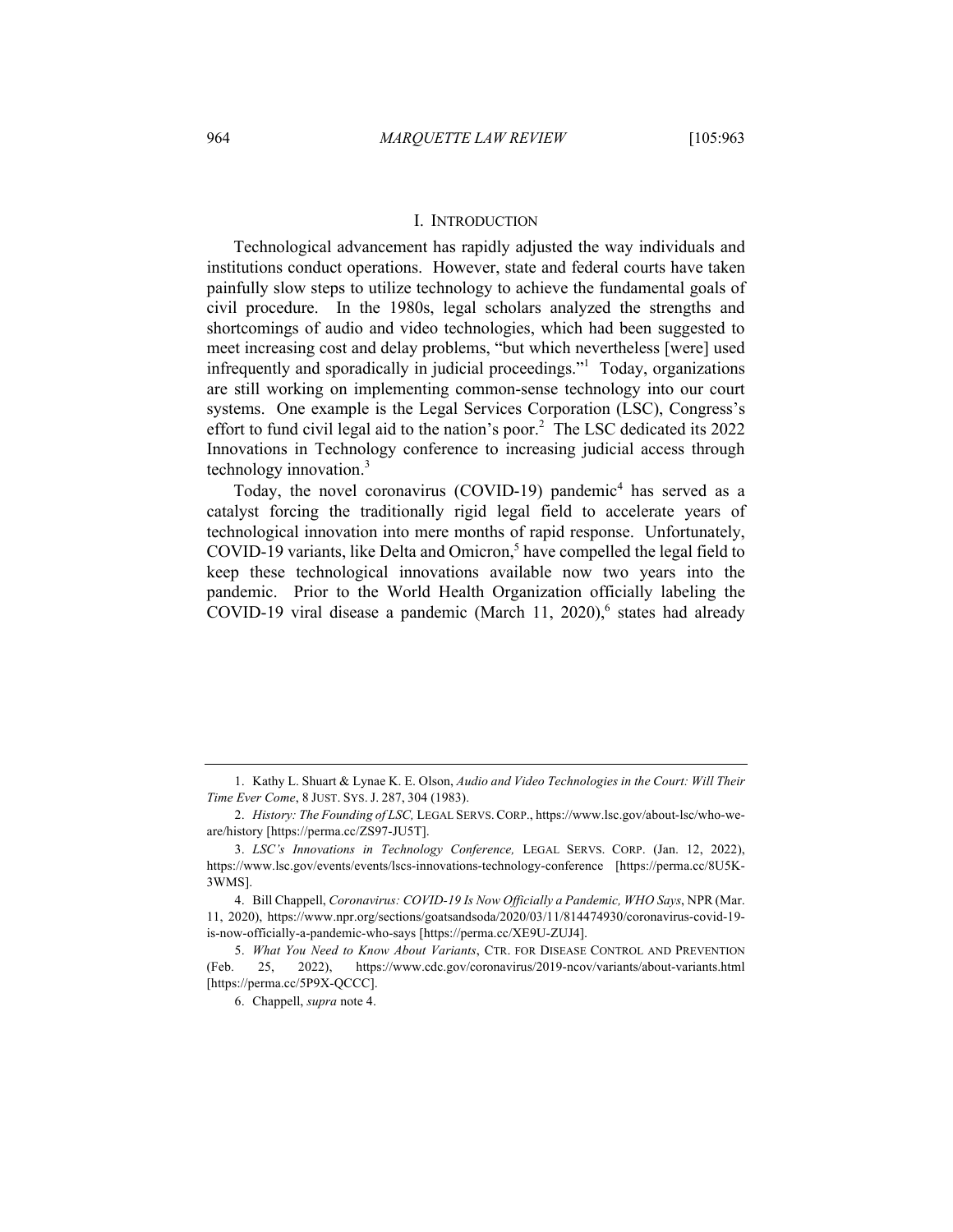taken steps,<sup>7</sup> and some had already issued judicial orders, $\frac{8}{3}$  to respond to the concern surrounding COVID-19. States across the nation quickly followed suit by implementing COVID-19 related civil procedure responses.<sup>9</sup> However, the pathway of implementation, length of validity, and the breadth of adjustments of such responses differed widely across the states.<sup>10</sup>

This Comment argues that the most liberal implementation of technological adjustments to combat COVID-19 may not be best for states to fulfill the historical purpose of civil procedure. Rather, states that implemented statewide orders, for a short period of time, allowing their lower courts to implement a full range of technological adjustments, best balanced the need for accuracy with the costs of implementation to maintain the highest degree of meaningful participation.

There is a general lack of knowledge regarding what action states took in response to COVID-19. Thus, this Comment will conduct a survey focusing on how the fifty states, at the highest levels of government, adjusted their judicial civil procedures to respond to COVID-19. Due to the technological resources accessible to courts, this Comment will focus on responses that looked to technology as a way to fulfill the historical purpose of civil procedure. Part II will lay the foundational work by speaking to the historical purpose of civil procedure and conducting a brief review of previous surveys that looked at state level civil procedure. Part III will then establish survey objectives and classificatory criteria by explaining the methodology and criteria used to conduct the survey. Next, Part IV will classify and describe the technologyfocused COVID-19 civil procedure responses for the fifty states. Then, Part V will analyze the survey data on these civil procedure responses to answer how successful COVID-19 responses have been at balancing the need for efficiency

<sup>7.</sup> N.J. CTS., CORONAVIRUS (COVID-19)—CONTINUATION OF NORMAL COURT OPERATIONS; GUIDANCE TO ATTORNEYS AND LITIGANTS; REMINDER NOT TO SHARE CONFIDENTIAL HEALTH INFORMATION IN PLEADINGS (2020) https://www.njcourts.gov/notices/2020/n200309a.pdf?c=dDn [https://perma.cc/UYH5-TB76].

<sup>8.</sup> *Status of State Covid-19 Emergency Orders,* NAT'L GOVERNORS ASS'N (Dec. 29, 2020), https://web.archive.org/web/20210125143742/https://www.nga.org/state-covid-19-emergencyorders/ [https://perma.cc/28XP-ZRL9].

<sup>9.</sup> *See*, *e.g.*, SUPREME COURT OF APPEALS STATE OF W. VA., COVID-19 PLANNING DOCUMENT 4–5 (Mar. 12, 2020), http://www.courtswv.gov/covid19/COVID-19PlanningDocument1.pdf [https://perma.cc/DAB8-62UJ] (encouraging West Virginia courts to allow technological resources in an effort to be flexible and proactive in managing their dockets).

<sup>10.</sup> *Compare id.* (stating that West Virginia courts shall remain open and functioning but "[allow] for telephonic hearings" and "[encourage] the use of video conferencing systems") *with*  STATE OF N.D. CTS., ORDER 25. CORONAVIRUS PANDEMIC (2020), https://www.ndcourts.gov/legalresources/rules/ndsupctadminorder/25-3 [https://perma.cc/MKP5-FM8Y] (halting civil jury trials, but not civil bench trials, with no mention of utilizing technological resources to continue litigation).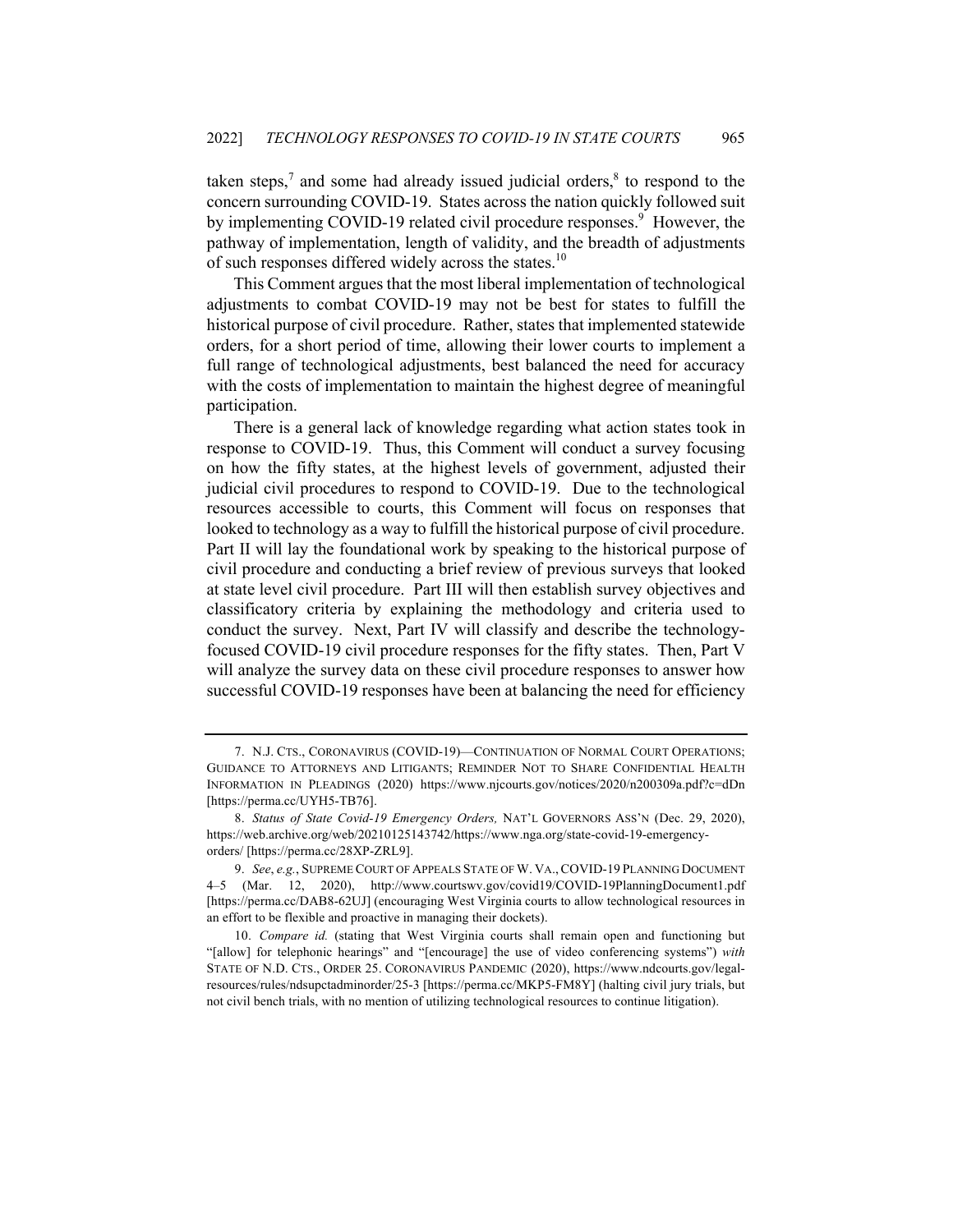with the fundamental goal of supplying fair and just dispute resolution. Finally, after analyzing the efficacy of states' COVID-19 civil procedure responses, Part VI will conclude.

# II. CIVIL PROCEDURE PURPOSE & PREVIOUS SURVEYS

# *A. Background and Historical Purpose of Civil Procedure*

First adopted in 1937 by the Supreme Court, and effected September 16, 1938, the Federal Rules of Civil Procedure  $(F.R.C.P.)<sup>11</sup>$  historically served as the dominant model for the majority of state systems of civil procedure.<sup>12</sup> Even though it has been suggested "that state and federal systems of procedure have formally diverged not just in some states, but almost everywhere,"<sup>13</sup> this Comment will still look to the F.R.C.P. to establish a fundamental historical purpose for state civil procedures. As stated within the F.R.C.P., civil procedure rules should be "construed, administered, and employed . . . to secure the just, speedy, and inexpensive determination of every action and proceeding."14 Further, scholars have noted that procedural questions dominate legal debate in the United States, covering arguments from justice, rights, efficiency, and sovereignty.<sup>15</sup> At the heart of civil procedure purpose lies the belief that the system must be just—the system must produce accurate results, within a reasonable cost, while providing meaningful participation rights for individuals with business before the court.<sup>16</sup> However, there must be an appropriate balance between these three attributes (accuracy, cost, and meaningful participation) due to the potential conflict that may arise as one attempts to achieve all three to the greatest extent.<sup>17</sup>

#### i. Accuracy

First, for civil procedure to be just, the system must be built around the goal of accurately interpreting pertinent law to the facts an "acceptably high

<sup>11.</sup> *Federal Rules of Civil Procedure*, U.S. CTS., https://www.uscourts.gov/rulespolicies/current-rules-practice-procedure/federal-rules-civil-procedure [https://perma.cc/6A89- MMTU].

<sup>12.</sup> John B. Oakley, *A Fresh Look at the Federal Rules in State Courts*, 3 NEV. L.J. 354, 357 (2003).

<sup>13.</sup> *Id.* at 384.

<sup>14.</sup> FED. R. CIV. P. 1.

<sup>15.</sup> *See* Paul MacMahon, *Proceduralism, Civil Justice, and American Legal Thought,* 34 U. PA. J. INT'L. L. 545, 547, 563 (2013).

<sup>16.</sup> Paul Stancil, *Substantive Equality and Procedural Justice,* 102 IOWA L. REV. 1633, 1636 (2017).

<sup>17.</sup> *Id.* at 1649.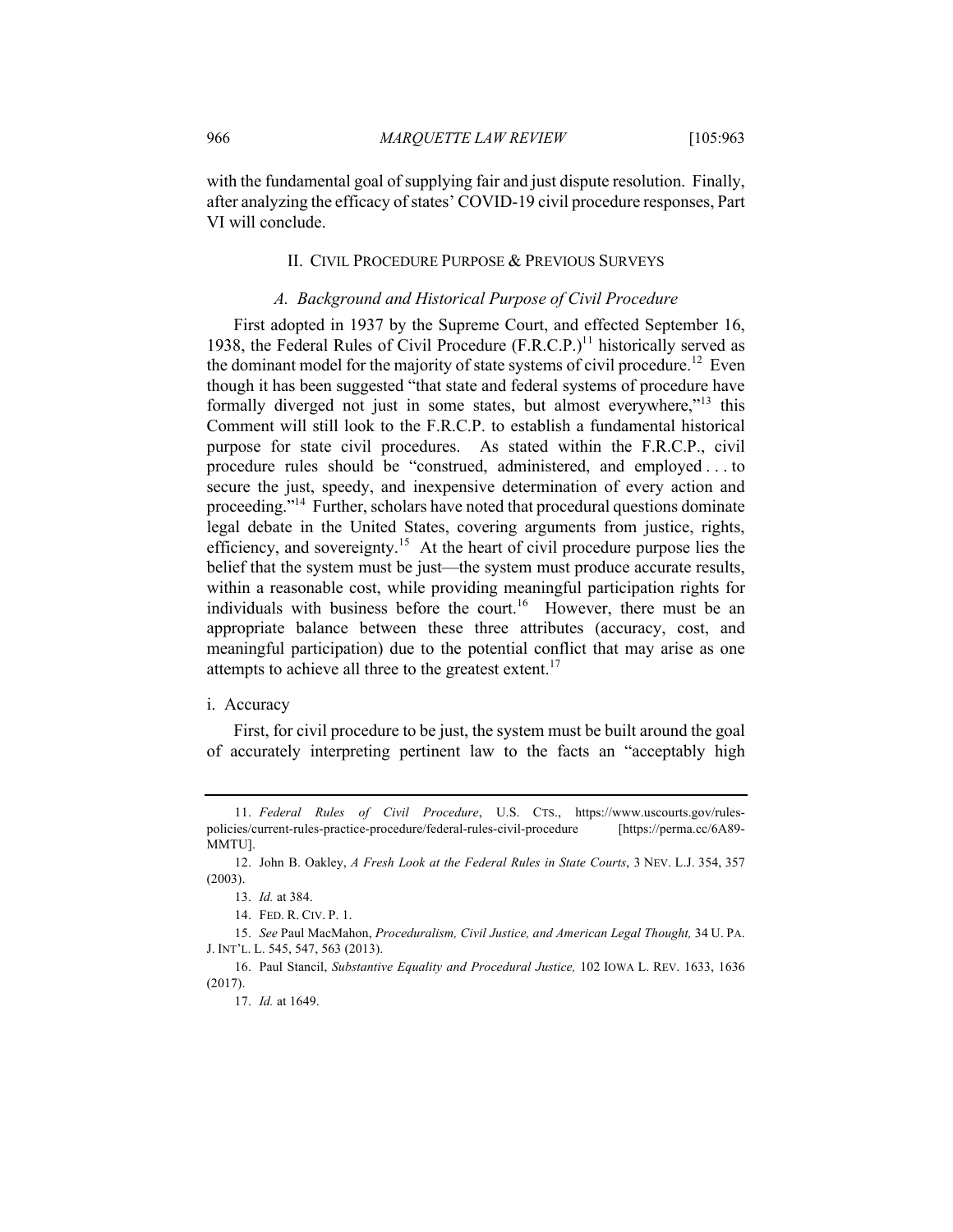percentage of the time."18 While courts frequently communicate the goal of the civil judicial system as a "search for truth,"<sup>19</sup> the understanding of what it means to be accurate has diverged.<sup>20</sup> One perspective asks whether a case was decided correctly, described as "case accuracy."<sup>21</sup> Another perspective asks whether implemented procedure produces more or less accurate outcomes for future cases, described as "systemic accuracy."<sup>22</sup> While these two perspectives of accuracy often track together, conflict between the two perspectives can arise when applying certain civil procedure rules.<sup>23</sup> For this Comment's purpose, it is sufficient to recognize that "accuracy is a plausible . . . component of an ideal of procedural justice, but it is not a candidate for a complete account of procedural justice."<sup>24</sup>

# ii. Cost

Next, the cost of obtaining accurate outcomes must be considered and balanced against the commitment to accuracy.<sup>25</sup> While additional cost expenditures (continuous pretrial proceedings or lengthened discovery) could lead towards accuracy improvements, at some point the law of diminishing returns kicks in.<sup>26</sup> For this reason, there can be instances where a perfectly accurate procedural system may still be unjust if the associated costs exceed the value of the judgment.<sup>27</sup> Due to the fact that judicially perfect accuracy is impossible, and that costs become unideal the closer a system gets to perfection, scholars have termed this balancing act as "imperfect procedural justice."<sup>28</sup> Many questions arise when attempting to compromise between accuracy and costs.<sup>29</sup> Two approaches have surfaced, one that creates a system of procedure that maximizes utility and one that emphasizes rights-based constraints to

<sup>18.</sup> *Id*.

<sup>19.</sup> *See*, *e.g.*, Carroll v. Jaques Admiralty Law Firm, 110 F.3d 290, 294 (5th Cir. 1997) (stating that "[t]he search for truth . . . is at the heart of the litigation process.").

<sup>20.</sup> *See* Lawrence B. Solum, *Procedural Justice*, 78 S. CAL. L. REV. 181, 244–52 (2004) (defining "The Accuracy Model" as "The Utopian Ideal," and acknowledging the difference between systemic accuracy and case accuracy).

<sup>21.</sup> *Id.* at 247.

<sup>22.</sup> *Id.*

<sup>23.</sup> *Id.* at 248–49 (viewing the conflict, between the two perspectives of accuracy, through a statute of limitations situations and a destruction of evidence example).

<sup>24.</sup> *Id.* at 252.

<sup>25.</sup> Stancil, *supra* note 16, at 1650.

<sup>26.</sup> *Id.*

<sup>27.</sup> *Id.* at 1651.

<sup>28.</sup> Solum, *supra* note 20, at 252.

<sup>29.</sup> *Id.* ("Under what conditions will accuracy be sacrificed? How should the costs of procedural justice be distributed?").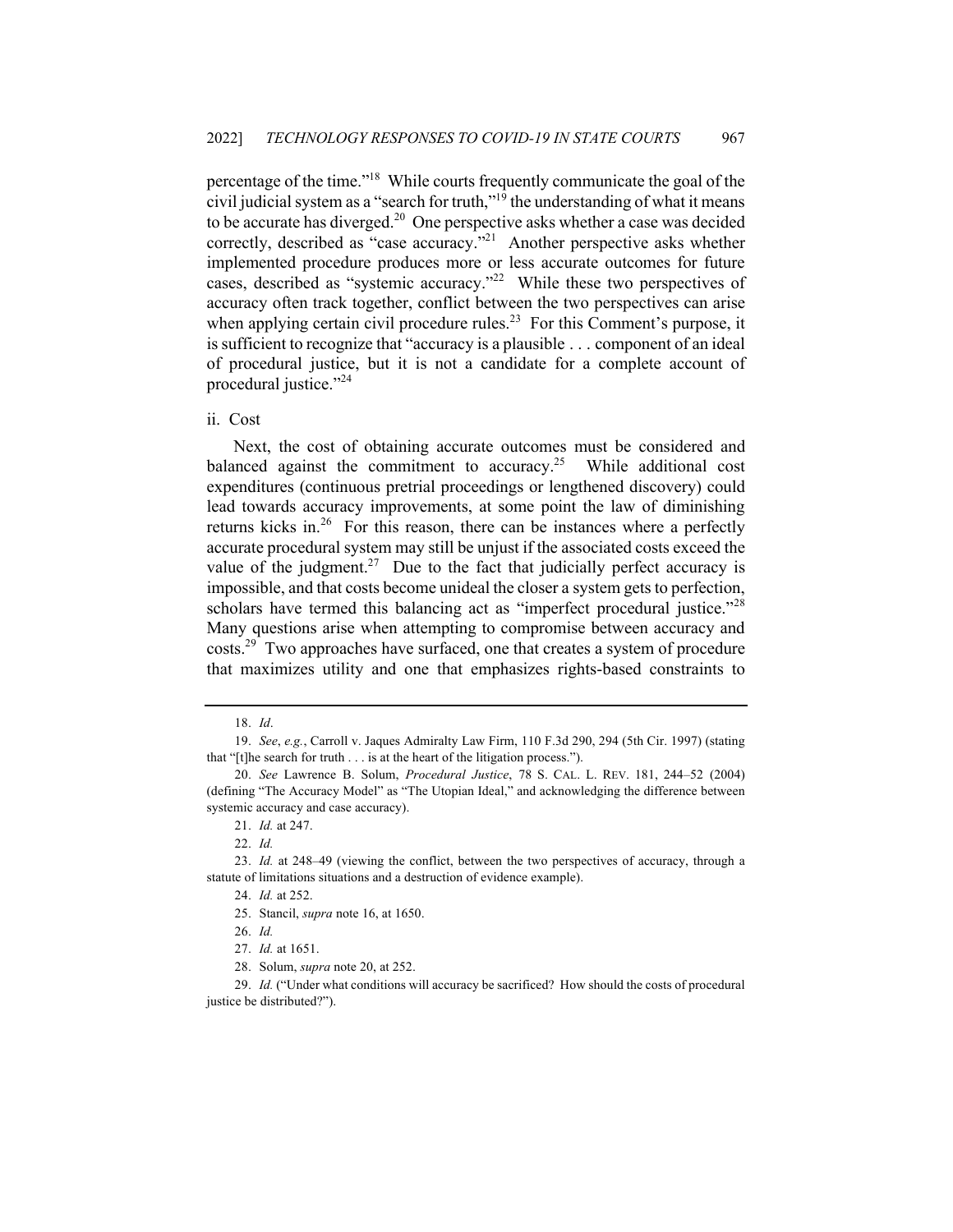$costs<sup>30</sup>$  Similar to law and economics approaches, the utility maximizing approach would "'minimize the sum of two types of costs. The first is the cost of erroneous judicial decisions[,]' [and t]he second type of cost is 'the cost of operating the procedural system.'"31 In contrast, the rights-based approach looks to concepts of fairness and rights to create a systemic account for how best to answer balancing questions.<sup>32</sup> No matter the approach taken, civil procedure justice must accept the fact that perfect accuracy is implausible while appreciating the types of costs associated with the search for accuracy.<sup>33</sup>

# iii. Meaningful Participation

Finally, meaningful participation for all parties within the civil judiciary process is vital to upholding a just system.<sup>34</sup> While meaningful participation may have a positive impact on accuracy or cost reduction, the idea that meaningful participation matters, in and of itself, is vital to civil procedure's fundamental purpose.<sup>35</sup> While there are many theories regarding meaningful participation within procedural justice, a full breakdown of those theories goes beyond the scope of this Comment.<sup>36</sup> One fundamental proposition regarding meaningful participation is that it "is necessary because it supports the legitimacy of our dispute resolution mechanisms."<sup>37</sup> Further, the support meaningful participation provides to legitimacy is completely independent of the legal merits of a participant's claims or defenses.<sup>38</sup> Larry Solum argues that "[t]he most important task for a theory of procedural justice is to offer those who suffer from inaccurate and binding decisions a reason to regard themselves as legitimately bound."<sup>39</sup> Central to this attribute is the fundamental Central to this attribute is the fundamental understanding that *meaningful* participation, and not simply participation, is required.<sup>40</sup>

As explained above, civil procedure's historical purpose focuses on creating a just system with the primary goal of balancing the attributes of producing accurate results, maintaining reasonable costs, and providing

<sup>30.</sup> *Id.*

<sup>31.</sup> *Id.* at 254 (quoting RICHARD POSNER, ECONOMIC ANALYSIS OF LAW 549 (4th ed. 1992)).

<sup>32.</sup> *Id.* at 257.

<sup>33.</sup> Stancil, *supra* note 16, at 1651.

<sup>34.</sup> *Id.* at 1652.

<sup>35.</sup> *Id.*

<sup>36.</sup> For a thorough and in-depth recitation of different potential participation theories please see Solum, *supra* note 20, at 259–73.

<sup>37.</sup> Stancil, *supra* note 16, at 1652 (referencing Solum, *supra* note 20, at 275–89).

<sup>38.</sup> *Id.*

<sup>39.</sup> Solum, *supra* note 20, at 292.

<sup>40.</sup> Stancil, *supra* note 16, at 1652.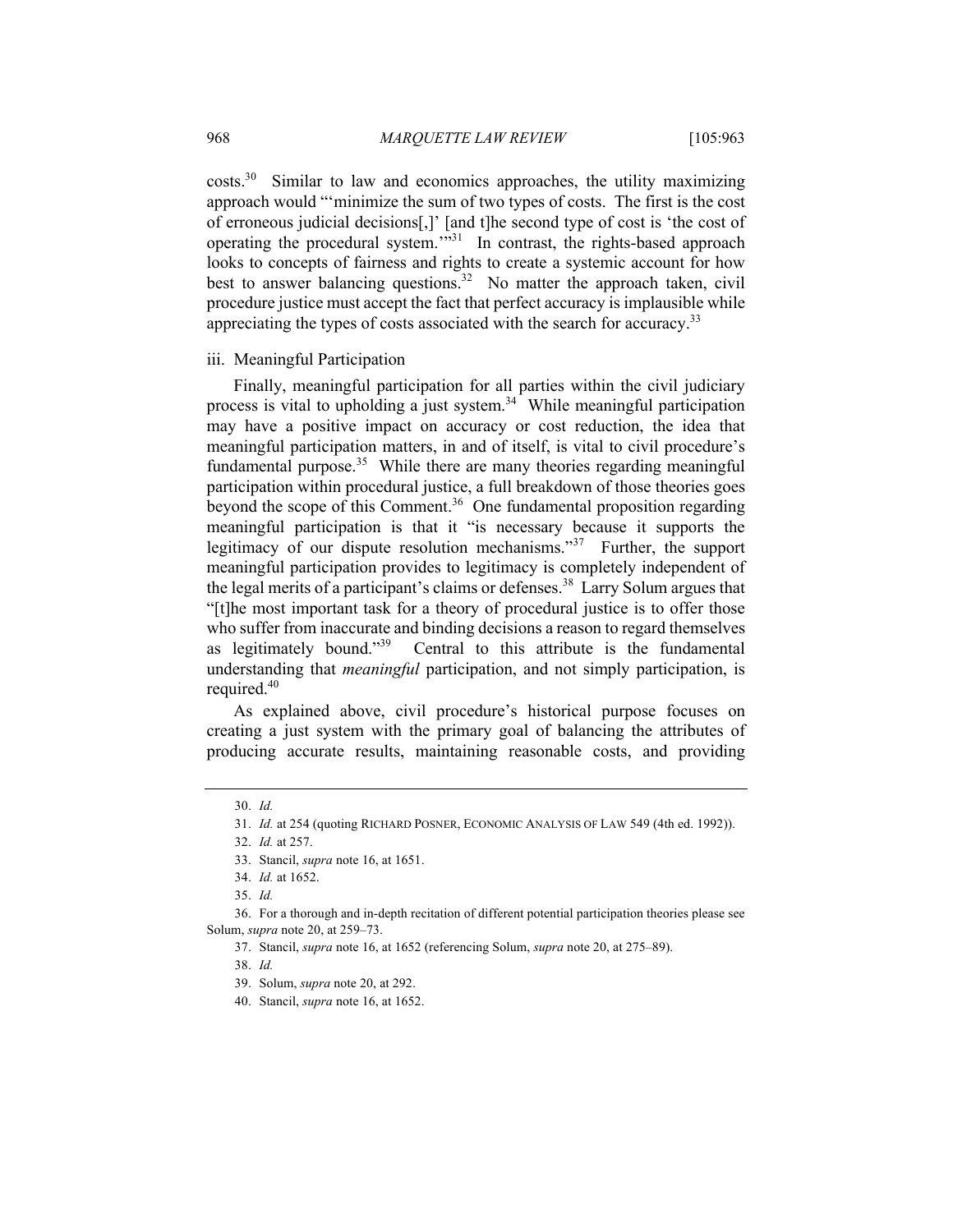meaningful participation rights. This Comment will utilize this purpose framework to analyze states' technology-focused COVID-19 civil procedure responses.

# *B. Previous Surveys Regarding Civil Procedure at the State Level*

For the most part, previous surveys having to do with civil procedure at the state level focus on how these systems differ from the  $F.R.C.P.<sup>41</sup>$  However, there has been a general lack of legal research on how technology has impacted civil procedure systems within the United States. While this subject has been missing in academic writing here in the United States, global scholars have touched on pertinent aspects—with some analysis on technologically focused COVID-19 civil procedure responses.<sup>42</sup> These resources will provide a model for research and are beneficial to analyzing which potential procedural reform should be encouraged.

Professors John Oakley and Arthur Coon provide an in-depth survey for how civil procedure within the fifty states have adopted or modeled their systems from the FRCP. $^{43}$  This fundamental research piggy backed on the midtwentieth century work by Professor Charles Wright and Judge Charles E. Clark who distinguished "code" and "common law"<sup>44</sup> and who observed the degree to which the FRCP were adopted as the standard within state courts.<sup>45</sup> What these legal scholars found was that "the [FRCP] are the dominant system of procedure in American law, not merely by merit but by headcount."<sup>46</sup> With this

<sup>41.</sup> Thomas O. Main, *Procedural Uniformity and the Exaggerated Role of Rules: A Survey of Intra-State Uniformity in Three States That Have Not Adopted the Federal Rules of Civil Procedure,* 46 VILL. L. REV. 311, 319, 381–82 (2001); John B. Oakley & Arthur F. Coon, *The Federal Rules in State Courts: A Survey of State Court Systems of Civil Procedure,* 61 WASH. L. REV. 1367, 1367 (1986); 1 W. BARRON & A. HOLTZOFF, FEDERAL PRACTICE AND PROCEDURE §§ 9.1–9.53, at 46–80 (Wright ed. 1960); CHARLES E. CLARK, HANDBOOK OF THE LAW OF CODE PLEADING 46, 50–54 (2d ed. 1947) (1928).

<sup>42.</sup> *See* K. L. Branovitsky, I. G. Rents, Al. V. Neznamov, An. V. Neznamov & V. V. Yarkov, *Digital Technology and Civil Procedure: Some Problems and Prospects*, 2019 HERALD CIV. PROC. 54, 55 (2019) (analyzing problems and prospects of digital technology implementation in Russian civil procedure); *see also* Nicholas Mouttotos, *Reform of Civil Procedure in Cyprus: Delivering Justice in a More Efficient and Timely Way*, 49 COMMON L. WORLD REV. 99, 103, 128 (2020) (researching how to modernize the Cyprus system of civil procedure post the financial crisis while briefly touching on COVID-19); *see also* Sergiu I. Stănilă, *Tehnologia Informaţiei Şi Comunicaţiilor în Procesul Judiciar [Information and Communication Technology in the Judicial Process]*, 2020 REV. UNIVERSUL JURIDIC 111, 112, 127 (2020) (analyzing how the Romanian legislative framework can be extended, through effective technical solutions, to provide regulation within the field of justice).

<sup>43.</sup> Oakley & Coon, *supra* note 41.

<sup>44.</sup> *Id.* at 1369–72.

<sup>45.</sup> *Id.* at 1367.

<sup>46.</sup> *Id.* at 1372.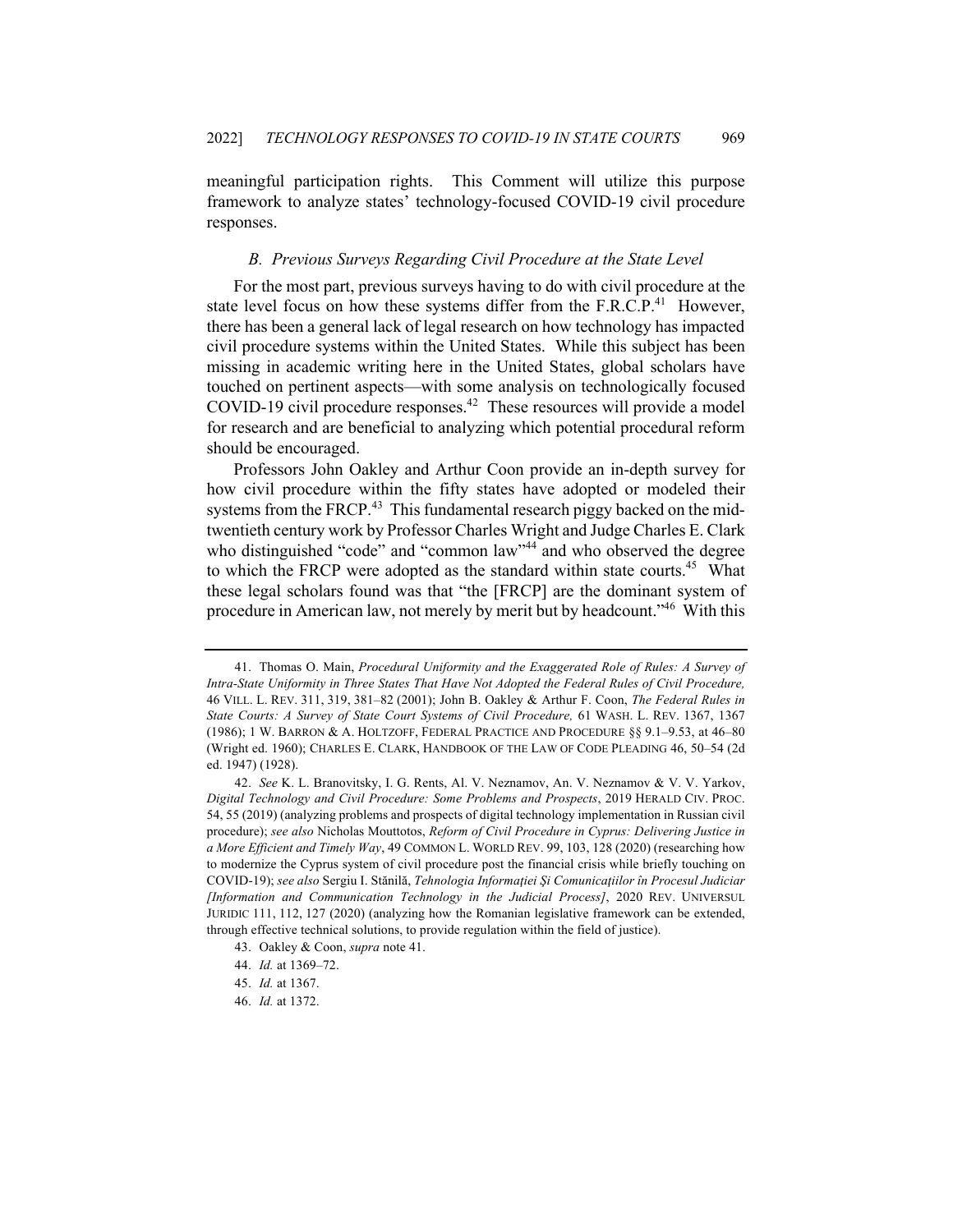being said, Oakley and Coon have argued that states are inherently passive to procedural reform and the trend towards modeling the FRCP has ended.<sup>47</sup> While that trend may be slowing down, or reversing in some instances,<sup>48</sup> this research provides an understanding of where each state's civil procedure begins. Thus, this understanding provides the starting point to analyze how each state has adopted technologically focused, COVID-19 related civil procedure responses.

While state level civil procedure has been analyzed within the United States, there has been a research gap for how COVID-19 has impacted technologically focused civil procedure responses within the United States. However, in Romania, Attorney Sergiu I. Stănilă analyzed the post COVID-19 application of videoconferencing, electronic file, and digital communication between the courts of Romania and their litigants.<sup>49</sup> In addition, Professor Nicholas Mouttotos has noted that the lack of "necessary infrastructure for electronic justice" has been detrimental to the Republic of Cyprus's ability to manage delays in litigation.<sup>50</sup> This research shows that it is time for analysis within the United States on how each state has adopted technologically focused civil procedure responses related to COVID-19.

#### III. SURVEY OBJECTIVES & CLASSIFICATORY CRITERIA

#### *A. Survey Objectives*

Given the nature of our court system built on federalism, $51$  and the fact that each state has differing civil procedure systems,<sup>52</sup> increasing the knowledge regarding what action states have taken in response to COVID-19 is paramount. While the first vaccine arrived by the end of  $2020$ ,<sup>53</sup> bringing society a fleeting degree of normality in part of  $2021$ ,<sup>54</sup> COVID-19 variants have prolonged the

52. Oakley & Coon, *supra* note 41, at 1427.

53. *FDA Takes Key Action in Fight Against COVID-19 By Issuing Emergency Use Authorization for First COVID-19 Vaccine*, U.S. FOOD & DRUG ADMIN. (Dec. 11, 2020), https://www.fda.gov/newsevents/press-announcements/fda-takes-key-action-fight-against-covid-19-issuing-emergency-useauthorization-first-covid-19 [https://perma.cc/QX6W-KU2D].

54. Karen Weintraub, *There May be a COVID-19 Vaccine by the End of the Year, but 'Normality' May Not Come Until End of 2021,* USA TODAY (Nov. 10, 2020, 12:05 PM),

<sup>47.</sup> *Id.* at 1427.

<sup>48.</sup> Oakley, *supra* note 12, at 383–84.

<sup>49.</sup> Stănilă, *supra* note 42, at 112, 127.

<sup>50.</sup> Mouttotos, *supra* note 42, at 128. Mouttotos later contrasts Cyprus' situation to that of the United Kingdom, which has conducted litigation over Skype. *Id.* at n.226.

<sup>51.</sup> William H. Pryor, Jr., *Madison's Double Security: In Defense of Federalism, the Separation of Powers, and the Rehnquist Court,* 53 ALA. L. REV. 1167, 1171–75 (2002).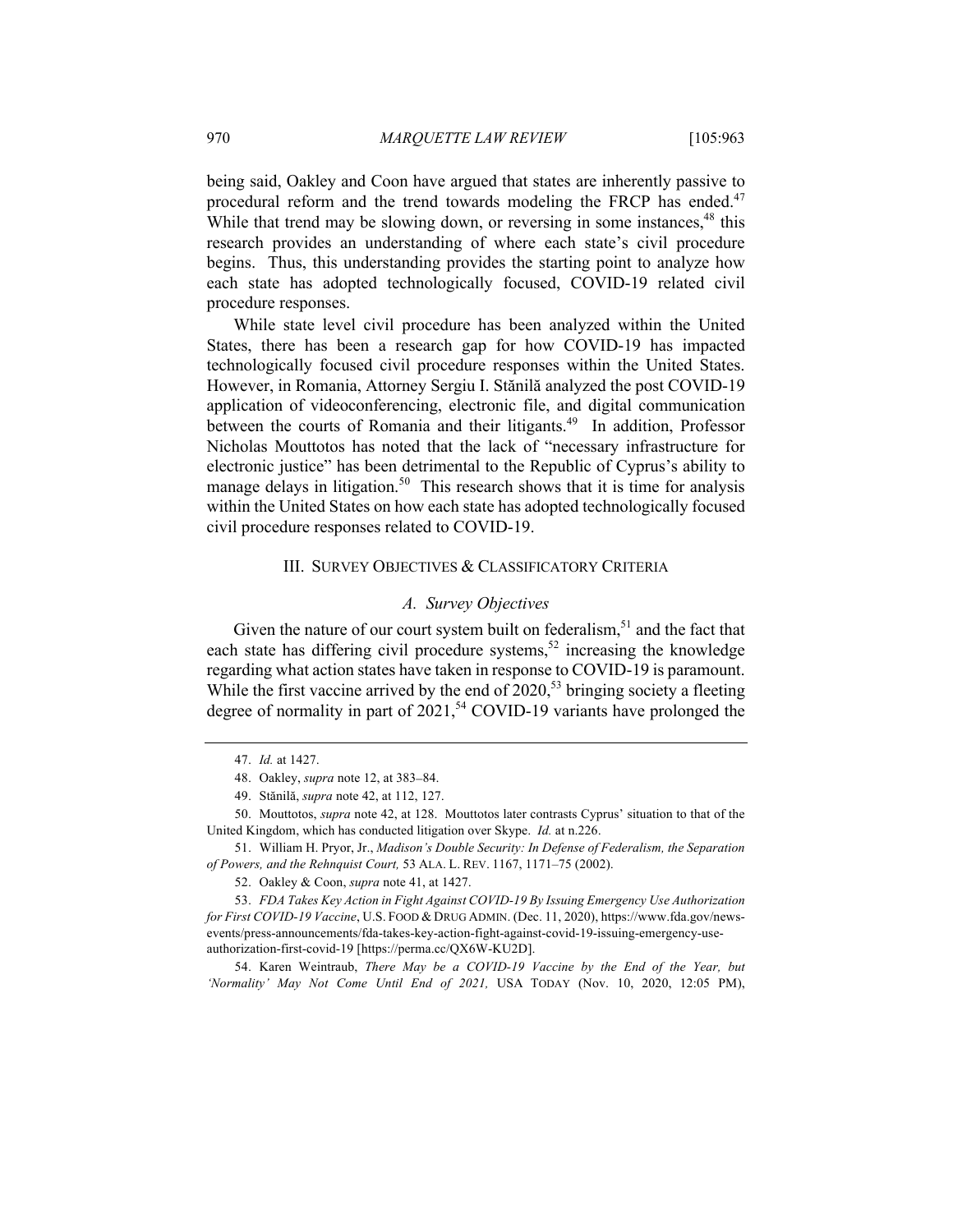length of the pandemic.<sup>55</sup> In addition, the possibility for future pandemics, or additional COVID-19 variants, is a fact our legal system cannot ignore. Further, it is still too early to know whether the broad social changes will stick once we do reach a sustained degree of normality. Some business insiders suggest that our technology-based adjustments to COVID-19 are here to stay.<sup>56</sup> In addition, technology has rapidly adjusted our way of life even before COVID-19. It would behoove our legal system to acknowledge this trend and adjust state civil procedure in an effort to fulfill the system's historical purpose.

### *B. Explanation of Classifications*

# i. Methodology

Focusing on executive orders submitted by either state governors or supreme courts, this survey will classify each state's response by focusing on three important aspects. First, the civil procedure responses of the states are classified according to how their systems adjusted to account for the impact of COVID-19. Second, the classification scheme categorizes these adjustments by length of validity with some acknowledgement of response time. Third, criteria categories have been identified that focus on the breadth of implemented technological advancement with recognition of states that included anti-impediment language.

Undoubtably, each state has made some form of adjustment to account for the impact of COVID-19. However, how the state systems have adjusted to COVID-19 has differed. Nearly all state judicial branches quickly implemented changes via emergency orders handed down by state supreme court chief justices.<sup>57</sup> Connecticut was the only true exception to this pathway of implementation.<sup>58</sup> Some states responded early by implementing orders that

58. GOVERNOR OF CONN., EXECUTIVE ORDER NO. 7G (2020), https://jud.ct.gov/HomePDFs/Executive-Order-No-7G.pdf [https://perma.cc/4XTX-GFD9].

https://www.usatoday.com/story/news/health/2020/11/10/covid-19-vaccine-willingness-needed-toend-pandemic/3516649001/ [https://perma.cc/7EGV-J69K].

<sup>55.</sup> *COVID Data Tracker Weekly Review*, CTRS. FOR DISEASE CONTROL AND PREVENTION (Dec. 17, 2021), https://www.cdc.gov/coronavirus/2019-ncov/covid-data/covidview/index.html#more-info [https://perma.cc/5BRP-EBT7].

<sup>56.</sup> Marius Mihalec, *Pandemic IT Innovation: What is Here to Stay?*, FORBES (Aug. 18, 2020, 7:00 AM), https://www.forbes.com/sites/forbestechcouncil/2020/08/18/pandemic-it-innovation-whatis-here-to-stay/?sh=510e95dec2a3 [https://perma.cc/3XDW-G3NK]; Ryan Browne, *Remote Work is 'Here to Stay'—Even with a Vaccine, Says Former IBM CEO,* CNBC (Nov. 10, 2020, 7:19 PM), https://www.cnbc.com/2020/11/11/covid-vaccine-ex-ibm-ceo-rometty-says-remote-work-is-here-tostay.html [https://perma.cc/Z4WN-CD54].

<sup>57.</sup> *See infra* Section IV.B.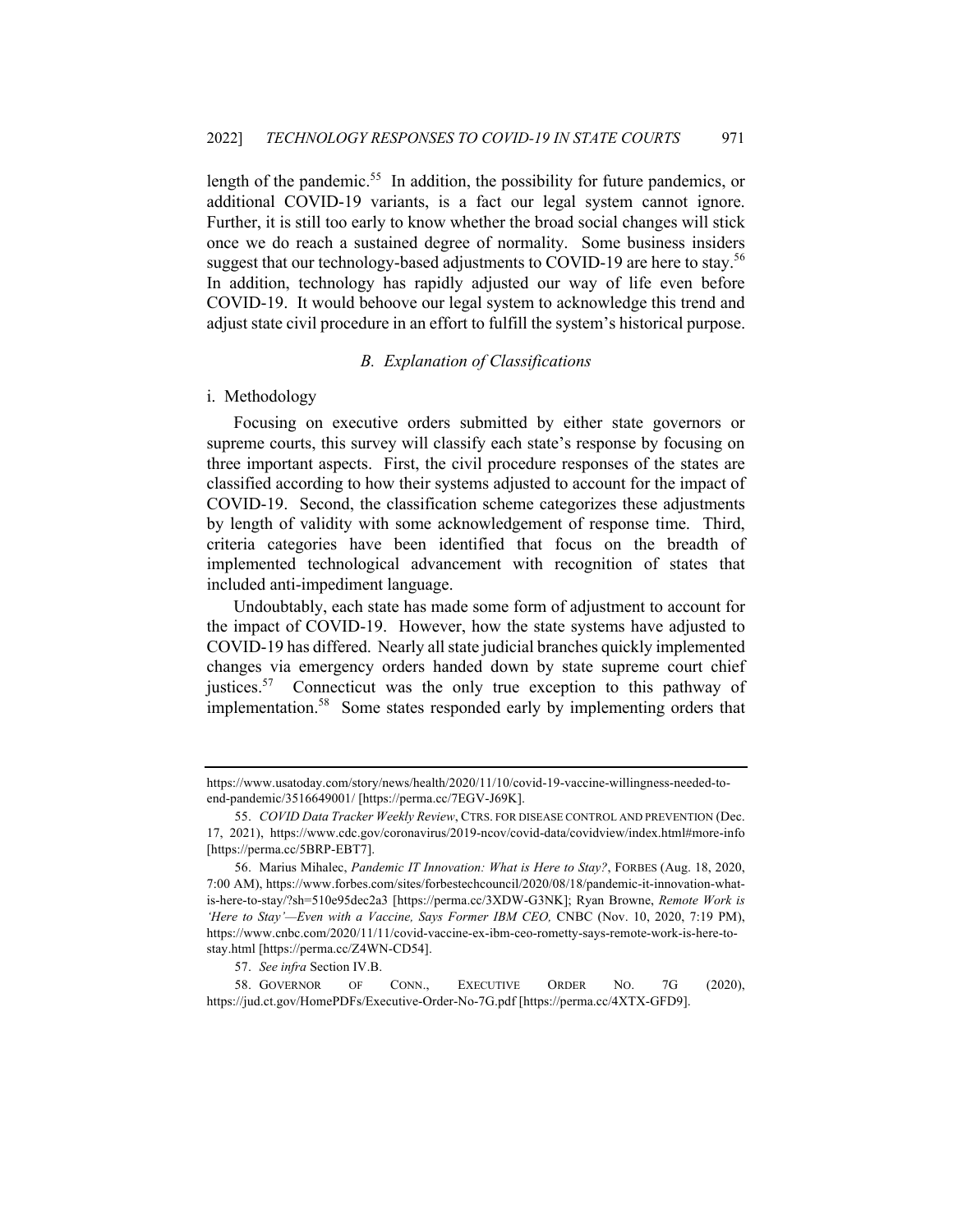governed all state courts,<sup>59</sup> while other states explicitly vested power to their lower courts to implement their own emergency orders.<sup>60</sup> These two pathways to implementation have ramifications that will impact the state's ability to see these technologically focused adjustments stick as our society obtains a sustained degree of normality.<sup>61</sup>

Next, most states implemented COVID-19 adjustments within their civil procedure systems rather quickly in the month of March  $2020$ .<sup>62</sup> However, some states failed to codify technological adjustments until April 2020.<sup>63</sup> Further, three states almost entirely failed to mention civil procedure technology implementation within their respective early judicial orders.<sup>64</sup> In addition, the length of validity for the emergency orders varied from state to state. This difference led to stop and go practices within certain state systems,<sup>65</sup> while other states have been able to continuously conduct court operations due to orders with open-ended lengths of validity.<sup>66</sup> This classification category will show how the early adaptation, or lack thereof, has built state civil procedure systems that are more adaptable to technological adjustments.

Finally, the breadth of implemented technological advancement is different from state system to state system. Some jurisdictions have given near full

62. N.J. CTS., *supra* note 7.

63. CHIEF COURT ADMINISTRATOR, CONNECTICUT JUDICIAL BRANCH INITIATES PLAN TO RESOLVE MORE CASES (2020), https://jud.ct.gov/HomePDFs/CaseResolvePlan.pdf [https://perma.cc/NFM2-UEHQ].

<sup>59.</sup> SUP. CT. ARIZ., ADMINISTRATIVE ORDER NO. 2020-41 1 (2020), https://www.azcourts.gov/Portals/22/admorder/Orders20/2020-41.pdf?ver=2020-03-04-144310-587 [https://perma.cc/KBY2-J2NC].

<sup>60.</sup> SUP. CT. FLA., RESPONSE OF THE FLORIDA STATE COURTS SYSTEM TO CORONAVIRUS DISEASE 2019 (COVID-19), No. AOSC20-12 2 (2020), https://www.floridasupremecourt.org/content/download/631290/file/AOSC20-12.pdf [https://perma.cc/VPC4-DZWB].

<sup>61.</sup> More or less, each pathway of implementation can lead towards the removal of orders that established the technological adjustments.

<sup>64.</sup> SUP. CT. COLO., ORDER REGARDING COVID-19 AND OPERATION OF COLORADO STATE COURTS (2020), https://www.courts.state.co.us/userfiles/file/Media/Opinion\_Docs/COVID-19%20Order%2016Mar2020(1).pdf [https://perma.cc/Z7BZ-Y8NF]; GOVERNOR OF CONN., *supra*  note 58.

<sup>65.</sup> SUP. CT. ARIZ., ADMINISTRATIVE ORDER NO. 2020-47 (2020), https://www.azcourts.gov/Portals/22/admorder/Orders20/2020-47.pdf?ver=2020-03-16-172137-227 [https://perma.cc/CM3A-D9EH].

<sup>66.</sup> STATE OF ME. JUD. BRANCH, REVISED EMERGENCY ORDER AND NOTICE FROM THE MAINE SUPREME JUDICIAL COURT PMO-SJC-1 (2020), http://www.cleaves.org/PMOSJC1.1.pdf [https://perma.cc/D2DA-VNG6].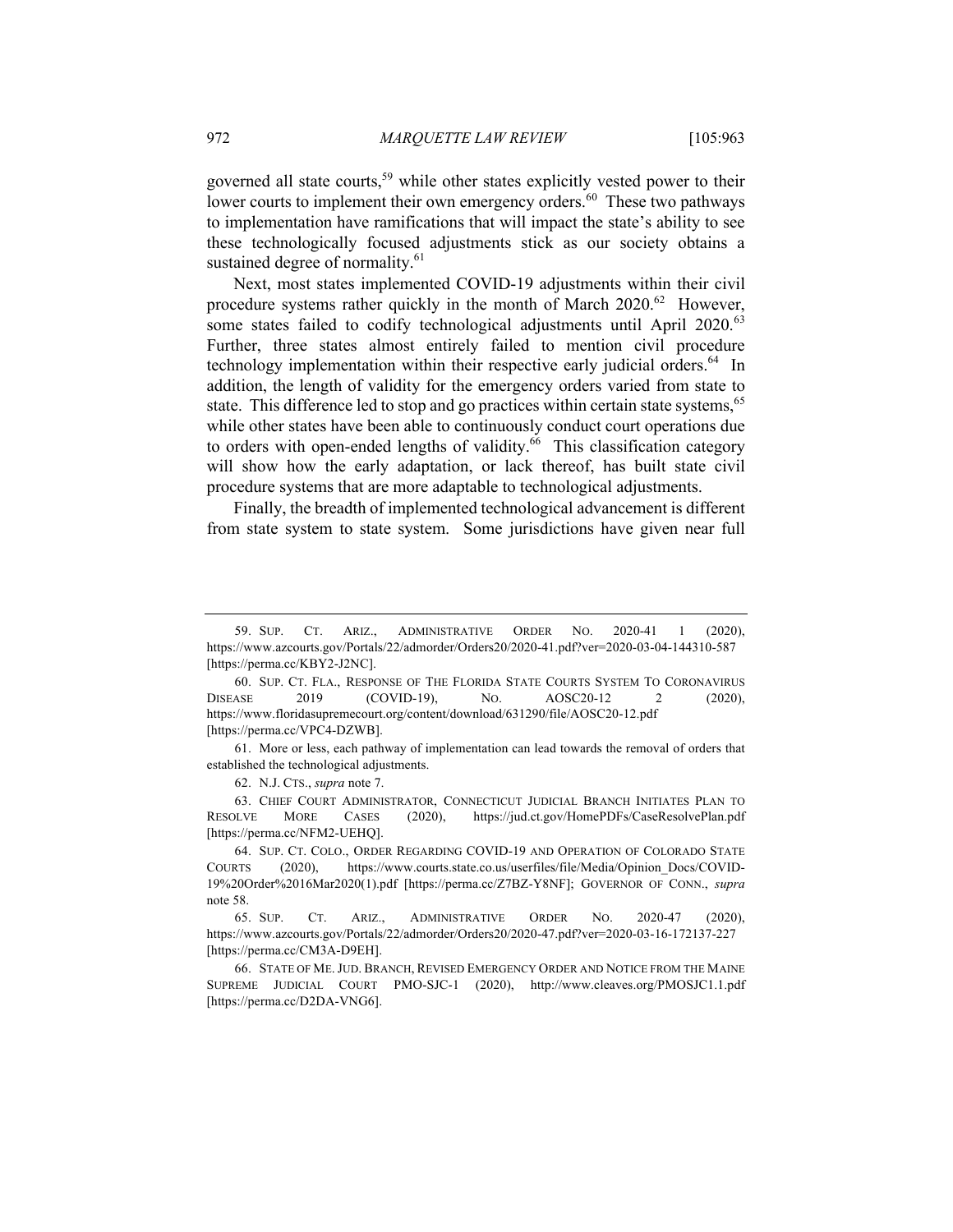freedom to courts to see which implementation works best.<sup>67</sup> Other jurisdictions essentially limited the types of technological implementation the systems could introduce.<sup>68</sup> In addition, this breadth can differ within each state's lower courts depending on the two factors above. By categorizing states by breadth of implementation, additional points of interest can be analyzed to see if this factor can catalyze the technologically focused adjustments. Further, some states added anti-impediment clauses within their specific orders that either nullified or suspended legislation that would have prevented the utilization of technology to respond to COVID-19. $^{69}$ 

# ii. Criteria

#### *1. Pathway to Implementation*

Within the pathway to implementation criterion, the states responded early to introduce technology specific adjustments to their civil procedure systems in predominantly two distinct ways—judicial emergency orders that governed statewide and judicial emergency orders that vested the power to lower courts to create their own response orders. Only one state, Connecticut, had their judicial COVID-19 response codified by executive branch emergency order.<sup>70</sup> While some states ultimately utilized multiple pathways of implementation,  $\frac{1}{1}$ the structure for this criterion category considers the dominant pathway of implementation each state utilized. With that in mind, the survey recognizes special state situations if the ramifications of those situations have impactful effects on the state's civil procedure system.

<sup>67.</sup> SUP. CT. ARK., RESPONSE TO THE COVID-19 PANDEMIC 3 (2020), https://www.arcourts.gov/sites/default/files/articles/COVID-19-PC.pdf [https://perma.cc/H8F2- 9LJW].

<sup>68.</sup> SUP. CT. DEL., ORDER DECLARING A JUDICIAL EMERGENCY 3 (2020), https://courts.delaware.gov/forms/download.aspx?id=120328 [https://perma.cc/F52X-GKD2].

<sup>69.</sup> *See*, *e.g.*, SUP. CT. ALA., COVID-19 PANDEMIC EMERGENCY RESPONSE 2 (2020) https://www.alacourt.gov/docs/COV-19%20order%20FINAL.pdf [https://perma.cc/AHK2-WZCL]; SUP. CT. ARIZ., *supra* note 65; SUP. CT. ARK., *supra* note 67.

<sup>70.</sup> GOVERNOR OF CONN., *supra* note 58.

<sup>71.</sup> SUP. CT. IDAHO., IDAHO SUPREME COURT RESPONSE TO COVID-19 EMERGENCY (2020), https://isc.idaho.gov/EO/Suprsd/Response-to-COVID-19-Emergency-Order-March-13-2020.pdf [https://perma.cc/KN77-JH3M] [hereinafter IDAHO SUPREME COURT RESPONSE]; SUP. CT. IDAHO., EMERGENCY REDUCTION IN COURT SERVICES AND LIMITATION OF ACCESS TO COURT FACILITIES (2020), https://isc.idaho.gov/EO/Emergency-Reduction-Order.pdf [https://perma.cc/W2DE-4AH8] [hereinafter EMERGENCY REDUCTION IN COURT SERVICES].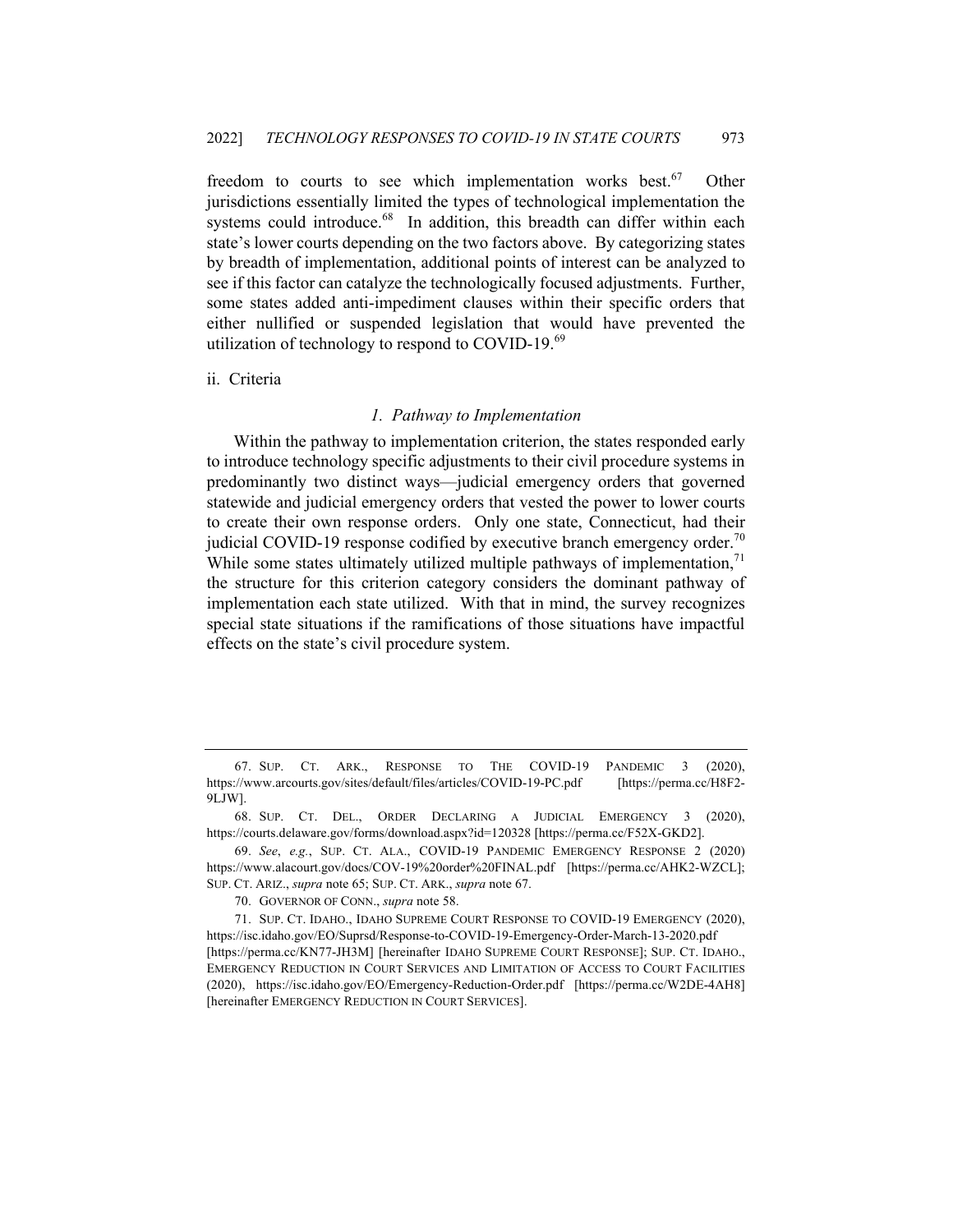# *2. Length of Validity*

As to the length of validity criterion, the first response period was rather similar across all state jurisdictions, with a handful of exceptions.<sup>72</sup> Thus, that point of differentiation does not provide much insight into how the states adjusted to COVID-19. However, the states did differ as to the length that each of their adjustments were valid. This criterion is subcategorized as open ended and short period of validity. The open-ended category is characterized as COVID-19 technologically focused adjustments that were implemented without a given end period or through the end of the state's judicial emergency.<sup>73</sup> Short period of validity implementation can be characterized by state jurisdictions that approved their technology-based adjustments for finite periods of time.<sup>74</sup> This factor forced the responding state body to repeal and replace existing orders or amend previous orders as the pandemic continued.

### *3. Breadth of Advancement*

The breadth of advancement criterion looks to how the executive or judicial branch spoke about technological adjustments within their orders. The subcategories for this criterion are broken down to full-freedom and limitedfreedom. Full-freedom states implemented adjustments that essentially allowed freedom throughout all levels of their courts and across all types of potential technology adjustments.<sup>75</sup> Limited-freedom states provided either categories of technology adjustments, or specific adjustments, that their courts could, or had to, implement.<sup>76</sup> Special acknowledgement will be made of states that added anti-impediment language within their early orders which nullified or suspended laws and rules to allow for full utilization of technology

<sup>72.</sup> SUP. CT. NEB., ARTICLE I, CHAPTER 11, NEW RULE FOR EMERGENCY DOCUMENT DELIVERY FOR FILING IN THE NEBRASKA COURTS (2020), https://supremecourt.nebraska.gov/sites/default/files/Administration/emergency/Chief\_Heavicans\_or der on e-delivery 4-23-20.pdf [https://perma.cc/Z2QA-MBNL].

<sup>73.</sup> GOVERNOR OF CAL., EXECUTIVE ORDER N-38-20 (2020), https://www.gov.ca.gov/wpcontent/uploads/2020/03/3.27.20-N-38-20.pdf [https://perma.cc/8DWU-UGT5]; JUDICIAL COUNCIL OF CAL., STATEWIDE EMERGENCY ORDER BY HON. TANI G. CANTIL-SAKAUYE, CHIEF JUSTICE OF CALIFORNIA AND CHAIR OF THE JUDICIAL COUNCIL 4 (2020), https://newsroom.courts.ca.gov/sites/default/files/newsroom/document/Statewide%2520Order%2520 by%2520the%2520Chief%2520Justice-

Chair%2520of%2520the%2520Judicial%2520Council%25203-30-2020.pdf [https://perma.cc/GN4K-TCWN].

<sup>74.</sup> SUP. CT. PA., GENERAL STATEWIDE JUDICIAL EMERGENCY, NO. 531 1 (2020), http://www.pacourts.us/assets/files/page-1433/file-8500.pdf [https://perma.cc/MM3T-8BM6].

<sup>75.</sup> GOVERNOR OF CAL., *supra* note 73, at 2.

<sup>76.</sup> SUP. CT. FLA., *supra* note 60, at 3.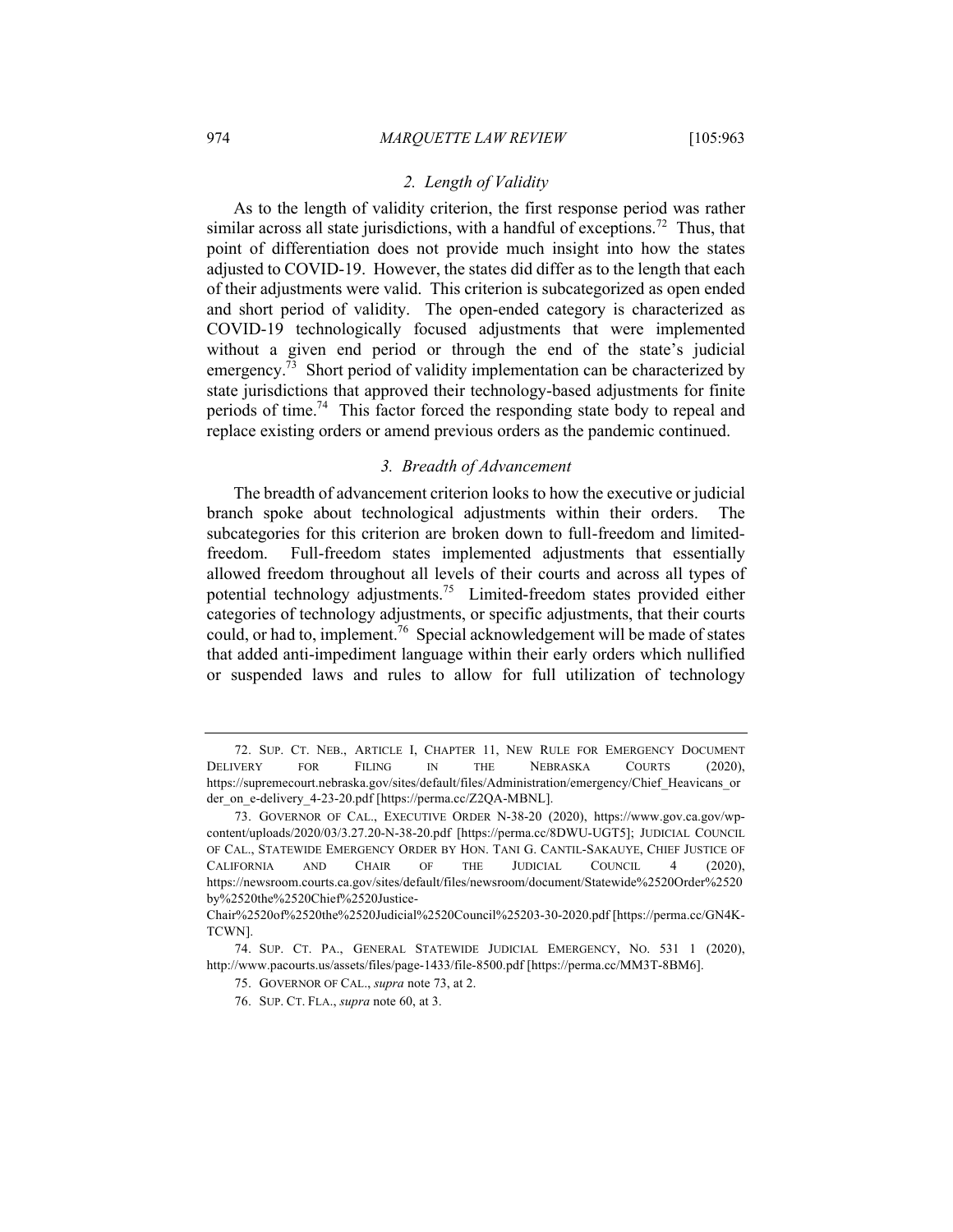adiustments.<sup>77</sup> Similar to the first criterion, some states ultimately utilized varying breadths of advancement throughout the COVID-19 pandemic.<sup>78</sup> Again, the structure for this criterion category took into account the dominate breadth of advancement each state utilized while recognizing special state situations.

# IV. CLASSIFICATIONS & STATE COVID-19 CIVIL PROCEDURE ADAPTION

# *A. Classifications and State Categorizations*

The variation encountered within the survey led to the development of eight distinct classifications. Outside of those classifications, three states were categorized separately due to their lack of executive order language specific to technological adjustments. On the most liberal end were states that implemented orders that vested power to their lower courts, for an open-ended period of time, and allowed these courts essentially full freedom to implement technological adjustments within their civil procedures.<sup>79</sup> From here, two additional categories emerge where states vested power to their lower courts, but either did so for a short period of time or allowed for a limited amount of freedom to implement technological adjustments. Finally, within this subsection includes states that vested power to their lower courts, but for a short period of time and with limited amount of freedom.

On the other end of the spectrum were states that implemented orders that kept the majority of power at the top with their supreme courts. <sup>80</sup> Most restrictively controlling were states that made these orders for a short period of time and provided limited freedom for technological adjustments. Two categories emerged where states retained power at the top, but either did so for an open-ended period of time or provided essentially full freedom for their states to utilize forms of technology within their procedures. One state, Louisiana, retained control at the top, for an open period of time, but also provided the near full freedom to implement technology adjustments.<sup>81</sup>

80. *See infra* p. 14 (Categories R0–R3).

81. SUP. CT. LA., ORDER (2020), https://www.lasc.org/COVID19/Orders/2020-03- 16\_LASCorder.pdf [https://perma.cc/6PCQ-38GF].

<sup>77.</sup> *See*, *e.g.*, SUP. CT. ALA., *supra* note 69; SUP. CT. ARIZ., *supra* note 65; SUP. CT. ARK., *supra* note 67.

<sup>78.</sup> SUP. CT. MICH., ORDER LIMITING ACTIVITIES/ASSEMBLAGES IN COURT FACILITIES, ADMINISTRATIVE ORDER NO. 2020-2 (2020), https://mcedsv.org/wp-content/uploads/2020/03/2020- 08\_2020-03-18\_FormattedOrder\_AO2020-2.pdf [https://perma.cc/Q5EK-MG2U].

<sup>79.</sup> SUP. CT. TEX., FIRST EMERGENCY ORDER REGARDING THE COVID-19 STATE OF DISASTER, MISC. DOCKET NO. 20-9042 1–2 (2020), https://www.txcourts.gov/media/1446056/209042.pdf [https://perma.cc/9W48-DFKB].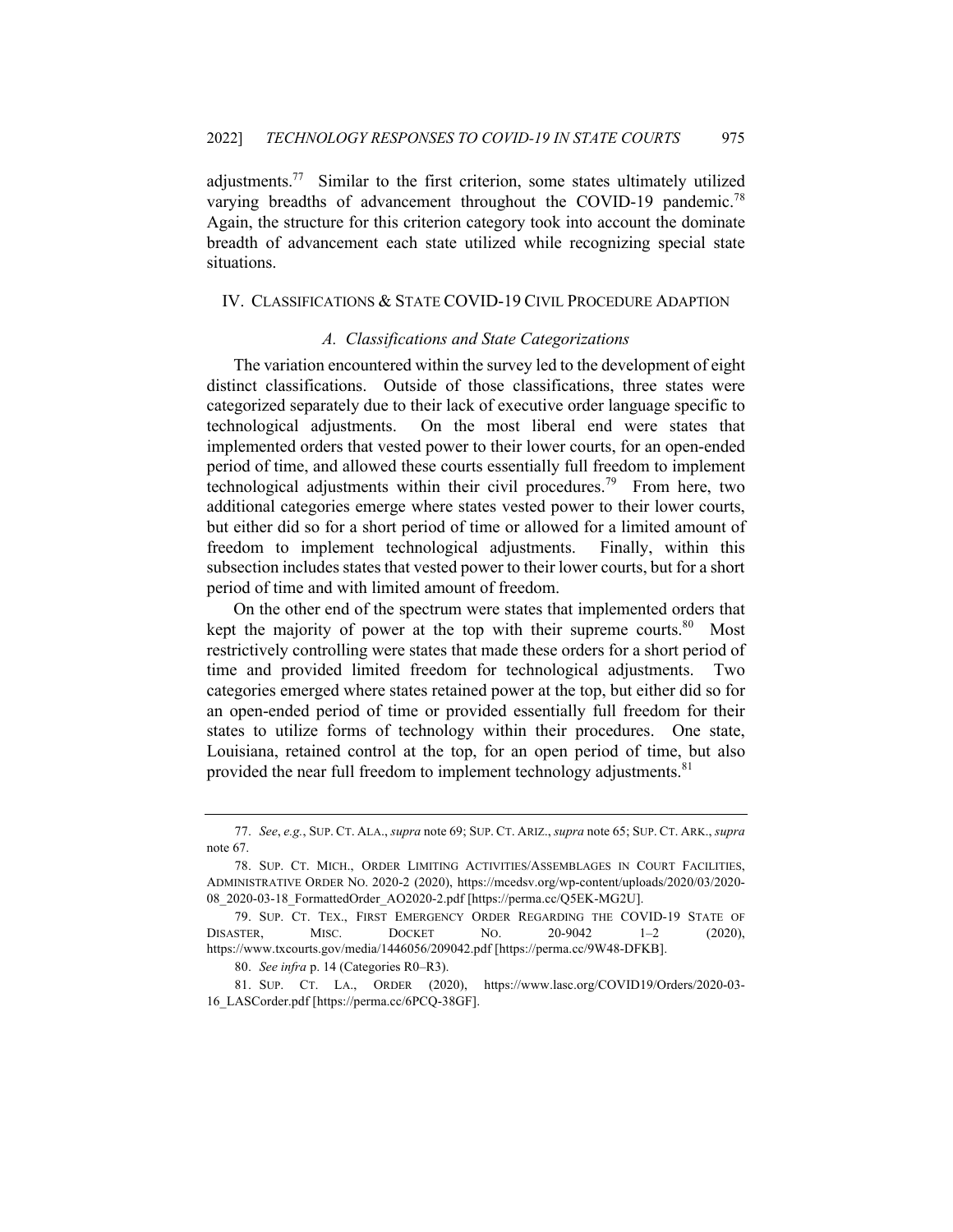Surprisingly, three states, Nebraska, Colorado, and Connecticut, implemented early response orders from their supreme courts that were essentially devoid of any language having to do with technological adjustments that their state courts could, should, or had to utilize within their civil procedures to respond to  $\text{COVID-19.}^{\text{82}}$  These states were categorized separately as "void." A full breakdown of these categories can be found below. That table is followed by a full list of which states fall into which categories.

| Category       | Pathway of<br>Implementation | Length of Validity  | Breadth of<br>Advancement |
|----------------|------------------------------|---------------------|---------------------------|
| L <sub>3</sub> | <b>Vested Power Down</b>     | Open-Ended          | Full-Freedom              |
| L2             | <b>Vested Power Down</b>     | <b>Short Period</b> | Full-Freedom              |
| L1             | <b>Vested Power Down</b>     | Open-Ended          | Limited-Freedom           |
| L <sub>0</sub> | <b>Vested Power Down</b>     | <b>Short Period</b> | Limited-Freedom           |
| R <sub>0</sub> | <b>Held Power Statewide</b>  | Open-Ended          | Full-Freedom              |
| R1             | Held Power Statewide         | <b>Short Period</b> | Full-Freedom              |
| R <sub>2</sub> | <b>Held Power Statewide</b>  | Open-Ended          | Limited-Freedom           |
| R <sub>3</sub> | <b>Held Power Statewide</b>  | <b>Short Period</b> | Limited-Freedom           |
| $_{\rm V0}$    | Void                         | Void                | Void                      |

<sup>82.</sup> SUP. CT. NEB., NOVEL CORONAVIRUS AND COVID-19 DISEASE (2020), https://supremecourt.nebraska.gov/sites/default/files/Administration/emergency/order3.12.20.pdf [https://perma.cc/4Z6K-Q8RM] [hereinafter March 20 Order]; SUP. CT. NEB., NOVEL CORONAVIRUS AND COVID-19 DISEASE (2020), https://supremecourt.nebraska.gov/sites/default/files/Administration/emergency/adminorder040620.p df [https://perma.cc/M9TS-TMXR] [hereinafter April 6 Order].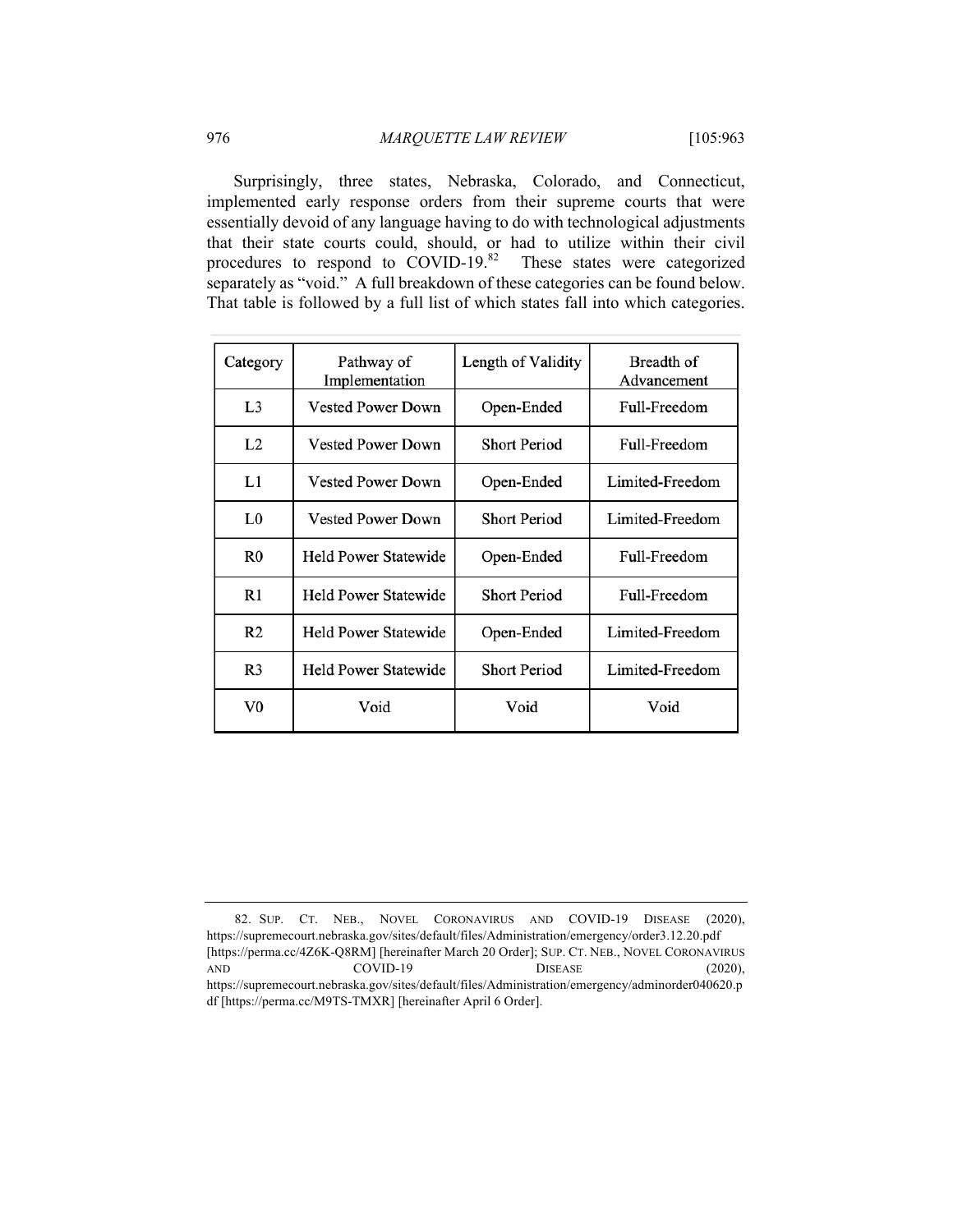| L <sub>3</sub>                                                            | L <sub>2</sub>                                     | L1                                                                               | L0                                                                   | R0        | R1                              | R2                                                                                                                                     | R <sub>3</sub>                                                                                             | V0                                  |
|---------------------------------------------------------------------------|----------------------------------------------------|----------------------------------------------------------------------------------|----------------------------------------------------------------------|-----------|---------------------------------|----------------------------------------------------------------------------------------------------------------------------------------|------------------------------------------------------------------------------------------------------------|-------------------------------------|
| California<br>Illinois<br>New Mexico<br>Ohio<br>South Dakota<br>Tennessee | Alabama<br>New Hampshire<br>West Virginia<br>Texas | Alaska<br>Florida<br>Hawaii<br>Indiana<br>Kansas<br>South Carolina<br>Washington | Idaho<br>Michigan<br>Mississippi<br>Nevada<br>Oregon<br>Pennsylvania | Louisiana | Arizona<br>Arkansas<br>Missouri | Delaware<br>Iowa<br>Maine<br>Maryland<br>Montana<br>New Jersey<br>New York<br>North Dakota<br>Oklahoma<br>Utah<br>Vermont<br>Wisconsin | Georgia<br>Kentucky<br>Massachusetts<br>Minnesota<br>North Carolina<br>Rhode Island<br>Virginia<br>Wyoming | Nebraska<br>Colorado<br>Connecticut |
| Total: 6                                                                  | Total: 4                                           | Total: 7                                                                         | Total: 6                                                             | Total: 1  | Total: 3                        | Total: 12                                                                                                                              | Total: 8                                                                                                   | Total: 3                            |

# *B. State COVID-19 Civil Procedure Technological Adaptation*

# *Alabama*

Originally, the Supreme Court of Alabama provided presiding judges the authority to suspend jury trials for a period of one week with no mention of technology implementation. $83$  However, the court quickly, and unanimously, implemented a 30-day emergency order that vested judicial circuit judges and court clerks the ability to utilize available technologies to limit in-person courtroom contact as much as possible.<sup>84</sup> In addition, Alabama is one of the minority states that included an anti-impediment clause that suspended state or local rules that impeded the implementation of technologies to limit in-person contact.<sup>85</sup> Alabama falls into category L2.

# *Alaska*

The Alaska Supreme Court first implemented an emergency order vesting power to their district level presiding judges to implement specific technology adjustments, centered around remote appearances and electronic filing, for an open-ended period of time.<sup>86</sup> To "provide uniform guidance to litigants, counsel, and court staff throughout the state," the presiding judges from the four Alaska Judicial Districts implemented essentially a statewide administrative order that spoke to technology civil procedure adjustments.<sup>87</sup> This original

<sup>83.</sup> SUP. CT. ALA., AUTHORITY TO SUSPEND JURY TRIAL ORDER 3–4, 7 (2020), https://www.alacourt.gov/docs/Authority%20to%20Suspend%20Jury%20Trial\_Order.pdf [https://perma.cc/L6Q3-TMSR].

<sup>84.</sup> SUP. CT. ALA., *supra* note 69.

<sup>85.</sup> *Id.*

<sup>86.</sup> SUP. CT. ALASKA, EMERGENCY ORDER RE COVID-19: RELAXATION AND SUSPENSION OF VARIOUS COURT RULES BASED ON THE COVID-19 PANDEMIC, ORDER NO. 1957 3–4, 7 (2020), https://public.courts.alaska.gov/web/covid19/docs/sco1957.pdf [https://perma.cc/DXF5-WVUU].

<sup>87.</sup> TRIAL CTS. ALASKA, PRESIDING JUDGE STATEWIDE ADMINISTRATIVE ORDER GOVERNING RELAXATION AND SUSPENSION OF VARIOUS COURT RULES BASED ON THE COVID-19 PANDEMIC 2– 4 (2020), https://public.courts.alaska.gov/web/covid19/docs/statewide-pjo-rules-suspension.pdf [https://perma.cc/4UW7-7XZR].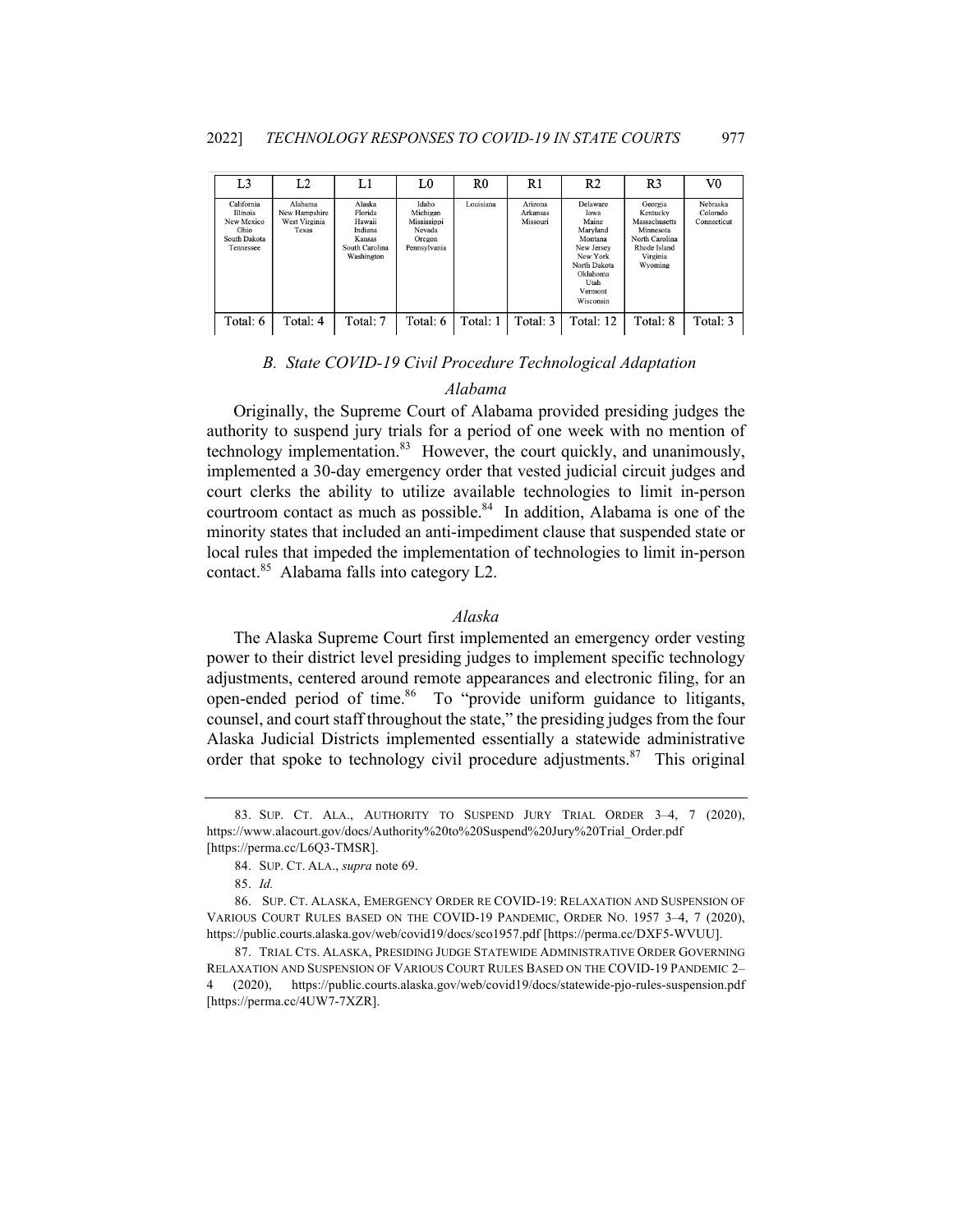order only codified the limited specific technology adjustments to the lower courts' civil procedure that had previously been approved by the Alaska Supreme Court.<sup>88</sup> Throughout March and April, the Alaska Supreme Court and district level presiding judges executed emergency orders that vested power and implemented that power on an ad hoc basis.<sup>89</sup> Alaska falls into category L1.

# *Arizona*

The State of Arizona was one of the earliest adapters when they codified civil procedure technology adjustments on March 4, 2020, via a chief justice's administrative order.<sup>90</sup> This order impacted courts statewide and was openended. $91$  However, the order had limited breadth as to approved technology utilization.<sup>92</sup> Post public emergency, Arizona implemented statewide judicial orders allowing courts full-freedom to utilize available technologies to limit inperson courtroom contact as much as possible.<sup>93</sup> Arizona was another state that included an anti-impediment clause even though the provision had a short-term length of validity.<sup>94</sup> However, the anti-impediment clause was extended numerous times through the end of May.<sup>95</sup> Arizona falls into category R1.

92. *Id.*

94. *Id.*

<sup>88.</sup> *Id.* at 2.

<sup>89.</sup> TRIAL CTS. ALASKA, AMENDED SECOND UPDATED PRESIDING JUDGES' STATEWIDE ADMINISTRATIVE ORDER GOVERNING RELAXATION AND SUSPENSION OF VARIOUS COURT RULES BASED ON THE COVID-19 PANDEMIC 1, 5, 13 (2020), https://public.courts.alaska.gov/web/covid19/docs/statewide-pjo-rules-suspension-2.pdf [https://perma.cc/5LLU-DS33].

<sup>90.</sup> SUP. CT. ARIZ., *supra* note 59, at 2.

<sup>91.</sup> *Id.* at 1.

<sup>93.</sup> SUP. CT. ARIZ., *supra* note 65.

<sup>95.</sup> *Id.*; SUP. CT. ARIZ., AUTHORIZING LIMITATION OF COURT OPERATIONS DURING A PUBLIC HEALTH EMERGENCY, ADMINISTRATIVE ORDER NO. 2020-48 2 (2020), https://www.azcourts.gov/Portals/22/admorder/Orders20/2020-48.pdf?ver=2020-03-18-160342-583 [https://perma.cc/7DZA-DV3X]; SUP. CT. ARIZ., AUTHORIZING LIMITATION OF COURT OPERATIONS DURING A PUBLIC HEALTH EMERGENCY, ADMINISTRATIVE ORDER NO. 2020-60 2 (2020), https://www.azcourts.gov/Portals/22/admorder/Orders20/2020-60.pdf?ver=2020-04-06-114510-393 [https://perma.cc/9WWJ-UKST]; SUP. CT. ARIZ., AUTHORIZING LIMITATION OF COURT OPERATIONS DURING A PUBLIC HEALTH EMERGENCY, ADMINISTRATIVE ORDER NO. 2020-70 2 (2020), https://www.azcourts.gov/Portals/22/admorder/Orders20/2020-70.pdf?ver=2020-04-24-145922-837 [https://perma.cc/852S-RUFY].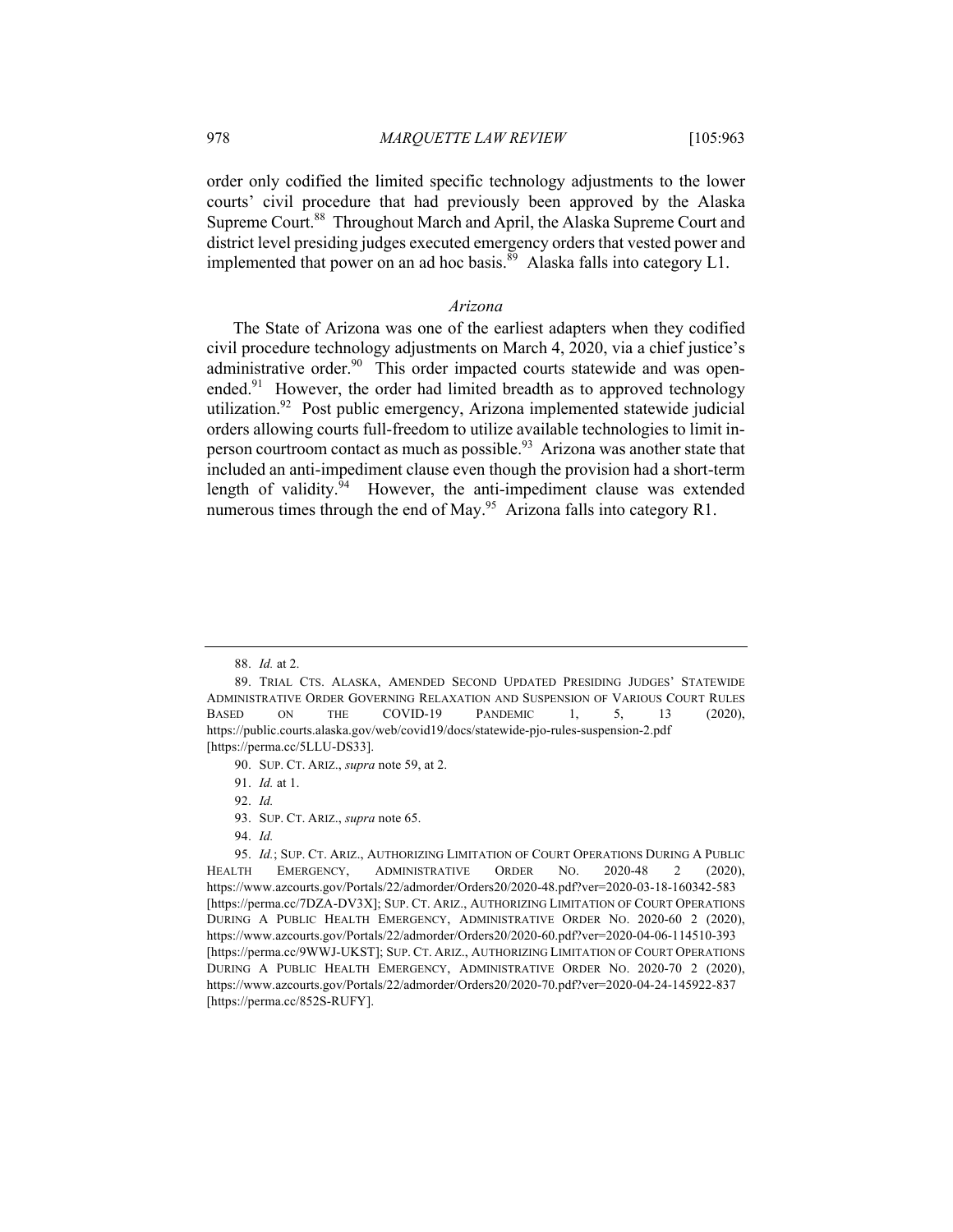# *Arkansas*

Arkansas was another early mover when it came to exploring ways to implement technology within their civil procedure in response to COVID-19. $96$ However, their pre-public emergency action was only advisory and not via judicial order.<sup>97</sup> Similar to Arizona, Arkansas implemented a statewide judicial order that allowed the courts full freedom to utilize available technologies to limit in-person courtroom contact as much as possible.<sup>98</sup> Further, the first order included a short-term anti-impediment clause; Arkansas quickly turned this short-term anti-impediment clause into an open ended one.<sup>99</sup> Arkansas similarly falls into category R1.

#### *California*

California is rather different compared to most other states, as the state's appellate courts and superior courts implemented their own individual orders ad hoc in the days preceding the state and national declarations of emergency.<sup>100</sup> California's first statewide judicial order by their chief justice only briefly touched on the implementation of technology in limited situations.<sup>101</sup> However, via executive order by Governor Newsom, and subsequent judicial order by the chief justice, California vested their lower courts the ability to "mak[e] use of available technology" for an open-ended period of time while the judicial order included an open-ended anti-impediment clause.<sup>102</sup> California's codified civil

Chair%20of%20the%20Judicial%20Council%203-23-2020.pdf [https://perma.cc/9DGT-YQP7].

<sup>96.</sup> SUP. CT. ARK., *Statement on Novel Coronavirus Outbreak (COVID-19) and the Courts* (2020), https://www.arcourts.gov/sites/default/files/articles/Arkansas-judiciary-COVID-19- Preparedness.pdf [https://perma.cc/8JGF-T9GN].

<sup>97.</sup> SUP. CT. ARK., *COVID-19 Update Issued March 13, 2020* (2020), https://www.arcourts.gov/sites/default/files/articles/COVID-19-update-march132020.docx.pdf [https://perma.cc/JH6F-XXEH].

<sup>98.</sup> SUP. CT. ARK., *supra* note 67.

<sup>99.</sup> SUP. CT. ARK., RESPONSE TO THE COVID-19 PANDEMIC (2020), https://www.arcourts.gov/sites/default/files/articles/COVID-19-PC-april-3.pdf [https://perma.cc/FM7P-ND9T]; SUP. CT. ARK., *supra* note 67.

<sup>100.</sup> *Court Emergency Orders*, CALIFORNIA COURTS NEWSROOM*,* (2021) https://newsroom.courts.ca.gov/covid-19-news-center/court-emergency-orders [https://perma.cc/Q7JB-ULYU].

<sup>101.</sup> JUD. COUNCIL OF CAL., STATEWIDE ORDER BY HON. TANI G. CANTIL-SAKAUYE, CHIEF JUSTICE OF CALIFORNIA AND CHAIR OF THE JUDICIAL COUNCIL 2 (2020), https://newsroom.courts.ca.gov/sites/default/files/newsroom/2020- 09/Statewide%20Order%20by%20the%20Chief%20Justice-

<sup>102.</sup> GOVERNOR OF CAL., *supra* note 73; JUD. COUNCIL OF CAL., *supra* note 75, at 3.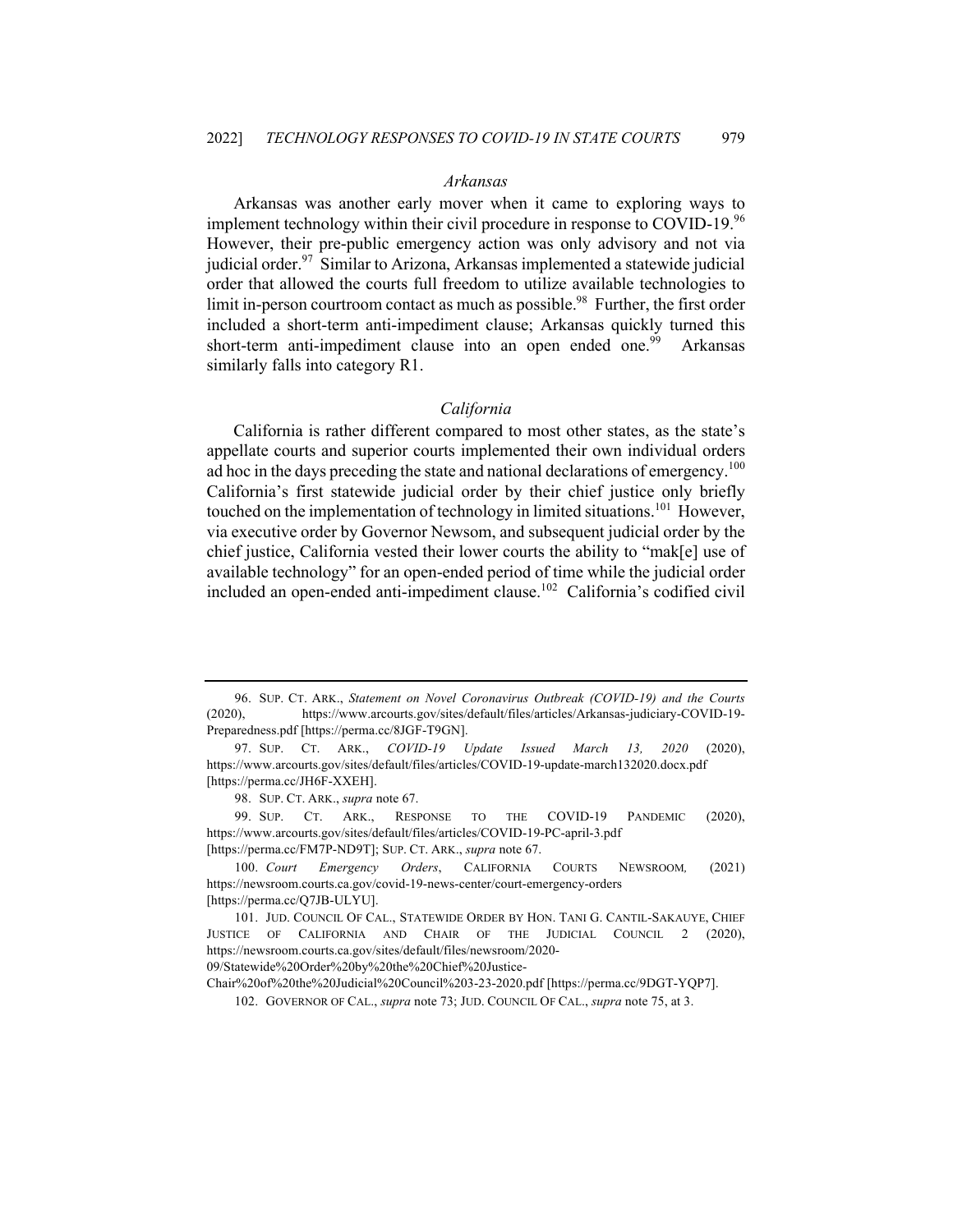procedure technology response was one of the most liberal, yet ambiguous, responses out of any state.<sup>103</sup> California falls into category L3.

#### *Colorado*

The Supreme Court of Colorado, through order by their chief justice, fully entrusted the state's district courts with the discretion to implement operational civil procedure changes for a short period of validity.<sup>104</sup> The first order including implementation of technological adjustments covered civil litigation only and included the language, "it is the expectation that . . . every effort to facilitate work from remote locations and to minimize or eliminate in-person proceedings and contact [will be made]."<sup>105</sup> Subsequent Supreme Court orders were equally vague and almost completely devoid of substantive orders having to do with technological implementation within the state's civil procedure.<sup>106</sup> Colorado falls into category V0.

#### *Connecticut*

Unique within the entire United States, Connecticut's judicial response was handled via executive order by Governor Lamont.<sup>107</sup> The Governor's executive order remained effective through the duration of the public health emergency and suspended most civil procedure requirements and limited surrounding location and venue, time and deadline, statutes of limitation, services of

<sup>103.</sup> *Cf. with* SUP. CT. WYO., ORDER ADOPTING TEMPORARY PLAN TO ADDRESS HEALTH RISKS POSED BY THE COVID-19 PANDEMIC (2020), http://www.courts.state.wy.us/wpcontent/uploads/2020/03/COVID-19-Order.pdf [https://perma.cc/GB4V-M848].

<sup>104.</sup> SUP. CT. COLO., *supra* note 64.

<sup>105.</sup> *Id.*

<sup>106.</sup> SUP. CT. COLO., ORDER EXTENDING PROHIBITION ON JURY CALLS (2020), https://www.courts.state.co.us/userfiles/file/Media/SC%20-

<sup>%20</sup>Cases%20of%20Interest/Order%20Extending%20Prohibition%20on%20Jury%20Calls.pdf [https://perma.cc/Q7D6-9Q9W]; SUP. CT. COLO., ORDER REGARDING COVID-19 AND OPERATION OF COLORADO STATE COURTS (2020), https://www.courts.state.co.us/userfiles/file/Media/COVID/4\_16\_20%20Chief%20Justice%20Order %20Regarding%20Court%20Operations.pdf [https://perma.cc/SKD7-UKRM]; SUP. CT. COLO., UPDATED ORDER REGARDING COVID-19 AND OPERATION OF COLORADO STATE COURTS (2020), https://www.courts.state.co.us/userfiles/file/Court\_Probation/01st\_Judicial\_District/Chief%20Justice %20Operations%20Order%20May%205.pdf [https://perma.cc/JSG7-Q8BF]; SUP. CT. COLO., UPDATED ORDER REGARDING COVID-19 AND OPERATION OF COLORADO STATE COURTS (2020), https://www.courts.state.co.us/userfiles/file/Media/COVID/Chief%20Justice%20Operations%20Ord er%20June%2015.pdf [https://perma.cc/N85R-LDS4]; SUP. CT. COLO., UPDATED ORDER REGARDING COVID-19 AND OPERATION OF COLORADO STATE COURTS (2020), https://www.courts.state.co.us/userfiles/file/Media/COVID/Chief%20Justice%20Operations%20Ord er%20July%2024.pdf [https://perma.cc/CLL4-DK88].

<sup>107.</sup> GOVERNOR OF CONN., *supra* note 58.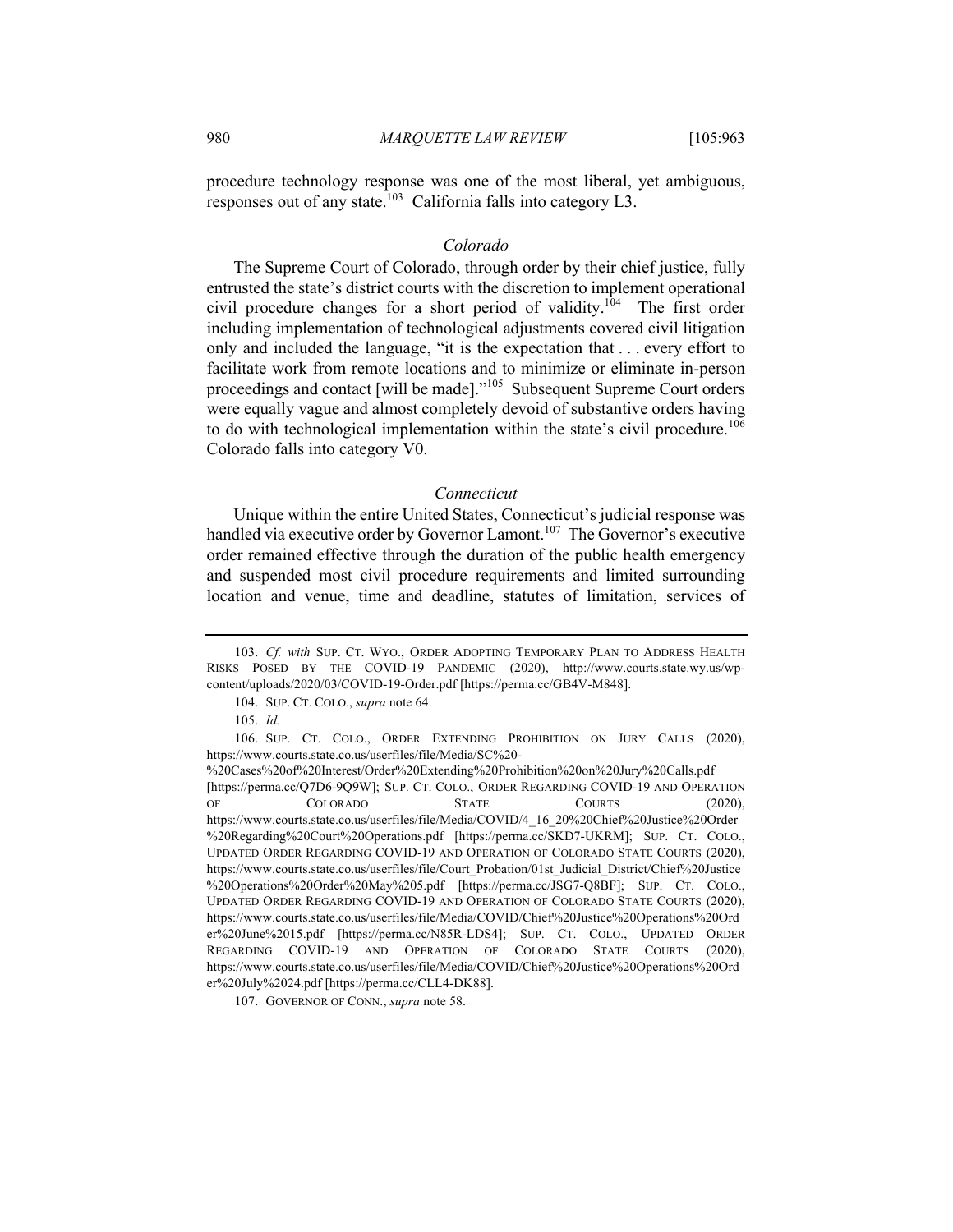process, court proceedings, and filings.<sup>108</sup> However, this order lacked any substantive guidance for the courts to implement technologically focused adjustments to their civil procedure.<sup>109</sup> Connecticut's first inkling of adjustments happened on April 14, 2020, when the Chief Court Administrator, Patrick Carroll III, released a statement that focused on increasing the volume of court work through technological initiatives.<sup>110</sup> Additional guidance was provided by the judicial branch on May 7,  $2020$ <sup>111</sup> Connecticut falls into category V0.

# *Delaware*

Delaware's first judicial order issued an open-ended request for their trial courts "to utilize audiovisual devices to conduct proceedings."<sup>112</sup> A subsequent judicial order broadened the scope of technological adjustments to include email filing and telephonic arguments and hearings.<sup>113</sup> Delaware falls into category R2.

# *Florida*

Prior to the United States issuance of a state of emergency, but after the Florida declaration of a state of emergency, the Supreme Court of Florida issued an open-ended administrative order directing all chief judges at the district and circuit court levels to take mitigating measures to address the effects of COVID-19.<sup>114</sup> Included in these measures was the power to use electronic means to conduct court business to the extent consistent with law.<sup>115</sup> Florida implemented a judicial task force, the Court Emergency Management Group, that advised the chief justice on COVID-19 adjustment.<sup>116</sup> Florida falls into category L1.

112. SUP. CT. DEL., *supra* note 68.

<sup>108.</sup> *Id.*

<sup>109.</sup> *Id.*

<sup>110.</sup> CHIEF COURT ADMINISTRATOR, *supra* note 63.

<sup>111.</sup> JUD. BRANCH EXTERNAL AFFAIRS DIV., JUDICIAL BRANCH CONTINUES TO EXPAND TYPES OF CASES HANDLED REMOTELY (2020), https://jud.ct.gov/HomePDFs/RemotelyHandledCases.pdf [https://perma.cc/DN8D-8AE3].

<sup>113.</sup> SUP. CT. DEL., Administrative Order No. 3, 2 (2020), https://courts.delaware.gov/forms/download.aspx?id=120578 [https://perma.cc/D4LH-8HLN].

<sup>114.</sup> SUP. CT. FLA., *supra* note 60.

<sup>115.</sup> *Id.* at 3.

<sup>116.</sup> *Id.*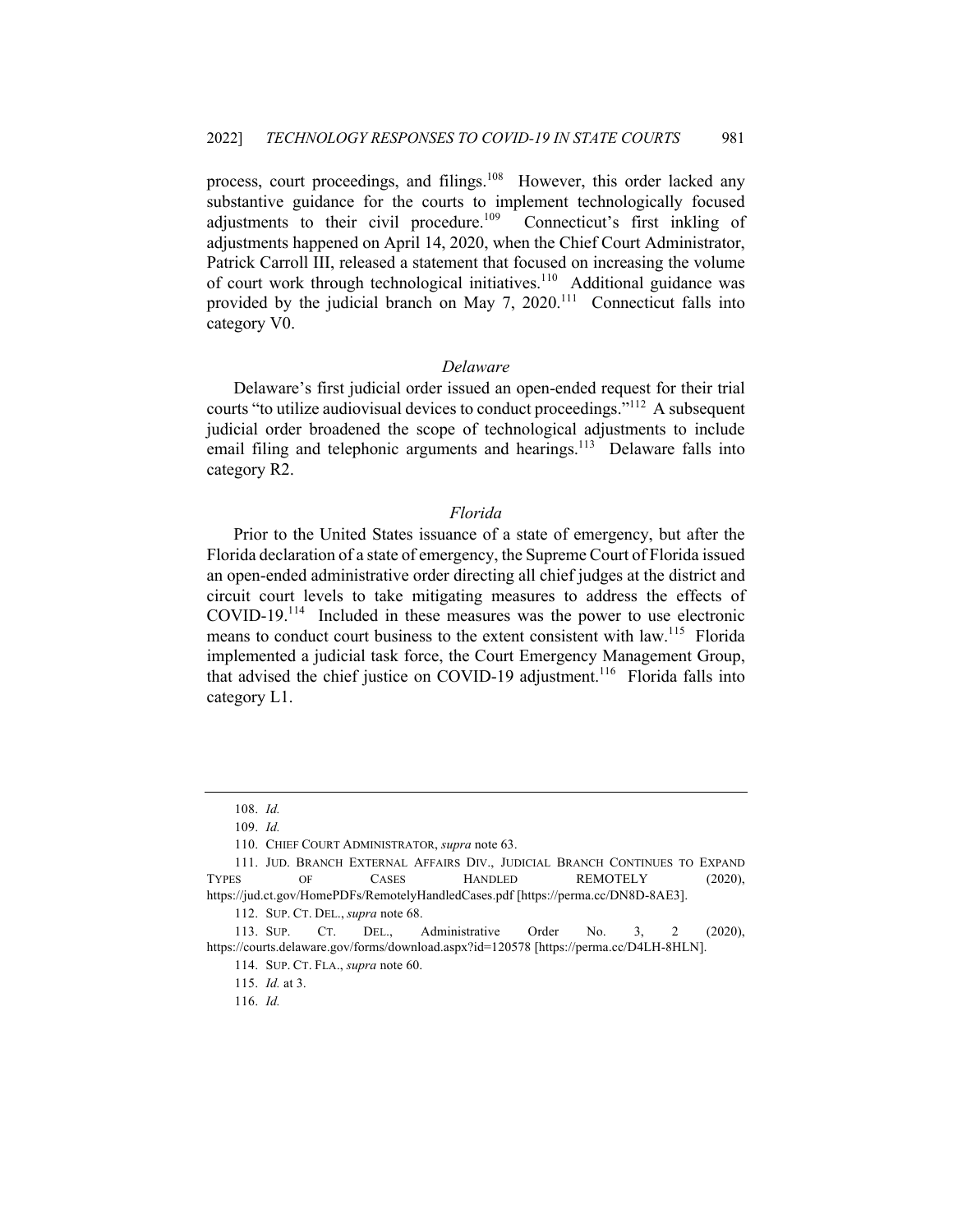# *Georgia*

Georgia implemented its first statewide judicial emergency order for a period of one month and included limited flexibility for its courts to implement civil procedure technological adjustments.<sup>117</sup> This order specifically referenced court proceedings and videoconferencing where possible.<sup>118</sup> Even though Georgia continuously renewed its judicial emergency order, its orders only vaguely added more freedom to the lower courts.<sup>119</sup> Georgia falls into category R3.

# *Hawaii*

The Supreme Court of Hawaii issued an open-ended order requesting that each of its circuit chief judges devise a court-specific plan to reduce in-court appearances.<sup>120</sup> This order vested the decision process onto these circuits to "remotely conduct[] proceedings; adjust[] the form, venue, and frequency of proceedings; or otherwise modify operations."<sup>121</sup> Throughout the month of April 2020, Hawaii approved email filing for family courts, $122$  created a Committee on Operational Solutions to accelerate court capacity, $123$  and extended the amount of procedures to be conducted remotely.<sup>124</sup> Hawaii falls into category L1.

120. SUP. CT. HAW., IN THE MATTER OF THE JUDICIARY'S RESPONSE TO THE COVID-19 OUTBREAK 2 (2020), https://www.courts.state.hi.us/wp-content/uploads/2020/03/031619\_scmf-20- 152\_In\_Re\_COVID-19.pdf [https://perma.cc/VA4K-C82P].

121. *Id.*

<sup>117.</sup> SUP. CT. GA., ORDER DECLARING STATEWIDE JUDICIAL EMERGENCY 2 (2020), https://www.gasupreme.us/wp-content/uploads/2020/03/CJ-Melton-amended-Statewide-Jud-Emergency-order.pdf [https://perma.cc/78Y2-VRXK].

<sup>118.</sup> *Id.*

<sup>119.</sup> SUP. CT. GA., SECOND ORDER EXTENDING DECLARATION OF STATEWIDE JUDICIAL EMERGENCY 3 (2020), https://www.gasupreme.us/wp-content/uploads/2020/05/Second-Order-Extending-Declaration-of-Statewide-Judicial-Emergency\_as-issued.pdf [https://perma.cc/8XWV-BNQW]; SUP. CT. GA., THIRD ORDER EXTENDING DECLARATION OF STATEWIDE JUDICIAL EMERGENCY 5–6 (2020), https://www.gasupreme.us/wpcontent/uploads/2020/06/THIRD\_ORDER\_EXTENDING\_DECLARATION\_OF\_STATEWIDE\_JU DICIAL\_EMERGENCY\_AS\_ISSUED.pdf [https://perma.cc/7GY8-KAZS].

<sup>122.</sup> SUP. CT. HAW., IN THE MATTER OF THE JUDICIARY'S RESPONSE TO THE COVID-19 OUTBREAK, SCMF-20-0000152 (2020), https://www.courts.state.hi.us/wpcontent/uploads/2020/04/scmf-20-152-filed-order\_1\_04092020.pdf [https://perma.cc/7GSU-CDNR].

<sup>123.</sup> SUP. CT. HAW., ORDER REGARDING THE COMMITTEE ON OPERATIONAL SOLUTIONS, SCMF-20-0000152 (2020), https://www.courts.state.hi.us/wpcontent/uploads/2020/04/041720\_scmf-20-152\_InReCOVID-19\_ORD-Com-on-Op-Solutions.pdf [https://perma.cc/JE9G-BJ82].

<sup>124.</sup> SUP. CT. HAW., ORDER REGARDING JUDICIARY OPERATIONS, SCMF-20-0000152 3 (2020), https://www.courts.state.hi.us/wp-content/uploads/2020/04/scmf-20-152-In-Re-COVID-19- Outbreak-4-27-order.pdf [https://perma.cc/XUJ6-KQW3].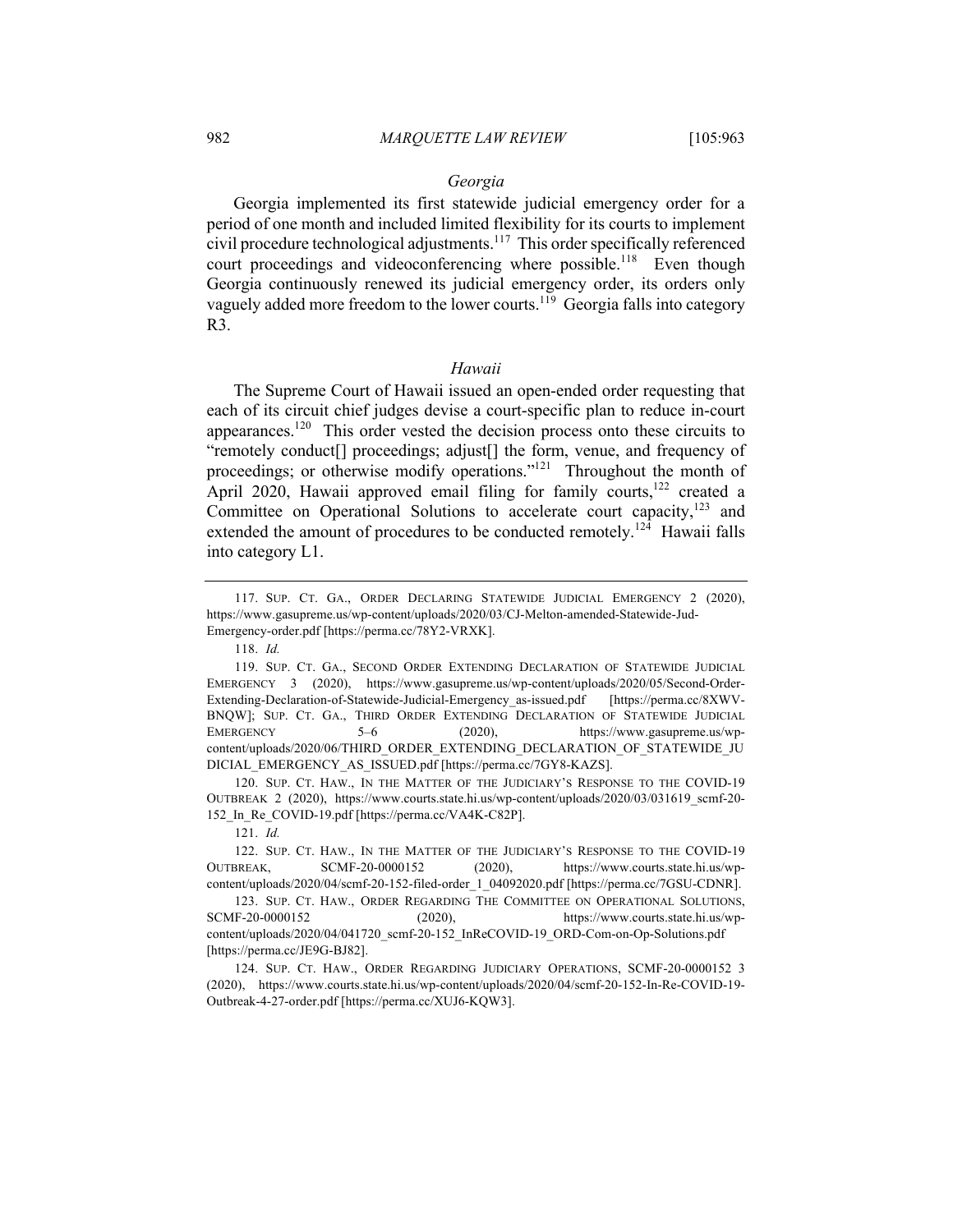# *Idaho*

The Supreme Court of Idaho first implemented a short-term judicial order that allowed their lower court proceeding judges the ability to conduct proceedings through telephonic or video means as long as they could adequately be recorded.<sup>125</sup> Shortly after this order, each district implemented their own piecemeal administrative orders to address technological adjustments to their civil procedure.<sup>126</sup> However, within two weeks of its first order, the Supreme Court issued a new open-ended emergency order that superseded the administrative orders entered by Idaho's administrative district judges.<sup>127</sup> This new order provided new guidance for lower courts to implement adjustments, albeit with limited breadth.<sup>128</sup> Idaho falls into category  $L0$ .

#### *Illinois*

The Supreme Court of Illinois leaned heavily on its lower courts to implement COVID-19 adjustments.<sup>129</sup> Each court was vested the power to implement its own orders in line with each appellate and circuit court's Emergency Preparedness Continuity of Operations Plan.<sup>130</sup> This open-ended order provided some guidance for the lower courts to implement technological adjustments, specifically remote hearings. $131$  Further, the order essentially included an open-ended anti-impediment clause.<sup>132</sup> Illinois falls into category L3.

#### *Indiana*

Similar to Illinois, Indiana also directed its lower courts to implement orders in line with lower-level Continuity of Operations Plans.<sup>133</sup> While this first open-ended judicial order had limited language regarding how the courts can implement technological adjustments within their civil procedure, the

<sup>125.</sup> IDAHO SUPREME COURT RESPONSE, *supra* note 71.

<sup>126.</sup> EMERGENCY REDUCTION IN COURT SERVICES, *supra* note 71.

<sup>127.</sup> *Id.*

<sup>128.</sup> *Id.*

<sup>129.</sup> SUP. CT. ILL., ILLINOIS COURT RESPONSE TO COVID-19 EMERGENCY, M.R. 30370 (2020), https://courts.illinois.gov/SupremeCourt/Announce/2020/031720-3.pdf [https://perma.cc/5Z2N-RARG].

<sup>130.</sup> *Id.*

<sup>131.</sup> *Id.*

<sup>132.</sup> *Id.*

<sup>133.</sup> SUP. CT. IND., ADMINISTRATIVE RULE 17 EMERGENCY RELIEF FOR INDIANA TRIAL COURTS RELATING TO THE 2019 NOVEL CORONAVIRUS (COVID-19), S.C. CASE NO. 20S-CB-00123 (2020), https://www.in.gov/courts/files/order-other-2020-20S-CB-123.pdf [https://perma.cc/5532- 2P4W].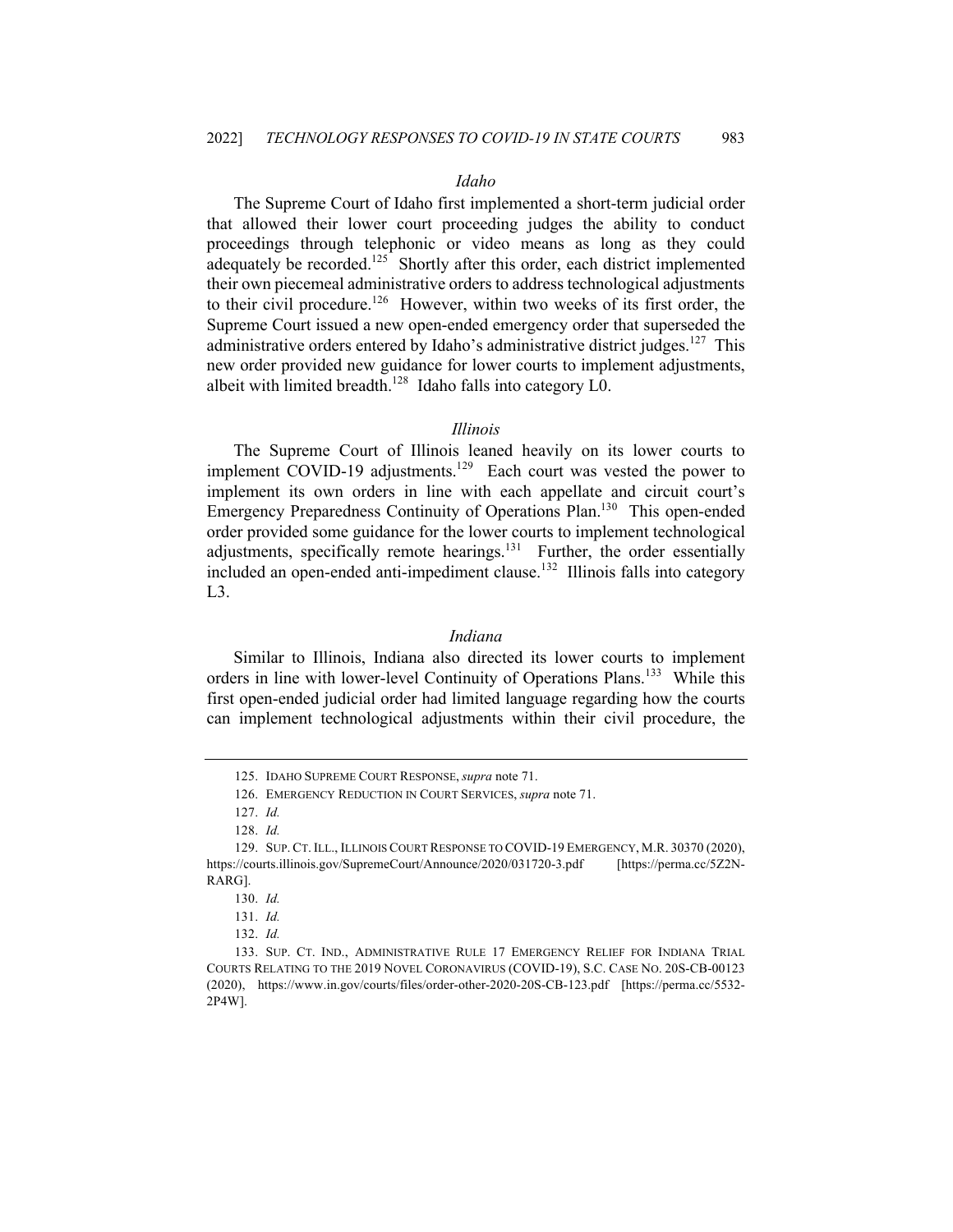supreme court subsequently issued orders that allowed remote notaries,  $134$ remote signing of wills and other estate-planning documents,  $135$  filing electronically within family court,<sup>136</sup> and relaxed hour requirements for judicial education.<sup>137</sup> Indiana falls into category  $L1$ .

#### *Iowa*

Throughout the month of March 2020, Iowa's Supreme Court issued a total of seven statewide, open-ended judicial supervisory orders, five of which gradually implement new technology-focused adjustments within its court's civil procedure. <sup>138</sup> Each of these orders had an anti-impediment clause that only covered the provisions within each specific order.<sup>139</sup> On April 2, 2020, the court issued a replacement statewide supervisory order that included a broad list of technology focused adjustments all within a singular order.<sup>140</sup> While broad, the supreme court did not provide each court the open-ended ability to

<sup>134.</sup> SUP. CT. IND., PROCEDURES FOR THE ADMINISTERING OF OATHS VIA REMOTE AUDIO-VIDEO COMMUNICATION EQUIPMENT RELATING TO THE 2019 NOVEL CORONAVIRUS (COVID-19), S.C. CASE NO. 20S-CB-00236 (2020), https://www.in.gov/judiciary/files/order-other-2020-20S-ms-236.pdf [https://perma.cc/84UT-QSQJ].

<sup>135.</sup> *Coronavirus Update: Indiana Supreme Court Issues 5 Order Giving Flexibility,* THE INDIANA LAWYER (Apr. 1, 2020), https://www.theindianalawyer.com/articles/coronavirus-updateindiana-state-courts-postpone-travel [https://perma.cc/FTP4-C9F5].

<sup>136.</sup> SUP. CT. IND., CUSTODY, PARENTING TIME, AND CHILD, SUPPORT DURING THE 2019 NOVEL CORONAVIRUS (COVID-19), S.C. CASE NO. 20S-CB-00238 (2020), https://www.in.gov/judiciary/files/order-other-2020-20S-ms-238.pdf [https://perma.cc/A6RH-SN6J].

<sup>137.</sup> SUP. CT. IND., CUSTODY, WAIVER OF LIMITATIONS ON DISTANCE EDUCATION COURSES FOR ATTORNEYS AND JUDGES, S.C. CASE NO. 20S-CB-00239 (2020), https://www.in.gov/judiciary/files/order-other-2020-20S-ms-239.pdf [https://perma.cc/9WP5- U2AB].

<sup>138.</sup> SUP.CT.IND., PREPARATION FOR CORONAVIRUS/COVID-19 IMPACT ON COURT SERVICES (2020), https://www.iowacourts.gov/static/media/cms/031220\_ COVID19 Order 1F51B086A3C5F.pdf [https://perma.cc/LKG9-3A6L]; SUP. CT. IOWA, PREPARATION FOR CORONAVIRUS/COVID-19 IMPACT ON COURT SERVICES (2020), https://www.iowacourts.gov/static/media/cms/031320\_COVID\_19\_Ord\_JCS\_5D5C56E7FA424.pdf [https://perma.cc/3P7F-YLQJ]; SUP.CT.IOWA, ONGOING PREPARATION FOR CORONAVIRUS/COVID-19 IMPACT ON COURT SERVICES (2020), https://www.iowacourts.gov/collections/470/files/1049/embedDocument/ [https://perma.cc/5QMS-TYKH]; SUP. CT. IOWA, ONGOING PROVISIONS FOR CORONAVIRUS/COVID-19 IMPACT ON COURT SERVICES (2020), https://www.iowacourts.gov/collections/476/files/1055/embedDocument/ [https://perma.cc/9JYC-QGUK]; SUP. CT. IOWA, ONGOING PROVISIONS FOR CORONAVIRUS/COVID-19 IMPACT ON COURT SERVICES (2020), https://www.iowacourts.gov/ collections/480/files/1059/embedDocument/ [https://perma.cc/U6C9-H2UL].

<sup>139.</sup> *Id.*

<sup>140.</sup> SUP. CT. IOWA, ONGOING PROVISIONS FOR CORONAVIRUS/COVID-19 IMPACT ON COURT SERVICES 11 (2020), https://www.iowacourts.gov/collections/485/files/1076/embedDocument/ [https://perma.cc/G3UX-J7SA].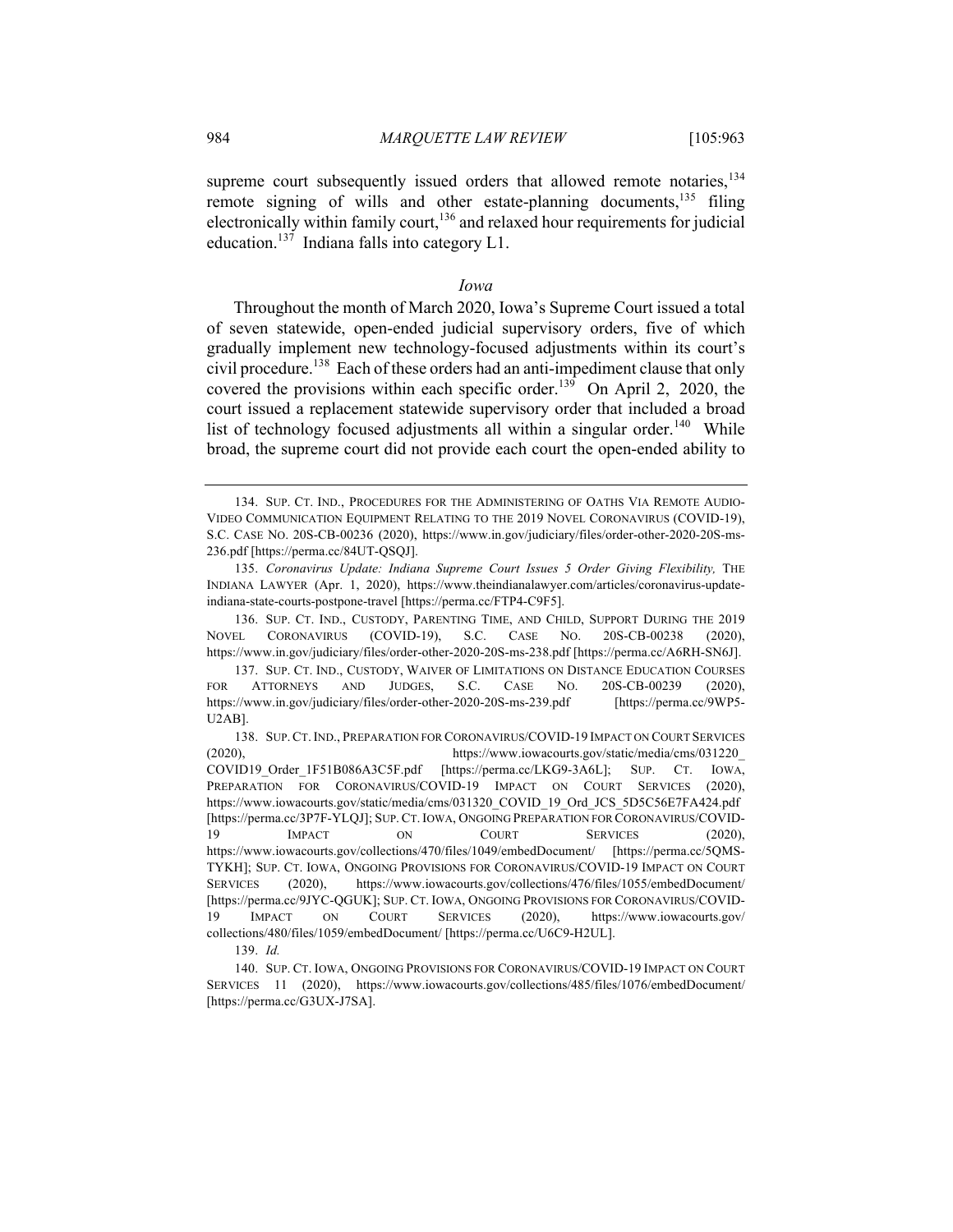implement the breadth of advancement as it saw fit.<sup>141</sup> Iowa falls into category R2.

#### *Kansas*

The Kansas Supreme Court directed its district courts to implement adjustments in line with Continuity of Operations Plans.<sup>142</sup> Shortly after, the Kansas Supreme Court issued another statewide, open-ended order that provided bare minimum requirements each lower court had to abide by.<sup>143</sup> Both orders were rather vague as to what technology adjustments could be implemented, but they essentially left the question to the state lower courts and provided limited freedom in terms of breadth of advancement.<sup>144</sup> Kansas falls into category L1.

#### *Kentucky*

Kentucky's first action consisted of a statewide, short-term judicial response order that encouraged the use of telephonic or video technology for hearings and recommended e-filing.<sup>145</sup> It was subsequently amended to mandate the usage of telephonic or video technology for all necessary hearings.<sup>146</sup> The subsequent statewide orders provided little additional guidance in terms of what technological adjustments could be made.<sup>147</sup> Further,

<sup>141.</sup> *Id.*

<sup>142.</sup> SUP. CT. KAN., KANSAS JUDICIAL BRANCH POLICY ON PANDEMIC DISEASE, 2020-PR-013 2 (2020), https://www.kscourts.org/KSCourts/media/KsCourts/Orders/2020-PR-013.pdf [https://perma.cc/JY6B-GHDL].

<sup>143.</sup> SUP. CT. KAN., ORDER IMPOSING STATEWIDE JUDICIARY RESTRICTED OPERATIONS DUE TO COVID-19 EMERGENCY, 2020-PR-013 1 (2020), https://www.kscourts.org/KSCourts/media/KsCourts/Orders/2020-PR-016.pdf [https://perma.cc/77KC-JLTM].

<sup>144.</sup> *Id.* at 4; SUP. CT. KAN., *supra* note 142.

<sup>145.</sup> SUP. CT. KY., KENTUCKY COURT OF JUSTICE RESPONSE TO COVID-19 EMERGENCY, 2020-08 (2020), https://kycourts.gov/Courts/Supreme-Court/Supreme%20Court%20Orders/202008.pdf [https://perma.cc/GB9B-VZH4].

<sup>146.</sup> SUP. CT. KY., KENTUCKY COURT OF JUSTICE RESPONSE TO COVID-19 EMERGENCY, 2020-10 (2020), https://kycourts.gov/Courts/Supreme-Court/Supreme%20Court%20Orders/202010.pdf [https://perma.cc/8FSZ-XA5Y].

<sup>147.</sup> *See generally* SUP. CT. KY., KENTUCKY COURT OF JUSTICE RESPONSE TO COVID-19 EMERGENCY, 2020-13 (2020), https://kycourts.gov/Courts/Supreme-Court/Supreme%20Court%20Orders/202013.pdf [https://perma.cc/45Y8-XGPF] [hereinafter Order 2020-13]; SUP. CT. COLO., KENTUCKY COURT OF JUSTICE RESPONSE TO COVID-19 EMERGENCY, 2020-16 (2020), https://kycourts.gov/Courts/Supreme-Court/Supreme%20Court%20Orders/202016.pdf [https://perma.cc/WE5A-HNEA] [hereinafter Order 2020-16]; SUP. CT. KY., KENTUCKY COURT OF JUSTICE RESPONSE TO COVID-19 EMERGENCY, 2020-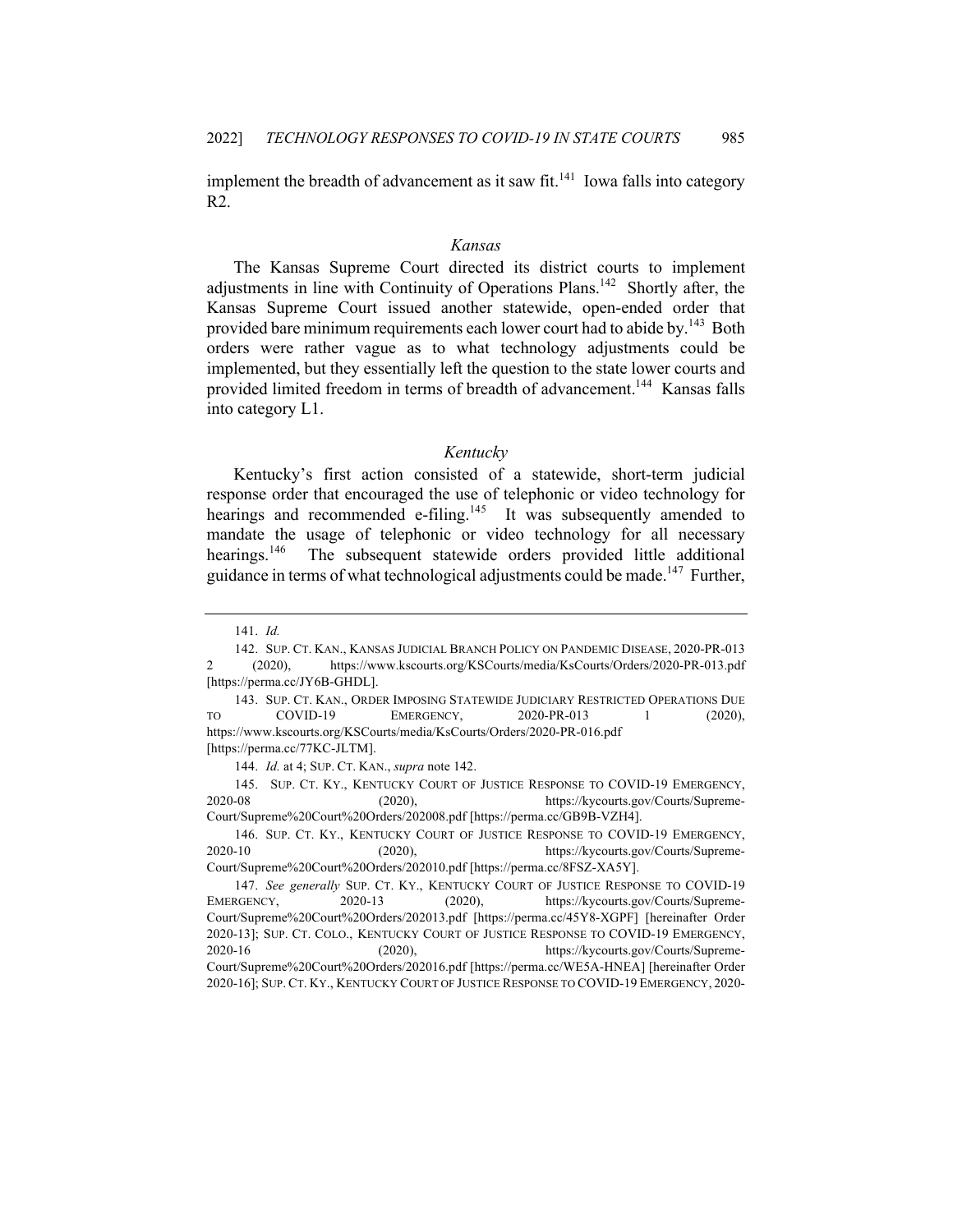the short lengths of the orders, and the changing COVID-19 landscape, led to replacement orders in nearly weekly increments through the month of April 2020.<sup>148</sup> Kentucky falls into category R3.

#### *Louisiana*

Prior to the United States' declaration of a national emergency, but after Louisiana's own declaration of public health emergency, the Louisiana chief justice issued a letter imploring the lower courts to expand the use of audio and video conferencing across a handful of procedural setting.<sup>149</sup> Shortly after this guidance, the state issued its first statewide, open-ended judicial order that allowed all judges and court clerks the ability to utilize "available technologies" as much as possible to limit in-person courtroom contact.<sup>150</sup> One point of difference, from the majority of other states within Louisiana's category, is that Louisiana lacked an anti-impediment clause within their emergency orders.<sup>151</sup> Louisiana falls into category R0.

# *Maine*

Maine's original approach was to implement an individual statewide judicial order that covered specific aspects of technological adjustments.<sup>152</sup> Shortly after this first order, the state issued a judicial order that was specific to "expanding the use of video and telephone for certain contacts with parties to some litigation."<sup>153</sup> However, by the end of March, Maine consolidated and superseded this order and provided additional information within pandemic

<sup>22</sup> (2020), https://kycourts.gov/Courts/Supreme-Court/Supreme%20Court%20Orders/202022.pdf [https://perma.cc/M4Y9-9N9Q] [hereinafter Order 2020-22]; SUP. CT. KY., KENTUCKY COURT OF JUSTICE RESPONSE TO COVID-19 EMERGENCY, 2020-28 (2020), https://kycourts.gov/Courts/Supreme-Court/Supreme%20Court%20Orders/202028.pdf [https://perma.cc/4WLH-FGRY] [hereinafter Order 2020-28].

<sup>148.</sup> *Id.*

<sup>149.</sup> SUP. CT. LA., *Letter from Chief Justice Johnson to Louisiana Chief Judges* 2 (2020), https://www.lasc.org/COVID19/2020-03-13-LASC-ChiefLetter.pdf [https://perma.cc/Q9BT-PNAC].

<sup>150.</sup> SUP. CT. LA., *supra* note 81.

<sup>151.</sup> *Id.*; SUP. CT. LA., ORDER (2020), https://www.lasc.org/COVID19/orders/2020-03- 20\_LASC\_EXTENSION.pdf [https://perma.cc/AE9P-Q93S].

<sup>152.</sup> ME. SUPREME JUD. CT., REVISED EMERGENCY ORDER AND NOTICE FROM THE MAINE SUPREME JUDICIAL COURT COURTHOUSE SAFETY AND CORONAVIRUS (COVID-19) (2020), https://www.courts.maine.gov/covid19/order-march13.shtml [https://perma.cc/67Z5-HDDA].

<sup>153.</sup> Luke Rioux, *Main Federal Court Delays Criminal Cases for COVID-19,* ATTORNEY LUKE S. RIOUX (Mar. 24, 2020), http://lukerioux.com/category/court-procedure/ [https://perma.cc/EY55- YA8U].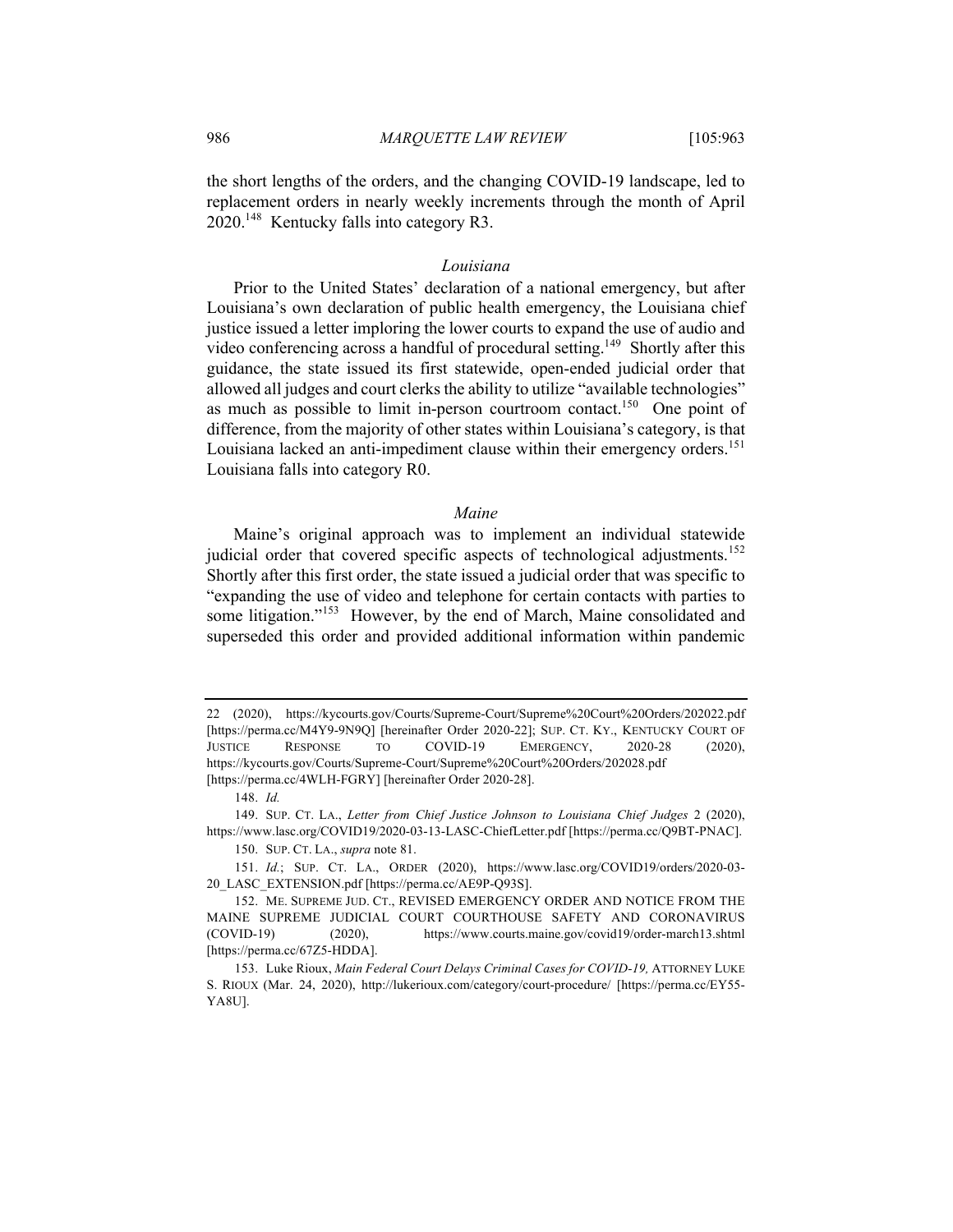response orders.<sup>154</sup> Within these orders, Maine implemented statewide, openended, technologically focused adjustments centered on remote audio-video communication for depositions, administering of oaths,<sup>155</sup> and email filing.<sup>156</sup> Maine falls into category R2.

# *Maryland*

Maryland is unique in that two years prior to the COVID-19 pandemic it implemented a judicial administrative order on "Remote Electronic Participation in Judicial Proceedings" which the judiciary pointed courts to for guidance.<sup>157</sup> This June 2018 order had already codified many of the technological adjustments needed during COVID-19.158 The purpose of the order, and the subsequent chapter within the Maryland rules, was to "take advantage of the technology that allows for reliable interactive communications to provide more efficient access to the courts without sacrificing the required fairness in judicial proceedings in circuit court civil proceedings."<sup>159</sup> This previous order quickly allowed the state to implement a statewide, open-ended order that provided structured flexibility for their lower courts.<sup>160</sup> Maryland falls into category R2.

# *Massachusetts*

The Supreme Judicial Court of Massachusetts first issued a short-term order that directed some statewide adjustments but ultimately requested each trial court submit their own standing orders for further measures to address COVID-

<sup>154.</sup> STATE OF ME. JUD. BRANCH, PANDEMIC MANAGEMENT ORDER FROM THE MAINE SUPREME JUDICIAL COURT CONSOLIDATING, RATIFYING, AND SUPERSEDING THE PREVIOUS ORDERS CONCERNING, PMO-SJC-2 1 (2020), http://www.cleaves.org/PMOSJC2.1.pdf [https://perma.cc/CLD6-VGFK].

<sup>155.</sup> *Id.* at 1–2.

<sup>156.</sup> STATE OF ME. JUD. BRANCH, EMERGENCY RULE FROM THE SUPREME JUDICIAL COURT FOR THE FILING OF DOCUMENTS IN PRIORITY CASE TYPES, PMO-SJC-3 1 (2020), http://www.cleaves.org/PMOSJC3.1.pdf [https://perma.cc/V493-HK4Z].

<sup>157.</sup> CT. OF APPEALS OF MD., ADMINISTRATIVE ORDER ON STATEWIDE CLOSING OF THE COURTS TO THE PUBLIC 2 (2020), https://www.courts.state.md.us/sites/default/files/adminorders/20200313statewideclosingofcourts.pdf [https://perma.cc/TK8U-G54N].

<sup>158.</sup> CT. OF APPEALS OF MD., ADMINISTRATIVE ORDER ON THE IMPLEMENTATION OF REMOTE ELECTRONIC PARTICIPATION IN JUDICIAL PROCEEDINGS 2–3 (2020), https://mdcourts.gov/sites/default/files/admin-

orders/20180618remoteparticipationjudicialproceedings.pdf [https://perma.cc/233T-MKWV].

<sup>159.</sup> *Id.* at 1.

<sup>160.</sup> *Id.*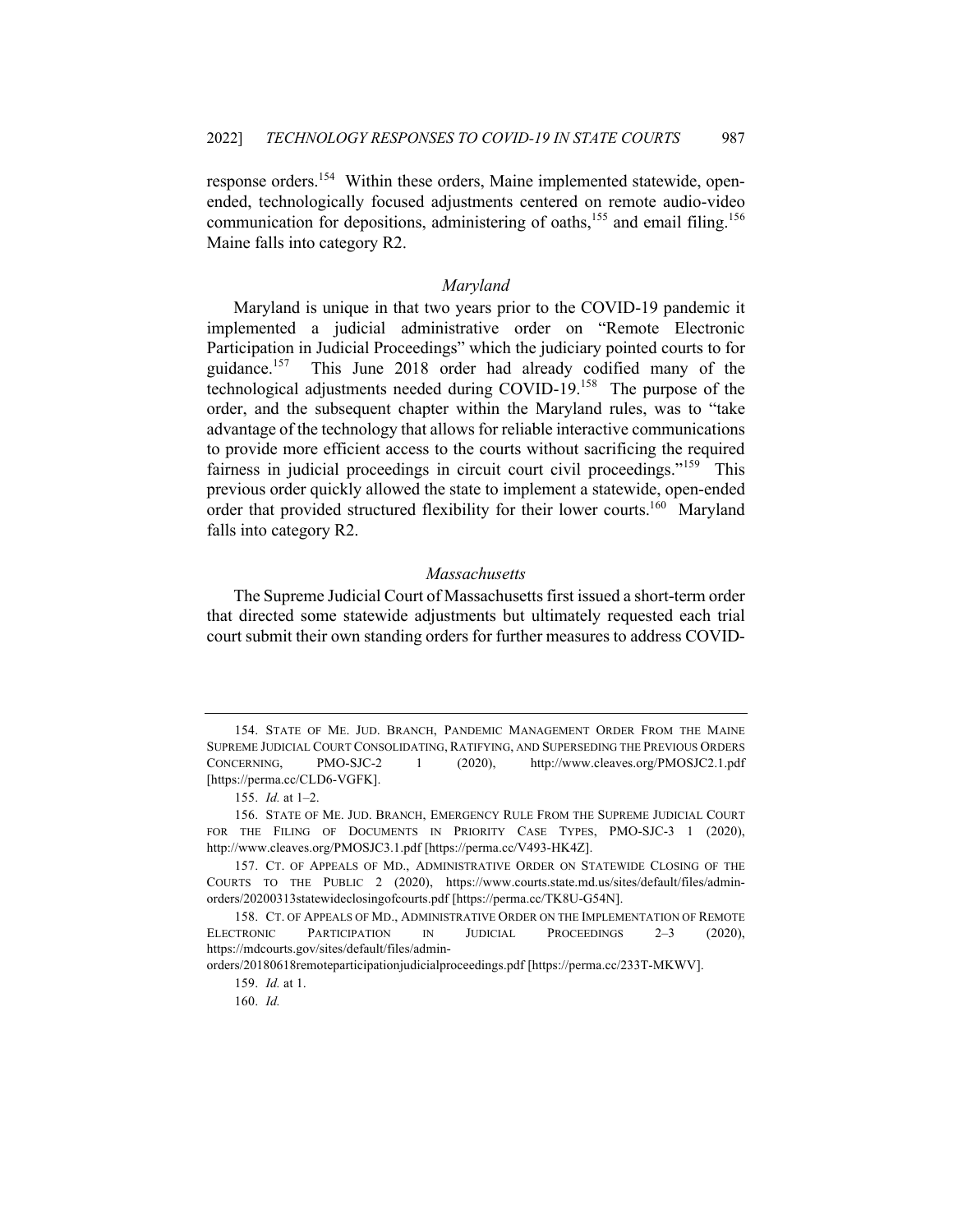19.<sup>161</sup> Over the back half of March, the judicial branch issued additional shortterm orders that provided little flexibility for their lower courts to implement some forms of technological adjustments.<sup>162</sup> However, in early April 2020 the judiciary approved the usage of electronic signatures in a wide array of courts and case types.<sup>163</sup> Massachusetts falls into category R3.

# *Michigan*

Michigan implemented a judicial order granting each trial court judge the power to implement emergency court operation measures in hopes of mitigating transmission of COVID-19.<sup>164</sup> The order specified which indicated emergency measures were permitted.<sup>165</sup> These measures included video conferencing with consent, the maximization of the use of technology for remote participation, and the utilization of electronic filing.<sup>166</sup> Shortly after this order, another order was implemented that further broadened the utilization of video technology or other remote participation tools within differing proceedings.<sup>167</sup> Michigan falls into category L0.

166. *Id.*

<sup>161.</sup> COMMONWEALTH OF MASS. SUPREME JUD. CT., ORDER REGARDING EMPANELMENT OF JURIES, OE-144 (2020), https://www.mass.gov/doc/repealed-sjc-order-regarding-empanelment-ofjuries-march-13-2020/download [https://perma.cc/GN2M-VKW3].

<sup>162.</sup> COMMONWEALTH OF MASS. SUPREME JUD. CT., ORDER REGARDING COURT OPERATIONS UNDER THE EXIGENT CIRCUMSTANCES CREATED BY THE COVID-19 (CORONAVIRUS) PANDEMIC, OE-144 1 (2020), https://www.mass.gov/doc/repealed-sjc-order-regarding-court-operations-underthe-exigent-circumstances-created-by-the/download [https://perma.cc/K5FP-NRSS]; COMMONWEALTH OF MASS. SUPREME JUD. CT., ORDER LIMITING IN-PERSON APPEARANCES IN STATE COURTHOUSES TO EMERGENCY MATTERS THAT CANNOT BE RESOLVED THROUGH A VIDEO CONFERENCE OR TELEPHONIC HEARING, OE-144 (2020), https://www.mass.gov/doc/repealed-sjcorder-limiting-in-person-appearances-in-state-courthouses-to-emergency-matters/download [https://perma.cc/RR6N-K6HG].

<sup>163.</sup> COMMONWEALTH OF MASS. SUPREME JUD. CT., ORDER AUTHORIZING USE OF ELECTRONIC SIGNATURES BY ATTORNEYS AND SELF-REPRESENTED PARTIES, OE-144 1 (2020), https://www.mass.gov/doc/repealed-sjc-order-authorizing-use-of-electronic-signatures-by-attorneysand-self-represented/download [https://perma.cc/DC4J-YNFP].

<sup>164.</sup> SUP. CT. MICH., EMERGENCY PROCEDURES IN COURT FACILITIES, ADMIN. ORDER NO. 2020-1 1 (2020), https://www.courts.michigan.gov/4a72aa/siteassets/rules-instructionsadministrative-orders/proposed-and-recently-adopted-orders-on-admin-matters/adopted-orders/2020- 08\_2020-03-15\_formattedorder\_ao2020-1.pdf [https://perma.cc/X8WU-G4NB].

<sup>165.</sup> *Id.*

<sup>167.</sup> SUP. CT. MICH., *supra* note 78.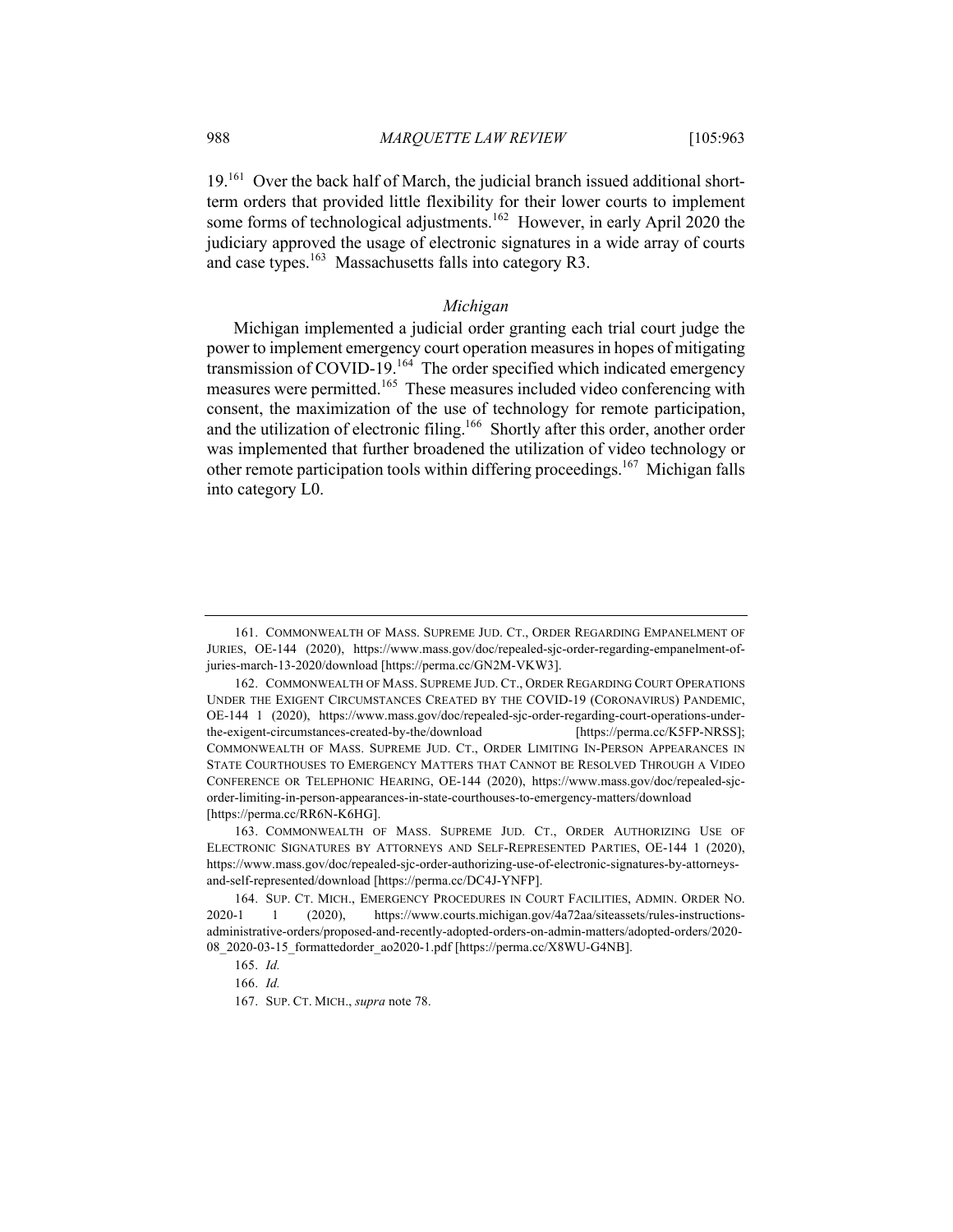# *Minnesota*

Minnesota had one of the later judicial orders implementing adjustments in response to COVID-19.<sup>168</sup> However, the supreme court's short-term statewide order allowed the appellate courts the ability to implement procedures to conduct remote hearings; mandated the usage of video conferencing technology for non-mandatory proceedings, while allowing it for mandatory proceedings; and allowed for e-mail filing.<sup>169</sup> Minnesota falls into category R3.

#### *Mississippi*

Mississippi's first judicial administrative order, in response to the declaration of national emergency, essentially provided full discretion to the lower court proceeding judges to implement responses to COVID-19.<sup>170</sup> This short-term order was amended and modified multiple times through March and April  $2020$ <sup>171</sup> The subsequent orders pushed for utilization of available technologies already codified within the state's civil procedure code.<sup>172</sup> Further, those orders approved rule changes and policy adjustments that

<sup>168.</sup> SUP. CT. MINN., CONTINUING OPERATIONS OF THE COURTS OF THE STATE OF MINNESOTA UNDER A STATEWIDE PEACETIME DECLARATION OF EMERGENCY (2020), https://mncourts.gov/mncourtsgov/media/CIOMediaLibrary/News%20and%20Public%20Notices/Or ders/Order-Continuing-Operations-of-the-Courts-of-the-State-of-Minnesota-Under-a-Statewide-Peacetime-Declaration-of-Emergency.pdf [https://perma.cc/5SVR-RZK2].

<sup>169.</sup> *Id.*

<sup>170.</sup> SUP. CT. MISS., EMERGENCY ORDER RELATED TO CORONAVIRUS (COVID-19): EMERGENCY ADMINISTRATIVE ORDER, SERIAL: 230781 (2020), https://courts.ms.gov/appellatecourts/docket/sendPDF.php?f=700\_490703.pdf&c=91465&a=N&s=2 [https://perma.cc/4PNT-YQ62].

<sup>171.</sup> SUP. CT. MISS., EMERGENCY ORDER RELATED TO CORONAVIRUS (COVID-19): EMERGENCY ADMINISTRATIVE ORDER-2, SERIAL: 230786 (2020), https://courts.ms.gov/appellatecourts/docket/sendPDF.php?f=700\_490712.pdf&c=91465&a=N&s=2 [https://perma.cc/M6PQ-2H4G]; SUP. CT. MISS., EMERGENCY ORDER RELATED TO CORONAVIRUS (COVID-19): EMERGENCY ADMINISTRATIVE ORDER-4, SERIAL: 230902 (2020), https://courts.ms.gov/appellatecourts/docket/sendPDF.php?f=700\_491292.pdf&c=91465&a=N&s=2 [https://perma.cc/LM2A-WVYT]; SUP. CT. MISS., EMERGENCY ORDER RELATED TO CORONAVIRUS (COVID-19): EMERGENCY ADMINISTRATIVE ORDER-5, SERIAL: 230963 (2020), https://courts.ms.gov/appellatecourts/docket/sendPDF.php?f=700\_491588.pdf&c=91465&a=N&s=2 [https://perma.cc/ZD9Q-LJCB].

<sup>172.</sup> SUP. CT. MISS., EMERGENCY ORDER RELATED TO CORONAVIRUS (COVID-19): EMERGENCY ADMINISTRATIVE ORDER-5, SERIAL: 230963 (2020), https://courts.ms.gov/appellatecourts/docket/sendPDF.php?f=700\_491588.pdf&c=91465&a=N&s=2 [https://perma.cc/4F3H-DKP5]; SUP. CT. MISS., EMERGENCY ORDER RELATED TO CORONAVIRUS (COVID-19): EMERGENCY ADMINISTRATIVE ORDER-6, SERIAL: 230972 (2020), https://courts.ms.gov/appellatecourts/docket/sendPDF.php?f=700\_491602.pdf&c=91465&a=N&s=2 [https://perma.cc/7A5W-XNF2].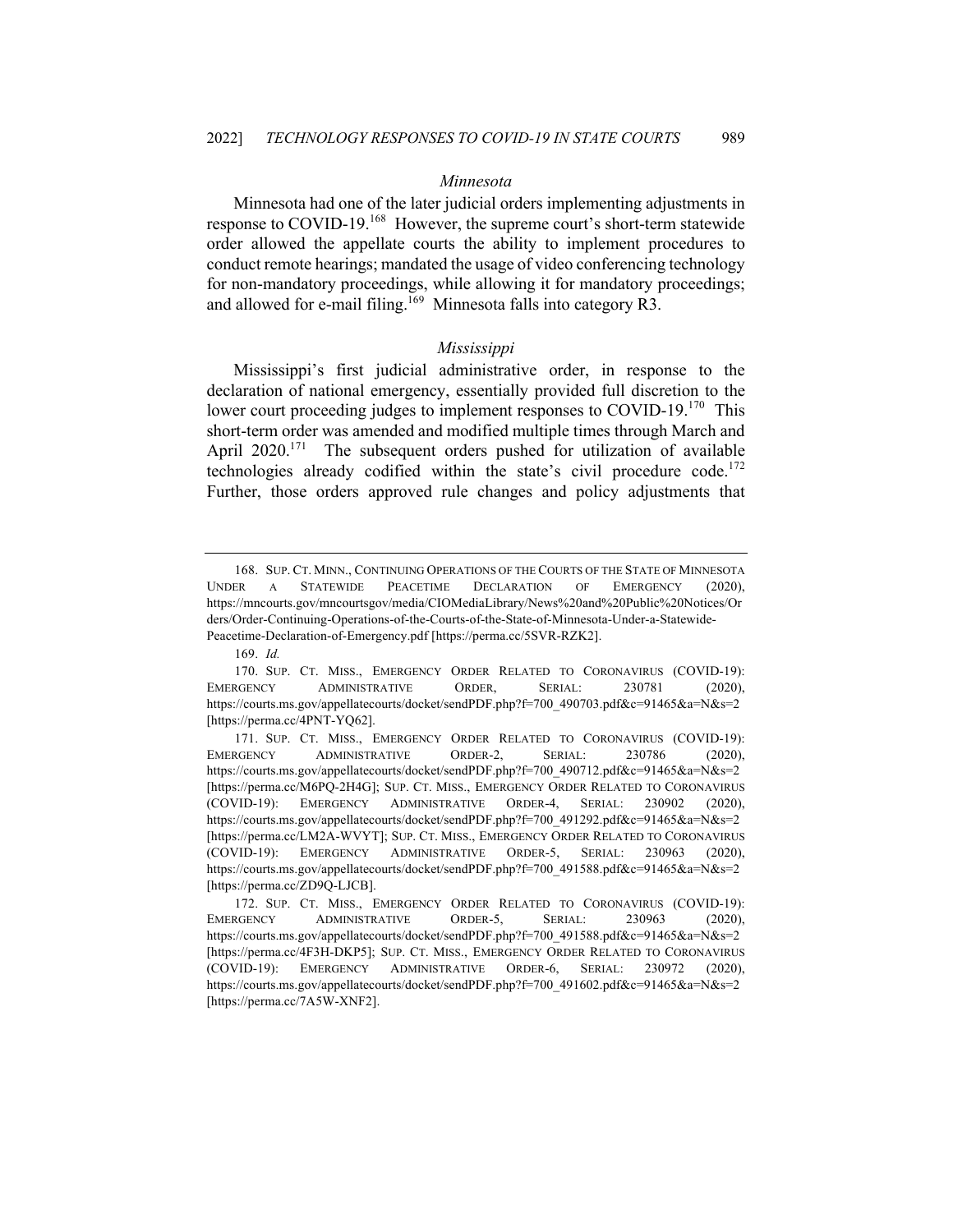gradually increased the technology adjustments.<sup>173</sup> Mississippi falls into category L0.

#### *Missouri*

The Supreme Court of Missouri responded to COVID-19 by issuing a statewide, short-term order that, among other things, allowed judges and court clerks to utilize all available technologies to further limit in-person courtroom appearances.174 This order also included a short-term anti-impediment clause to suspend any local criminal rules that would impede the implementation of such technologies.<sup>175</sup> Missouri falls into category R1.

# *Montana*

Montana's first response to COVID-19 was to issue an open-ended statewide memorandum that encouraged courts to use video-conferencing and telephonic conferencing as much as possible.<sup>176</sup> While not a court order, this memo was followed by many Montana courts.<sup>177</sup> However, in late March the Supreme Court of Montana codified their remote procedure requests via an open-ended statewide judicial order.<sup>178</sup> Montana falls into category R2.

#### *Nebraska*

At the Nebraska Supreme Court level, its first two judicial orders in the mid weeks of March 2020 lacked any guidance for their local courts to adopt technologically focused alternatives within their civil procedure.<sup>179</sup> For the most part, the judicial response was handled by the individual judicial districts implementing their own orders.<sup>180</sup> The Supreme Court issued their first technology specific statewide open-ended order in late April 2020 that focused

180. *See* April 6 Order, *supra* note 82.

<sup>173.</sup> *Id.*

<sup>174.</sup> SUP. CT. MO., ORDER DATED MARCH 16, 2020, RE: RESPONSE TO THE CORONAVIRUS DISEASE (COVID-19) PANDEMIC (2020), https://www.courts.mo.gov/page.jsp?id=151973 https://perma.cc/K97U-HA8T.

<sup>175.</sup> *Id.*

<sup>176.</sup> SUP. CT. MONT., *E-mail dated March 13, 2020*, 3 (2020), https://courts.mt.gov/Portals/ 189/docs/COVID-19%203-13.pdf [https://perma.cc/XRX2-PTEE].

<sup>177.</sup> SUP. CT. MONT., THE STATEWIDE RESPONSE BY MONTANA STATE COURTS TO THE COVID-19 PUBLIC HEALTH EMERGENCY 1 (2020), https://courts.mt.gov/Portals/189/virus/shelter.pdf [https://perma.cc/VT5F-TZGZ].

<sup>178.</sup> *Id.* at 2.

<sup>179.</sup> March 20 Order, *supra* note 82.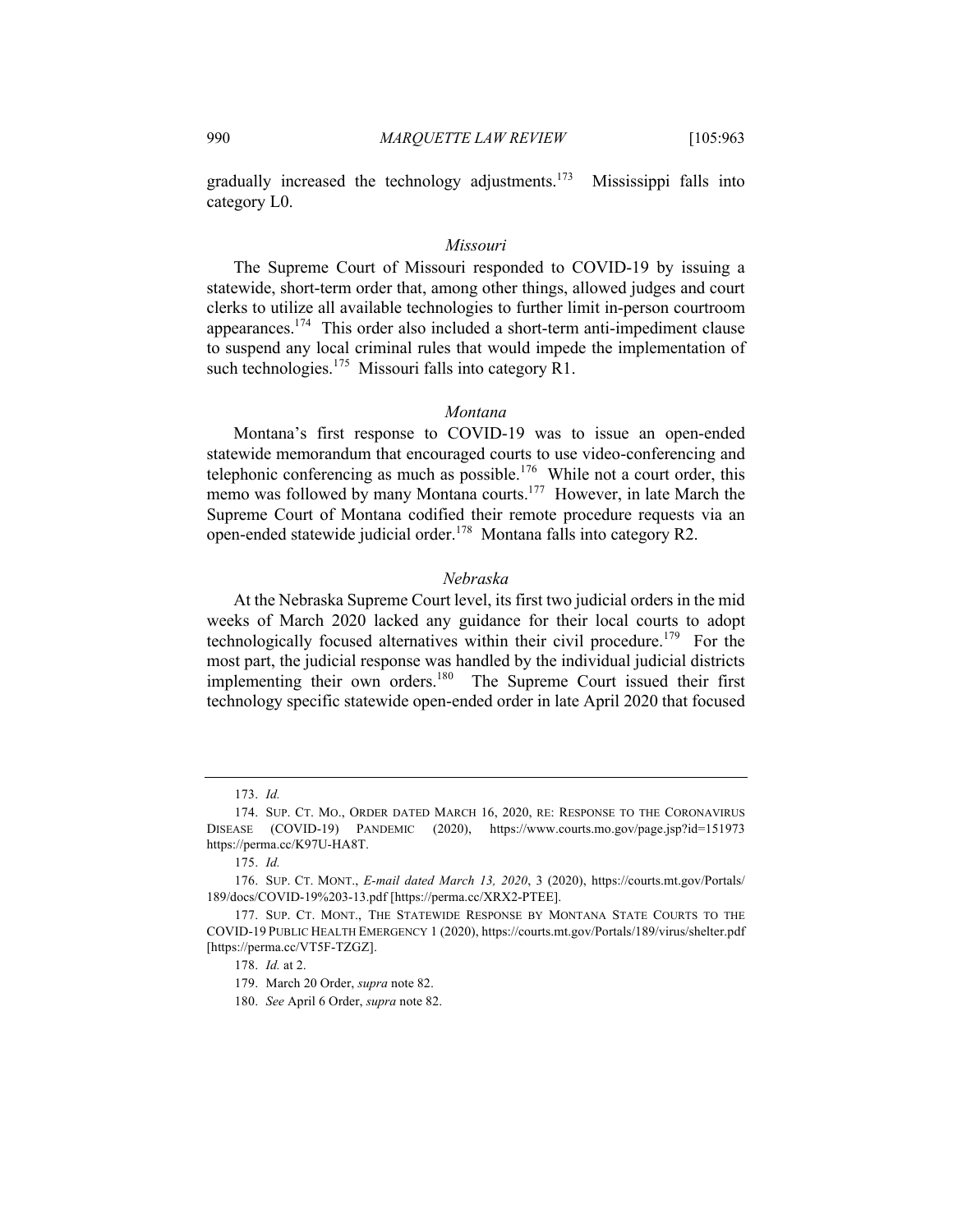on electronic filing avenues for pro se litigants.<sup>181</sup> Nebraska falls into category V0.

# *Nevada*

Directly after the Nevada Governor's declaration of emergency, Nevada's district courts entered emergency administrative orders to mitigate the risk of COVID-19.<sup>182</sup> This ministerial power was exercised in consultation with the chief justice of the Nevada Supreme Court.<sup>183</sup> These individual orders have minor differences but are all considered short-term, as they must be reviewed within 30 days of implementation.<sup>184</sup> In mid-April, the supreme court issued additional guidance to the lower courts in the form of an order that laid out the possible provisions to update each district's individual orders.<sup>185</sup> This guidance provided a limited structure of technology adjustments to implement in response to COVID-19.<sup>186</sup> Nevada falls into category L0.

#### *New Hampshire*

Through a short-term judicial order, the Supreme Court of New Hampshire authorized all judges and court clerks to utilize all available technologies to limit in-person courtroom contact.<sup>187</sup> Further, this short-term order included an anti-impediment clause that was valid for the duration of the order.<sup>188</sup> New Hampshire falls into category L2.

#### *New Jersey*

New Jersey was an early adapter that tried to get ahead of the ramifications associated with COVID-19. On March 9, 2020, New Jersey's chief justice issued a notice that mentioned the state's plans to conduct virtual and telephonic court proceedings across most of their state courts.<sup>189</sup> The court's goal was to "enable the New Jersey courts to continue to serve the public in an appropriate

<sup>181.</sup> SUP. CT. NEB., *supra* note 72.

<sup>182.</sup> SUP. CT. NEV., ORDER CONCERNING ONGOING ADMINISTRATION OF DISTRICT COURT PROCEEDINGS DURING COVID-19 EMERGENCY, AO-0013 2 (2020), https://www.nvbar.org/wpcontent/uploads/NSC-AO-0013.pdf [https://perma.cc/8L8X-UCY3].

<sup>183.</sup> *Id.*

<sup>184.</sup> *Id.*

<sup>185.</sup> *Id.* at 3.

<sup>186.</sup> *Id.* at 4.

<sup>187.</sup> SUP. CT. N.H., ORDER SUSPENDING IN-PERSON COURT PROCEEDINGS, 2 (2020), https://www.courts.nh.gov/sites/g/files/ehbemt471/files/documents/2021-08/3-16-20-order.pdf [https://perma.cc/U2SV-WJTZ].

<sup>188.</sup> *Id.*

<sup>189.</sup> N.J. CTS., *supra* note 7.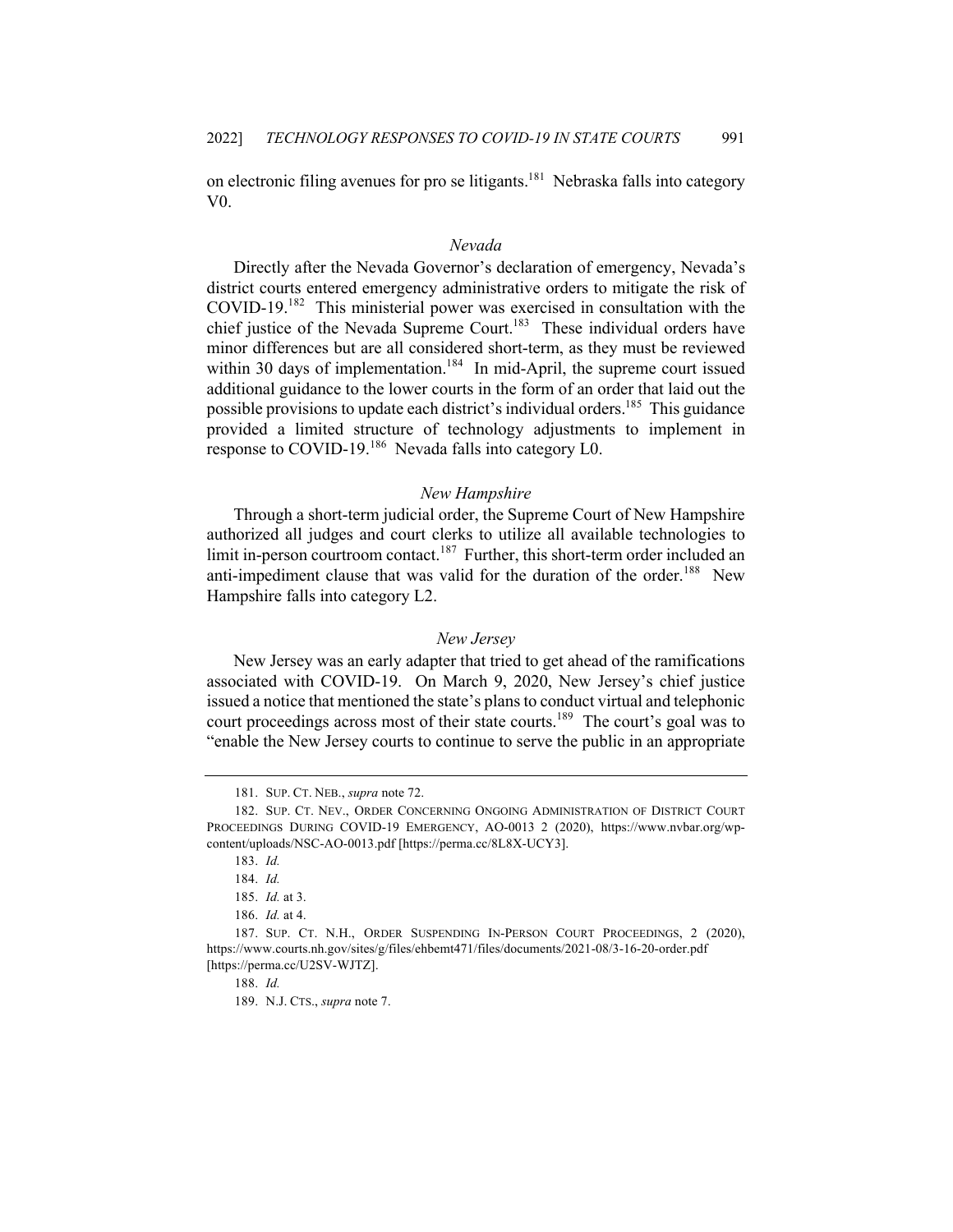manner during a still developing public health situation."<sup>190</sup> Through two additional notices, the state's supreme court provided additional guidance and procedure adjustments to further implement technological changes across the state for an open period of duration.<sup>191</sup> New Jersey falls into category R2.

# *New Mexico*

The Supreme Court of New Mexico issued an open-ended order in response to COVID-19 that allowed for all judges to have discretion to authorize telephonic or audio-visual attendance for court appearances.<sup>192</sup> Further, the order allowed all courts the ability to adopt local procedures to accept email filing from self-represented litigants and some email filing for attorneys who are not eligible for the state's electronic filing system.<sup>193</sup> This being said, the supreme court quickly amended this order "to authorize court appearances by remote methods to [the] fullest extent possible" and required all judges to use remote telephonic or audio-visual technology for court appearances unless in situations of emergency.<sup>194</sup> New Mexico falls into category L3.

# *New York*

New York's early administrative orders were rather limited on technology focused adjustments for COVID-19. The first adjustment focused on arguments for motions in civil matters conducted by Skype or other remote means whenever possible.<sup>195</sup> Next, the chief administrative judge of the courts ordered county clerks to no longer accept paper filings.<sup>196</sup> However, some

<sup>190.</sup> *Id.*

<sup>191.</sup> N.J. CTS., COVID-19 CORONAVIRUS—STATUS OF COURT OPERATIONS: IMMEDIATE AND UPCOMING PLAN (2020), https://www.njcourts.gov/notices/2020/n200312d.pdf?c=z3W [https://perma.cc/24XJ-8UME].

<sup>192.</sup> SUP. CT. N.M., PRECAUTIONARY MEASURES FOR COURT OPERATIONS IN THE NEW MEXICO JUDICIARY DURING THE COVID-19 PUBLIC HEALTH EMERGENCY, NO. 20-8500-002 4 (2020), https://www.nmcourts.gov/wp-content/uploads/2020/12/Order-No\_-20-8500-002- Precautionary-Measures-for-NM-Court-Operations-During-COVID-19-Public-Health-Emergency-3- 17-20-1.pdf [https://perma.cc/N6CB-5QUW].

<sup>193.</sup> *Id.* at 5.

<sup>194.</sup> SUP. CT. N.M., ADDITIONAL PRECAUTIONARY MEASURES FOR COURT OPERATIONS IN THE NEW MEXICO JUDICIARY DURING THE COVID-19 PUBLIC HEALTH EMERGENCY, NO. 20-8500- 006 2 (2020), https://www.nmcourts.gov/wp-content/uploads/2020/12/Order-No\_-20-8500-006- Additional-Precautionary-Measures-for-Court-Operations-3-23-20-Amending-Order-No\_-20-8200- 002-2.pdf [https://perma.cc/DNX5-Z5W3].

<sup>195.</sup> CHIEF ADMIN. JUDGE CTS., ADMINISTRATIVE ORDER, AO/68/20 (2020), http://www.nycourts.gov/whatsnew/pdf/AO-68-20.pdf [https://perma.cc/4VXA-2XD5].

<sup>196.</sup> CHIEF ADMIN. JUDGE CTS.,, ADMINISTRATIVE ORDER, AO/78/20 (2020), http://www.nycourts.gov/whatsnew/pdf/AO-78-20.pdf [https://perma.cc/GWY2-JP26].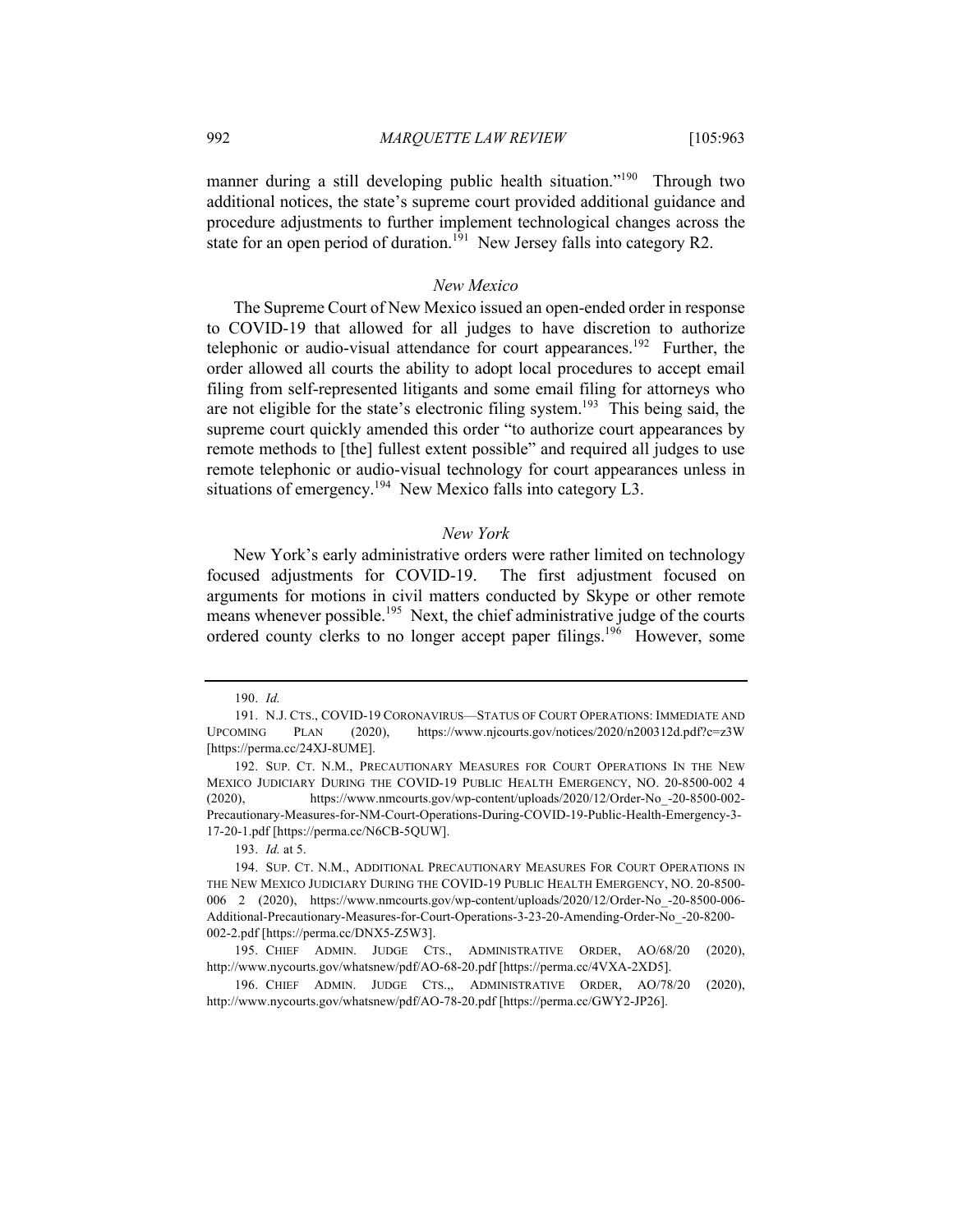orders can be interpreted as limiting judicial access and technological implementation.<sup>197</sup> Specifically, video teleconferencing conducted by courts were exclusively limited to Skype for Business and new filings for nonessential matters were stopped for a period of time.<sup>198</sup> As the pandemic continued the state continued to codify limited technological adjustments through state wide open-ended administrative orders.<sup>199</sup> New York falls into category R2.

# *North Carolina*

After the state declaration of emergency, North Carolina executed an order by the chief justice of the supreme court only allowing proceedings to be conducted remotely for a 30-day period.<sup>200</sup> In a subsequent order, the chief justice allowed for all document types to be filed electronically in the appellate courts.<sup>201</sup> As a further step, the judicial branch allowed for email service of process to be conducted through a statewide, open-ended order.<sup>202</sup> Throughout the early stages of the pandemic, North Carolina responded through state wide

https://www.nycourts.gov/LegacyPDFS/press/PDFs/PR20\_15virtualcourtstortsetc.pdf [https://perma.cc/23TC-TXRU].

200. SUP. CT. N.C., ORDER OF THE CHIEF JUSTICE OF THE SUPREME COURT OF NORTH CAROLINA EMERGENCY DIRECTIVE 1 AND 2 1 (2020), https://www.nccourts.gov/assets/newsuploads/COVID-19-13-March-2020-7A-39%28b%29%282%29-

Order\_0.pdf?sCe0Me\_YaLJBPjYl4doVvi4r\_4Sm1Zbn= [https://perma.cc/Q3L6-XY7B].

201. SUP. CT. N.C., ORDER IN RESPONSE TO THE COVID-19 OUTBREAK (2020), https://www.nccourts.gov/assets/news-uploads/COVID-19%20Order%20-

<sup>197.</sup> CHIEF ADMIN. JUDGE CTS., ADMINISTRATIVE ORDER, AO/85/20 (2020), http://www.nycourts.gov/whatsnew/pdf/AO-85-20.pdf [https://perma.cc/WF3X-KQJG].

<sup>198.</sup> *Id.*

<sup>199.</sup> CHIEF ADMIN. JUDGE CTS., ADMINISTRATIVE ORDER, AO/86/20 (2020), http://www.nycourts.gov/whatsnew/pdf/AO-86-20.pdf [https://perma.cc/4MVQ-RAAN]; CHIEF ADMIN. JUDGE CTS., ADMINISTRATIVE ORDER, AO/87/20 (2020), http://www.nycourts.gov/whatsnew/pdf/AO-87-20.pdf [https://perma.cc/G7TW-JNSM]; CHIEF ADMIN. JUDGE CTS., ADMINISTRATIVE ORDER, AO/94/20 (2020), http://www.nycourts.gov/whatsnew/pdf/AO-94-20.pdf [https://perma.cc/9QER-88WJ]; N.Y. STATE UNIFIED CT. SYS., *Virtual Courts Expanded Beyond the Limited Category of Essential and Emergency Matters* (2020),

<sup>%20</sup>Appellate%20Courts%20%28Approved%2027%20March%202020%29.pdf?Usv1FrQQI0juvDu SL01phDeXNM1.yTkr [https://perma.cc/969S-PJ78].

<sup>202.</sup> SUP. CT. N.C., ORDER OF THE CHIEF OF THE SUPREME COURT OF NORTH CAROLINA EMERGENCY DIRECTIVE 1–7 (2020), https://www.nccourts.gov/assets/newsuploads/2%20April%202020%20-%207A-

<sup>39%28</sup>b%29%282%29%20Order%20%28Final%29.pdf?UqRJH9wO2z3oEU4GW3Eg9rxRuFvTlix n [https://perma.cc/YG54-CK2W].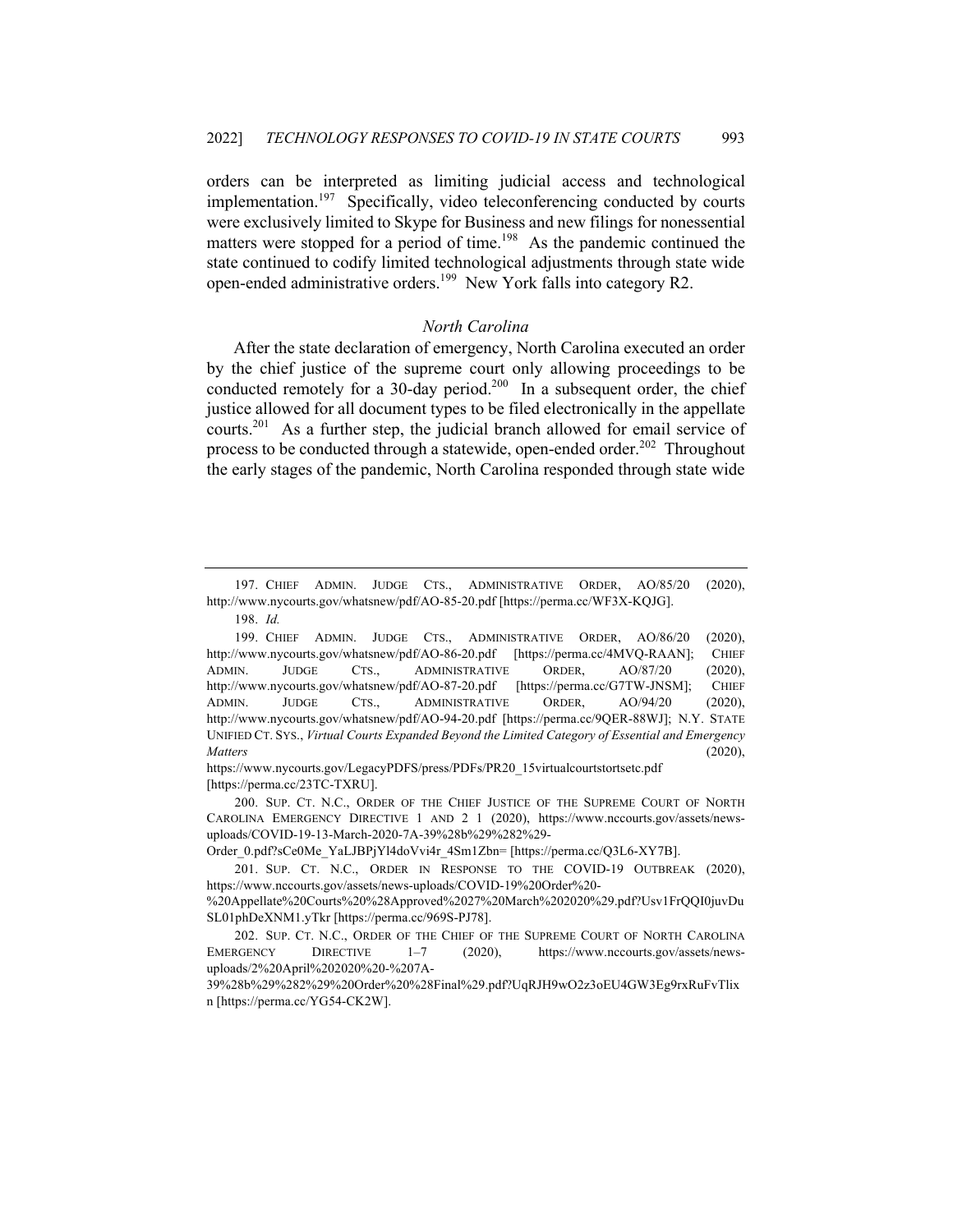judicial orders that covered a short period of time and provided limited breadth of technological adjustments.<sup>203</sup> North Carolina falls into category R3.

#### *North Dakota*

North Dakota's supreme court was a late adapter to the pandemic and submitted a handful of open-ended statewide judicial orders that allowed for audio or audiovisual technologies to be implemented in certain proceedings.<sup>204</sup> Other than that, the state took a rather hands-off approach when it came to implementing orders focused on technological adjustments. North Dakota falls into category R2.

# *Ohio*

Ohio's chief justice took the early approach of sharing COVID-19 technological adjustment suggestions via email and also put the onus on proceeding judges and lower courts to create emergency plans and adjustments to respond to the pandemic.<sup>205</sup> In a subsequent administrative action, the chief justice approved for the electronic execution of appearances and service of process.<sup>206</sup> While the Ohio Supreme Court took a hands off approach, disseminating power to lower courts, their open ended guidance and orders gave the lower courts freedom to implement technologies as they saw fit. Chief Justice Maureen O'Connor said in one email that "[j]udges have told me that

<sup>203.</sup> *See* SUP. CT. N.C., *supra* note 200; SUP. CT. N.C., ORDER OF THE CHIEF JUSTICE OF THE SUPREME COURT OF NORTH CAROLINA (2020), https://www.nccourts.gov/assets/newsuploads/2%20April%202020%20-%207A-

<sup>39%28</sup>b%29%282%29%20Order%20%28Final%29.pdf?UqRJH9wO2z3oEU4GW3Eg9rxRuFvTlix n [https://perma.cc/5LVH-GBMV].

<sup>204.</sup> N.D. SUP. CT., *Order 27. Emergency Suspension of Eviction Proceeding*, State of North Dakota Courts (2020), https://www.ndcourts.gov/legal-resources/rules/ndsupctadminorder/27 [https://perma.cc/5CSZ-XNT7]; S.D. SUP. CT., *Order 28. Emergency Procedure in Interim Order Proceedings*, State of North Dakota Courts (2020), https://www.ndcourts.gov/legalresources/rules/ndsupctadminorder/28 [https://perma.cc/NHH5-SGWB]; N.D. SUP. CT., *Order 29. Emergency Procedure in Guardianship Proceedings*, State of North Dakota Courts (2020), https://www.ndcourts.gov/legal-resources/rules/ndsupctadminorder/29 [https://perma.cc/GY3Q-D7WH]; N.D. SUP. CT., *Order 30. Emergency Permanency Hearing Procedure*, State of North Dakota Courts (2020), https://www.ndcourts.gov/legal-resources/rules/ndsupctadminorder/30 [https://perma.cc/N4DA-8QW8].

<sup>205.</sup> SUP. CT. OHIO, *Letter to Ohio Judges Regarding Coronavirus Guidance* (2020), http://www.supremecourt.ohio.gov/coronavirus/resources/ChiefCommunications/letterOhioJudges.p df [https://perma.cc/XZP9-NY5A].

<sup>206.</sup> SUP. CT. OHIO, TOLLING OF TIME REQUIREMENTS IMPOSED BY RULES PROMULGATED BY THE SUPREME COURT AND USE OF TECHNOLOGY, 2020-OHIO-1166, 3 (2020), http://www.supremecourt.ohio.gov/rod/docs/pdf/0/2020/2020-Ohio-1166.pdf [https://perma.cc/BCQ3-ZCA9].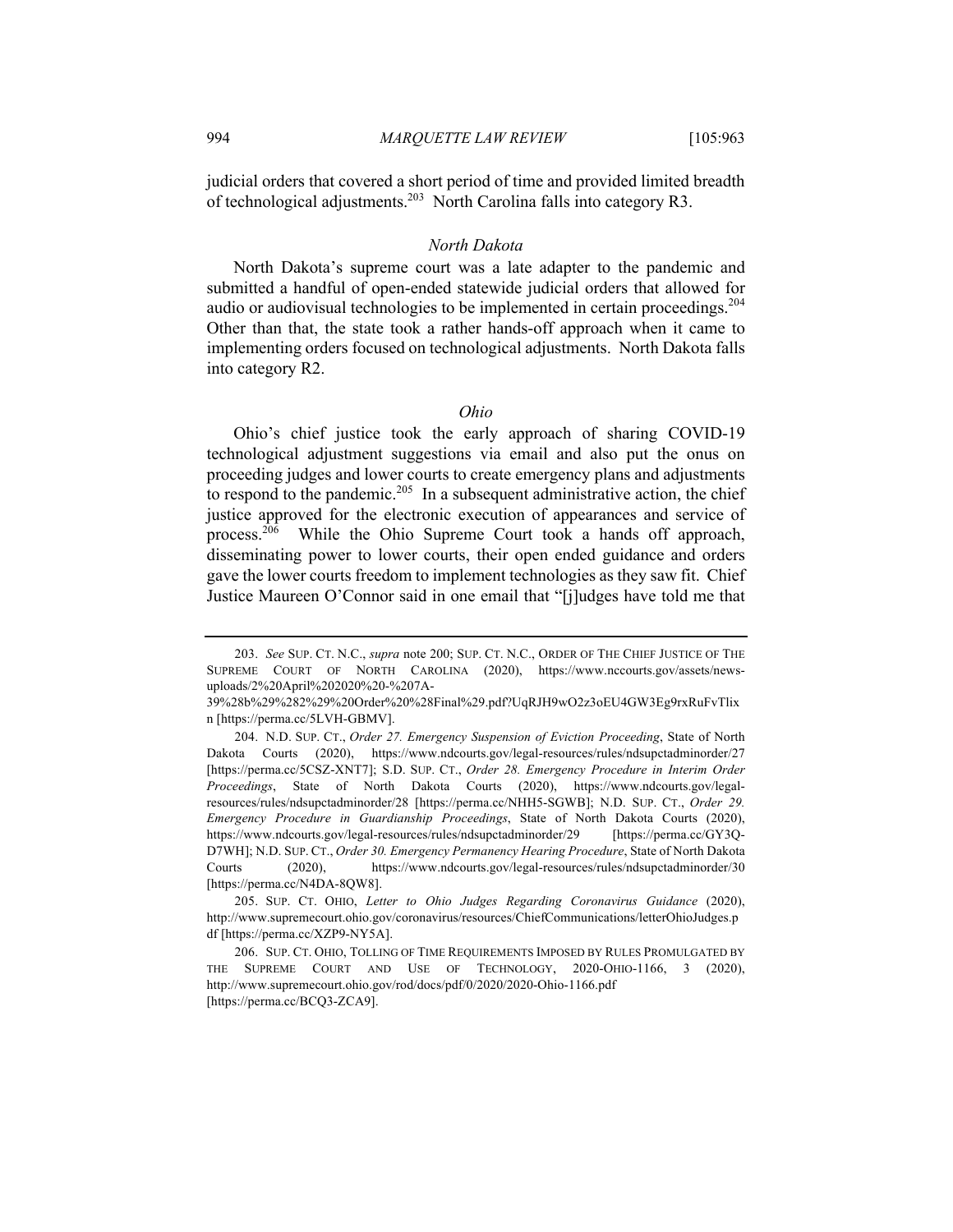the equipment has changed the way they can do business not just during this COVID-19 crisis but going forward when we return to 'normal.'"<sup>207</sup> Ohio falls into category L3.

#### *Oklahoma*

Oklahoma's supreme court responded judicially to COVID-19 by implementing statewide, open-ended orders that provided limited freedom for courts to adjust technologically to the pandemic.<sup>208</sup> With this being said, it was ordered that "[s]ubject only to constitutional limitations, all deadlines and procedures . . . shall be suspended for 30 days from the date of this order [, March 16, 2020]."<sup>209</sup> This may work as an anti-impediment clause that could allow lower courts to implement additional technologically focused adjustments but it is rather ambiguous. Either way, Oklahoma falls into category R2.

# *Oregon*

Through both guidelines and judicial orders, Oregon's chief justice provided avenues for how the lower courts could technologically adjust to the ramifications of COVID-19.<sup>210</sup> In her judicial order, Chief Justice Martha Walters executed short-term orders that provided guidance for proceeding judges to respond to COVID-19.<sup>211</sup> This guidance provided limited freedom in terms of breadth of technological adaption.<sup>212</sup> Oregon falls into category L0.

<sup>207.</sup> E-mail from Chief Justice Maureen O'Connor (Tues. Apr. 28, 2020 6:00:14 PM), http://www.supremecourt.ohio.gov/coronavirus/resources/ChiefCommunications/COVID-19UpdatedGuidance\_042820.pdf [https://perma.cc/Z6EH-4NXZ].

<sup>208.</sup> SUP. CT. OKLA., FIRST EMERGENCY JOINT ORDER REGARDING THE COVID-19 STATE OF DISASTER, SCAD NO. 2020-24 (2020), https://www.ok.gov/wagonercounty/documents/Emergency%20Joint%20Order%20from%20Suprem e%20Court.pdf [https://perma.cc/SU85-DJPF] [hereinafter FIRST EMERGENCY JOINT ORDER]; SUP. CT. OKLA., SECOND EMERGENCY JOINT ORDER REGARDING THE COVID-19 STATE OF DISASTER, SCAD NO. 2020-24 (2020), https://law.justia.com/cases/oklahoma/supreme-court/2020/2020-ok-24.html [https://perma.cc/T7HX-ZCA4].

<sup>209.</sup> FIRST EMERGENCY JOINT ORDER, *supra* note 208.

<sup>210.</sup> CHIEF JUST., *Oregon Chief Justice Issues Court Guidelines to Respond to COVID-19*, (2020), https://www.courts.oregon.gov/news/Documents/Covid-19News\_3\_13\_20.pdf [https://perma.cc/9DN6-34A7]; CHIEF JUST., *Chief Justice Order Restricts Court Hearings and Operations* (2020),

https://www.courts.oregon.gov/news/Lists/ArticleNews/Attachments/1176/acd3fb79befadf4982b20c eba127ffd0-2020-03-16\_COVID-19\_News.pdf [https://perma.cc/KN3R-KFNS].

<sup>211.</sup> *Id.*

<sup>212.</sup> *Id.*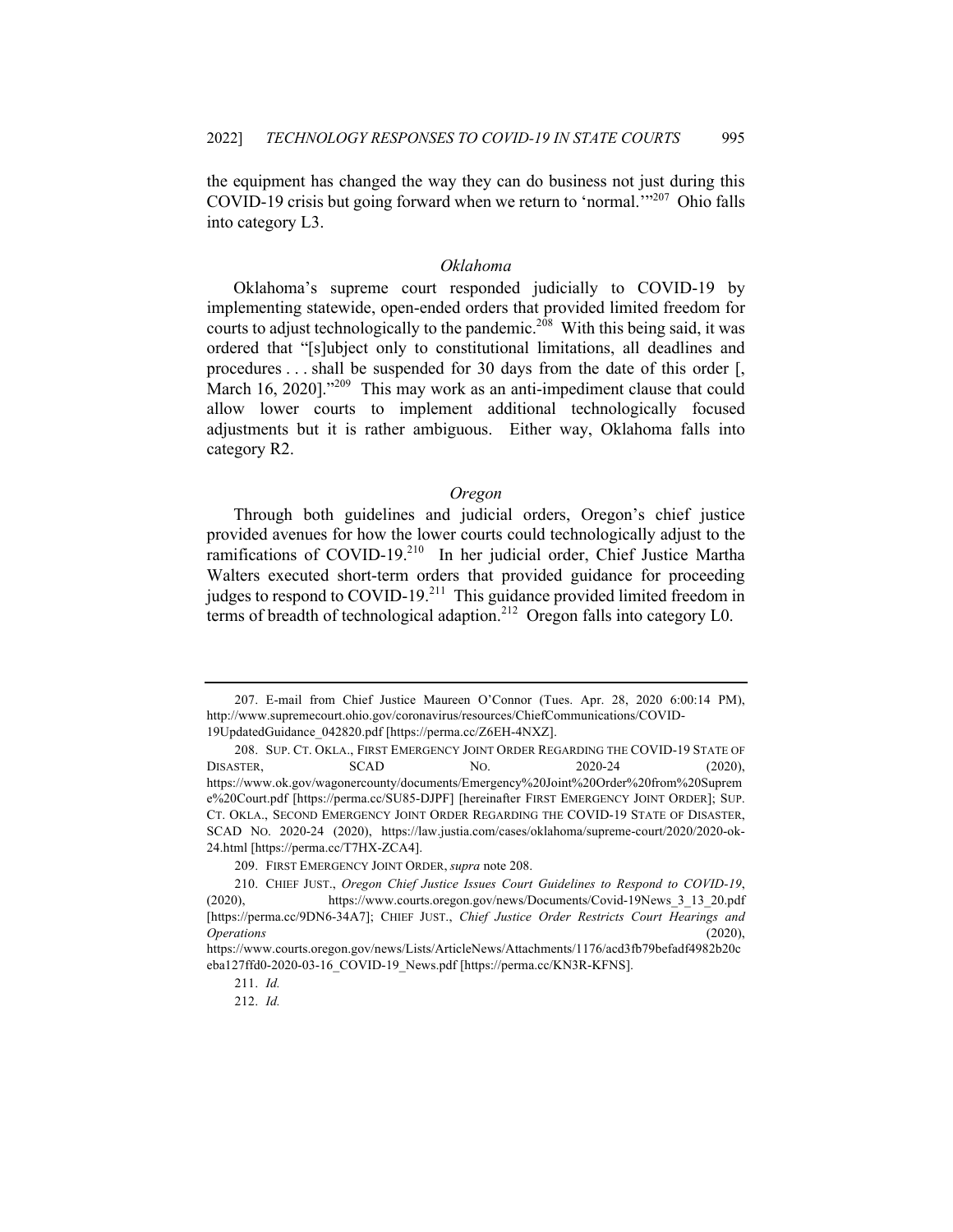# *Pennsylvania*

The Supreme Court of Pennsylvania issued a judicial order that vested power in their districts to take appropriate measures to safeguard the health and safety of their respective communities.<sup>213</sup> Within this order, enacted to cover a relatively short period of time, the court authorized the usage of advanced communication technology to conduct court proceedings.<sup>214</sup> Further, the judicial order provided a pathway for the presiding judges to request antiimpediment ruling to suspend or modify statewide court rules with proper justification.<sup>215</sup> Pennsylvania falls into category L0.

#### *Rhode Island*

Through a judicial news advisory<sup>216</sup> and a subsequent short-term statewide judicial executive order, $217$  the chief justice of Rhode Island implemented parameters encouraging courts to utilize video conferencing tools whenever possible. Rhode Island's codified civil procedure rule adjustments, with a focus on technological implementation, was rather limited and centered on remote procedures.<sup>218</sup> Rhode Island falls into category R3.

# *South Carolina*

A week prior to the start of emergency declarations, South Carolina's supreme court sent out an email that, among other things, mentioned that they were reviewing the South Carolina Judicial Branch's Business Continuity Plan which included pandemic preparation.<sup>219</sup> In their first memorandum after issuing a judicial emergency, the supreme court set out some broad guidelines and provided their district courts some leniency to implement technological responses to COVID-19.<sup>220</sup> Within this open-ended order, courts were directed

<sup>213.</sup> SUP. CT. PA., *supra* note 74.

<sup>214.</sup> *Id.* at 2.

<sup>215.</sup> *Id.* at 2–3.

<sup>216.</sup> R.I. JUDICIARY, *News Advisory* (2020), https://www.courts.ri.gov/PDF/Covid-19release031320.pdf [https://perma.cc/S543-55XR].

<sup>217.</sup> SUP. CT. R.I., EXECUTIVE ORDER NO. 2020-04 (2020), https://www.courts.ri.gov/Courts/SupremeCourt/SupremeExecOrders/20-04.pdf [https://perma.cc/G3B3-36R6].

<sup>218.</sup> R.I. SUPER. CT. R. CIV. P. 30(b)(7) (2020).

<sup>219.</sup> SUP. CT. S.C., *Coronavirus (COVID-19) Preparation Memorandum*, SOUTH CAROLINA JUDICIAL BRANCH (2020), https://www.sccourts.org/whatsnew/displaywhatsnew.cfm?indexID=2450 [https://perma.cc/CAM4-CQP3].

<sup>220.</sup> SUP. CT. S.C., *Coronavirus*, SOUTH CAROLINA JUDICIAL BRANCH (2020), https://www.sccourts.org/whatsnew/displaywhatsnew.cfm?indexID=2460 [https://perma.cc/4KZA-FDMQ].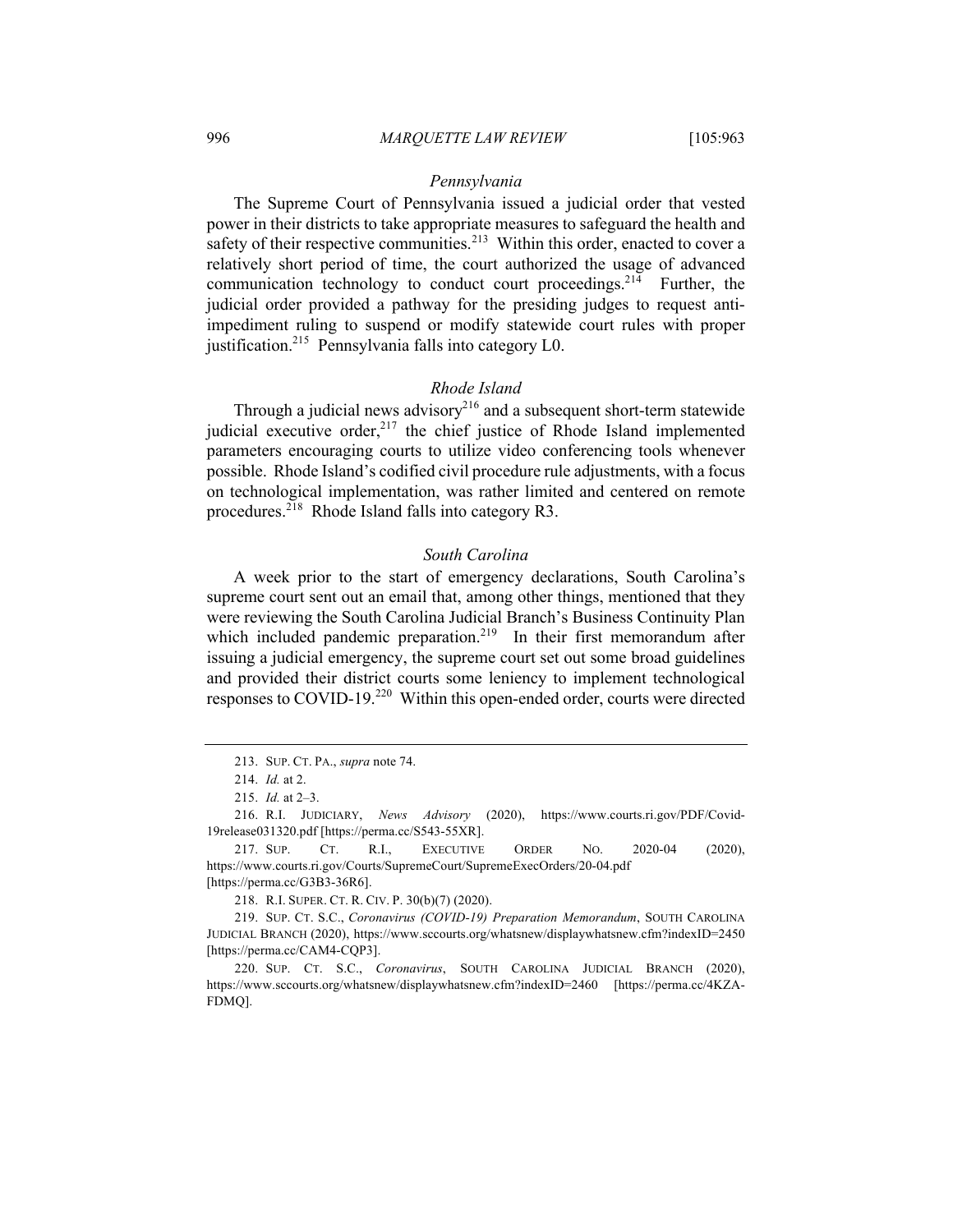to hold hearings remotely by video to the greatest extent possible.<sup>221</sup> In early April 2020, the supreme court issued an order that provided their lower courts a litany of technological adjustment options.<sup>222</sup> This order included details regarding hearings via remote communication technology, remote administration of oaths, alternatives to court reporters within digital courtrooms, attorney to attorney email service of process, digital attorney signatures, and optional electronic filing methods.  $^{223}$  The supreme court left it up to the lower courts to decide whether they should implement these adjustments.224 South Carolina falls into category L1.

#### *South Dakota*

Within an open-ended order, the South Dakota Supreme Court granted the presiding judges of each lower judicial circuit the authority to enter their own set of orders to respond to COVID-19.<sup>225</sup> Within this authority, each presiding judge was provided the "authority to adopt, modify and suspend court rules and orders as warranted to address emergency conditions."<sup>226</sup> In a subsequent order, the chief justice codified additional technologically focused options for their lower courts and implemented an anti-impediment clause until removed by further order.<sup>227</sup> South Dakota falls into category L3.

#### *Tennessee*

Via an open-ended judicial order, the Tennessee Supreme Court vested its lower courts with the primary responsibility to determine the manner in which

<sup>221.</sup> *Id.*

<sup>222.</sup> SUP. CT. S.C., OPERATION OF THE TRIAL COURTS DURING THE CORONAVIRUS EMERGENCY, 2020-04-14-01 (2020), https://www.sccourts.org/whatsnew/displaywhatsnew.cfm?indexID=2480 [https://perma.cc/X8C7- JYMT].

<sup>223.</sup> *Id.*

<sup>224.</sup> *Id.*

<sup>225.</sup> SUP. CT. S.D., ORDER DECLARING JUDICIAL EMERGENCY COVID-19 DISEASE (2020), https://ujs.sd.gov/uploads/news/OrderDeclaringJudicialEmergency.pdf [https://perma.cc/6TRV-PPCF]; THE S.D. UNIFIED JUD. SYS., *COVID-19 Response* (2020), https://ujs.sd.gov/uploads/news/COVID19UJSProcedures.pdf [https://perma.cc/9DFE-ZD9C].

<sup>226.</sup> SUP. CT. S.D., *supra* note 225.

<sup>227.</sup> SUP. CT. S.D.., AMENDED EMERGENCY ORDER REGARDING COURT REPORTERS, WITNESSES AND NOTARIZATION IN MIDST OF THE COVID-19 PANDEMIC (2020), https://ujs.sd.gov/uploads/news/COVID19OrderRegardingCourtReportsWitnessesNotorization.pdf [https://perma.cc/93M4-L6WG].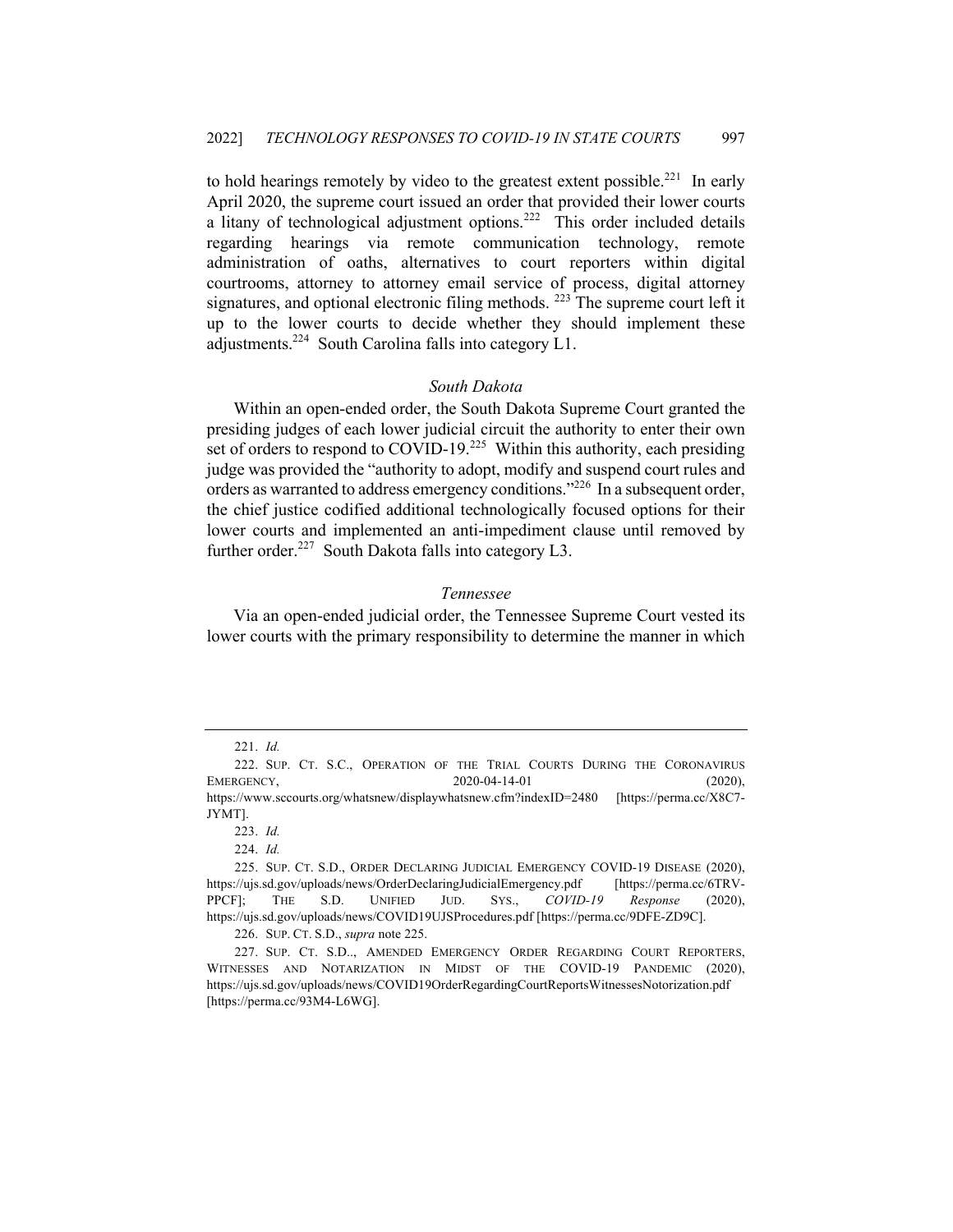their courts should adjust to COVID-19.<sup>228</sup> Within this order, the supreme court urged all judges and court clerks to "limit in-person courtroom contact as much as possible by utilizing available technologies."<sup>229</sup> This order also provided a short-term anti-impediment clause that suspended all state, local or civil rule that impedes the court's ability to utilize technologies.<sup>230</sup> Tennessee falls into category L3.

#### *Texas*

In the state's first emergency order regarding the COVID-19 state of disaster, the Texas Supreme Court issued an order that vested power to all courts in Texas.231 While providing this flexibility, Texas limited the length of this order to two months unless renewed.<sup>232</sup> This order included a short-term anti-impediment clause and provided specific and ambiguously freeing language to implement technologically focused adjustments.<sup>233</sup> Texas falls into category L2.

#### *Utah*

Utah was very prepared by having a judicially focused Pandemic Response Plan that they quickly implemented.<sup>234</sup> Within this response plan, the presiding judges were provided authority to take some action, like allowing for "remote communication when a proceeding is necessary to preserve constitutional rights."<sup>235</sup> With this being said, the state's first order superseded all other orders relating to the pandemic issued by any court or district.<sup>236</sup> This order also provided the judiciary a limited breadth of freedom when it came to implementing technologically specific adjustments.<sup>237</sup> Utah falls into category R2.

237. *Id.*

<sup>228.</sup> SUP. CT. TENN. AT NASHVILLE, ORDER SUSPENDING IN-PERSON COURT PROCEEDINGS, NO. ADM2020-00428 (2020), http://www.tncourts.gov/sites/default/files/docs/covid-19\_order.pdf [https://perma.cc/F2RL-T9HK].

<sup>229.</sup> *Id.*

<sup>230.</sup> *Id.*

<sup>231.</sup> SUP. CT. TEX., *supra* note 79, at 1.

<sup>232.</sup> *Id.* at 2.

<sup>233.</sup> *Id.* at 1–2.

<sup>234.</sup> SUP. CT. UTAH., Order for Court Operations During Pandemic (2020), https://www.utcourts.gov/alerts/docs/20200313%20-%20Utah%20Court%20Pandemic%20order.pdf [https://perma.cc/EC5M-V8KS].

<sup>235.</sup> SUP. CT. UTAH, *In re: Pandemic Response Plan, Administrative Order* (2020) https://www.utcourts.gov/alerts/docs/20200312%20-%20Pandemic%20Response%20Plan.pdf [https://perma.cc/NW9G-JP2F].

<sup>236.</sup> SUP. CT. UTAH, *supra* note 234.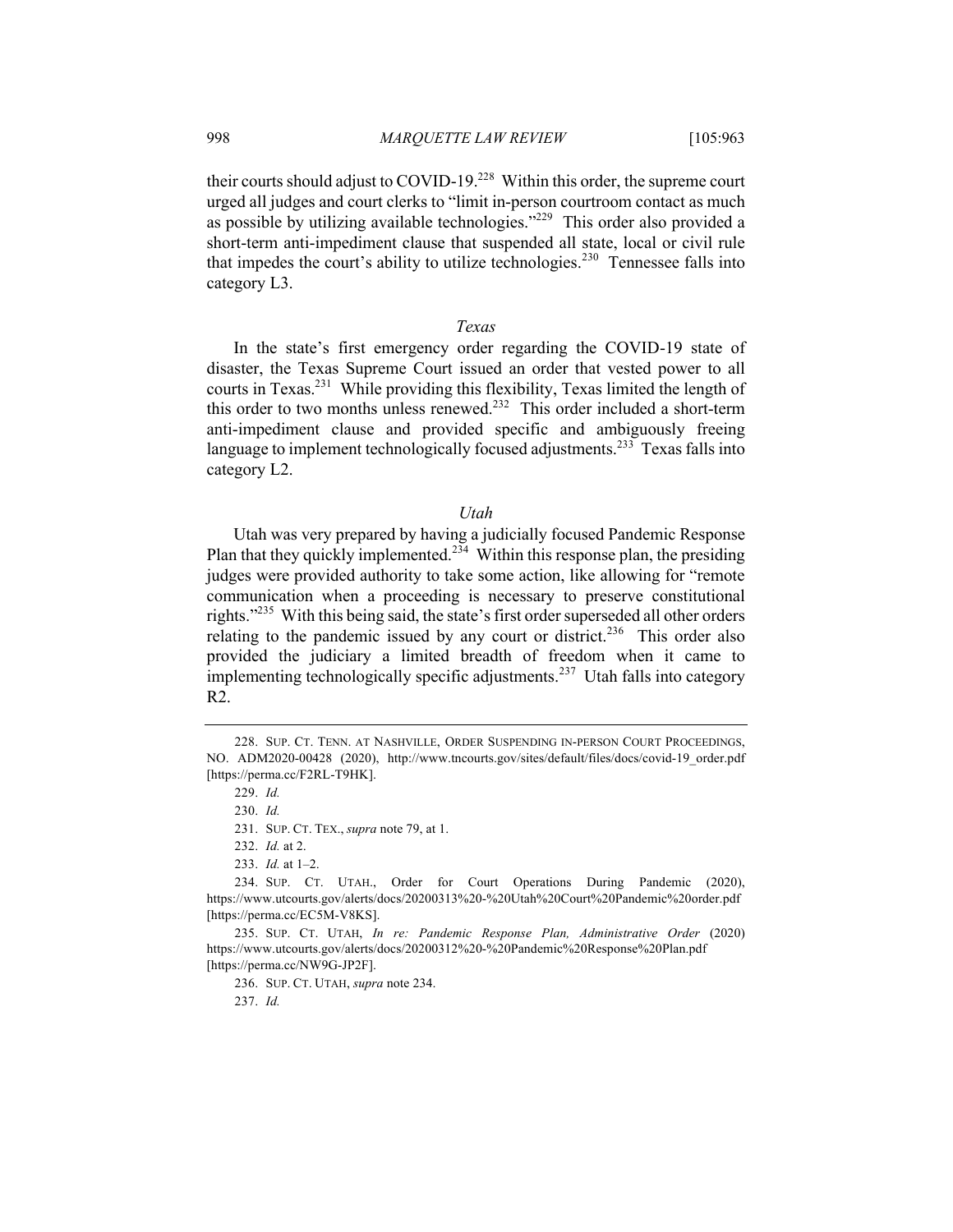# *Vermont*

Through a statewide, open-ended administrative order, the Vermont Supreme Court provided specific technological adjustments to court procedure for its lower courts to implement.<sup>238</sup> That order included language allowing for certain remote hearings, notwithstanding provisions within Vermont's Rules of Civil Procedure.<sup>239</sup> Further, the order suspended other civil procedure rules to allow for electronic filing.<sup>240</sup> Vermont falls into category R2.

#### *Virginia*

Through a handful of pre-COVID-19 procedural resources, the State of Virginia vested power to its lower courts to prepare for ramifications of a pandemic.<sup>241</sup> Specifically, the state had a continuity of operations plan for essential functions as well as an up-to-date pandemic preparedness bench book.242 After a request from the Virginia Governor, the chief justice issued a short-term judicial emergency that included a specific set of orders that provided courts with technologically focused procedural adjustment options.<sup>243</sup> Virginia falls into category R3.

#### *Washington*

Washington was in one of the most tough positions as they were the first state to be hit by COVID-19 cases and the only state to have a state of emergency issued in the month of February  $2020^{244}$  To combat this, the Supreme Court of Washington quickly vested authority onto presiding judges of the state's lower courts with authority to adopt, modify, and suspend court rules and orders.<sup>245</sup> While disseminating power to lower courts, a subsequent

<sup>238.</sup> SUP. CT. VT., DECLARATION OF JUDICAL EMERGENCY AND CHANGES TO COURT PROCEDURES, ADMIN ORDER NO. 49, 2–3 (2020) https://www.vermontjudiciary.org/sites/default/files/documents/AO%2049\_0.pdf [https://perma.cc/N5CN-KLZW].

<sup>239.</sup> *Id.*

<sup>240.</sup> *Id.*

<sup>241.</sup> SUP. CT. VA., ORDER DECLARING A JUDICIAL EMERGENCY IN RESPONSE TO COVID-19 EMERGENCY (2020),

http://www.courts.state.va.us/2020\_0316\_scv\_order\_declaration\_of\_judicial\_emergency.pdf [https://perma.cc/V4M7-RGNL].

<sup>242.</sup> *Id.*

<sup>243.</sup> *Id.*

<sup>244.</sup> *Status of State Covid-19 Emergency Orders*, *supra* note 8.

<sup>245.</sup> SUP. CT. WASH., RESPONSE BY WASHINGTON STATE COURTS TO THE PUBLIC HEALTH EMERGENCY IN WASHINGTON STATE, NO. 25700-B-602 (2020), http://www.courts.wa.gov/content/publicUpload/Supreme%20Court%20Orders/SC%20Order%20Cl osure%2025700-B-602.pdf [https://perma.cc/KR2H-H3BG].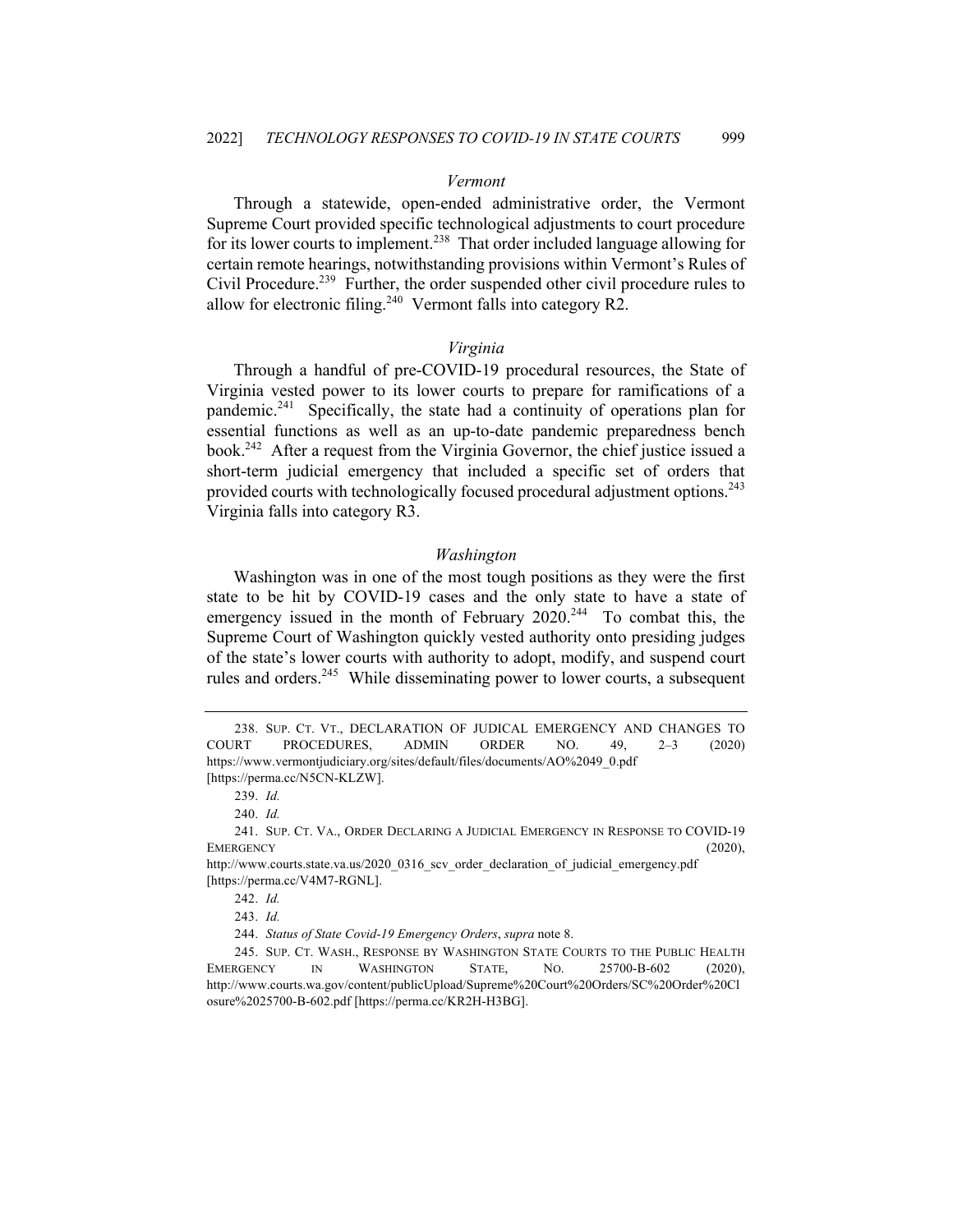open-ended order submitted by the Washington Supreme Court acknowledged only a limited amount of technologically focused adjustments to court procedures.<sup>246</sup> Washington falls into category  $L1$ .

# *West Virginia*

Through a COVID-19 Planning Document, the Supreme Court of Appeals for the State of West Virginia suggested possible methods to mitigate the spread of COVID-19.<sup>247</sup> Within these methods included approval of telephonic hearings and encouraged the use of video conferencing systems.<sup>248</sup> Via a subsequent short-term administrative order, the supreme court of appeals implemented some technologically focused adjustments to civil court procedures centered around video technology.<sup>249</sup> In addition, this order included a corresponding anti-impediment clause to allow for the utilization of this technology.<sup>250</sup> Finally, the order provided the courts of West Virginia with the authority to take additional steps to manage their court docket and proceedings "in a manner designed to protect the health and well-being of court employees, litigants, witnesses, jurors, attorneys, and the general public."<sup>251</sup> West Virginia falls into category L2.

# *Wisconsin*

Through judicial order, Wisconsin's Clerk of Supreme Court implemented statewide, open-ended orders that provided guidance for Wisconsin lower courts.252 Within these orders were specific technologically focused adjustments that pertained to implementing available technologies by all judges, court commissioners, and court clerks.<sup>253</sup> The order also included a short-term anti-impediment clause that suspended local or administrative rules

<sup>246.</sup> SUP.CT. WASH., STATEWIDE RESPONSE BY WASHINGTON STATE COURTS TO THE COVID-19 PUBLIC HEALTH EMERGENCY, NO. 25700-B-607 3 (2020), http://www.courts.wa.gov/content/publicUpload/Supreme%20Court%20Orders/Supreme%20Court% 20Emergency%20Order%20re%20CV19%20031820.pdf [https://perma.cc/S99S-ES4B].

<sup>247.</sup> SUPREME COURT OF APPEALS STATE OF W. VA.*, supra* note 9, at 1, 4.

<sup>248.</sup> *Id.* at 5.

<sup>249.</sup> SUP. CT. OF APPEALS W. VA., SUPREME COURT OF APPEALS OF WEST VIRGINIA ADMINISTRATIVE ORDER 1 (2020).

<sup>250.</sup> *Id.* at 2.

<sup>251.</sup> *Id.*

<sup>252.</sup> SUP. CT. WIS., THE MATTER OF REMOTE HEARINGS DURING THE COVID-19 PANDEMIC (2020), https://www.wicourts.gov/news/docs/remotehearings.pdf [https://perma.cc/TMZ8-HNLH]. 253. *Id.*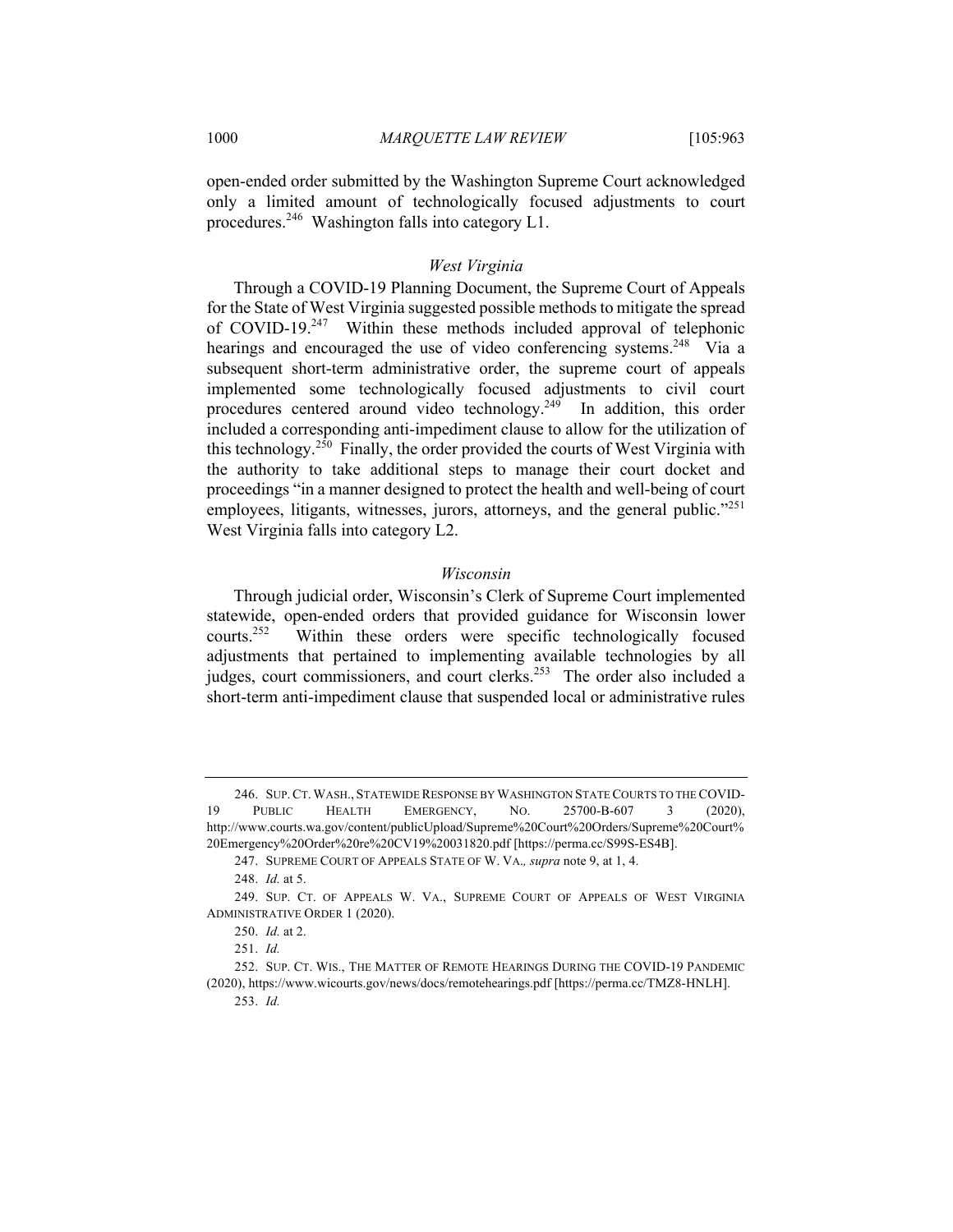that hampered the implementation of these technologies.<sup>254</sup> Wisconsin falls into category R2.

#### *Wyoming*

By judicial order, Wyoming's supreme court implemented short-term statewide orders that encouraged technologically focused specific adjustments.<sup>255</sup> These adjustments included electronic remote procedures and the utilization of electronic filing beyond what was previously allowed.<sup>256</sup> Through subsequent orders in the month of March 2020, the supreme court streamlined electronic filing by suspending rules requiring paper copies,  $257$ freeing the court's ability to take remote depositions, allowing for remote testator witnesses, okaying remote administrations of oaths, and further simplifying electronic filing.<sup>258</sup> Wyoming falls into category R3.

## V. ANALYSIS OF SURVEY DATA ON CIVIL PROCEDURE ADAPTION

As seen on the state-by-state breakdown for each subcategory,  $259$  there is a rather even split between how states implemented their early responses to COVID-19. It was a near split between states that implemented orders that specifically vested power to their lower courts and states that withheld most of the power at the highest levels of the judiciary. Further, roughly half of the states implemented orders that had an open-ended period of validity while the other half implemented orders that were valid for a short period of time. Finally, of the states that spoke to technologically focused adjustments within their orders, nearly one fourth of the states chose to allow for essentially full freedom when implementing adjustments. Of these fourteen states, nine did so with explicit anti-impediment clauses added to their orders. Within these subcategories, there were interesting developments.

<sup>254.</sup> *Id.*

<sup>255.</sup> SUP. CT. WYO., ORDER ADOPTING TEMPORARY PLAN TO ADDRESS HEALTH RISKS POSED BY THE COVID-19 PANDEMIC (2020), http://www.courts.state.wy.us/wpcontent/uploads/2020/03/COVID-19-Order.pdf [https://perma.cc/N68J-7GCW].

<sup>256.</sup> *Id.*

<sup>257.</sup> SUP. CT. WYO., ORDER SUSPENDING RULES REQUIRING PAPER COPIES OF PLEADINGS IN THE SUPREME COURT (2020), https://www.courts.state.wy.us/wp-content/uploads/2020/03/Order-Suspending-Paper-Pleadings-3-20-20.pdf [https://perma.cc/7J4V-JAAH].

<sup>258.</sup> SUP. CT. WYO., COVID-19 EMERGENCY ORDER ADOPTING PROCEDURES FOR REMOTE ADMINISTRATION OF OATHS AND WITNESSES, VERIFICATION OF GUILTY PLEAS, AND FOR PAPER FILINGS (2020), https://www.courts.state.wy.us/wp-content/uploads/2020/03/COVID-19- Order.R30.pdf [https://perma.cc/JG6E-RSF2].

<sup>259.</sup> *Supra* Section III*.*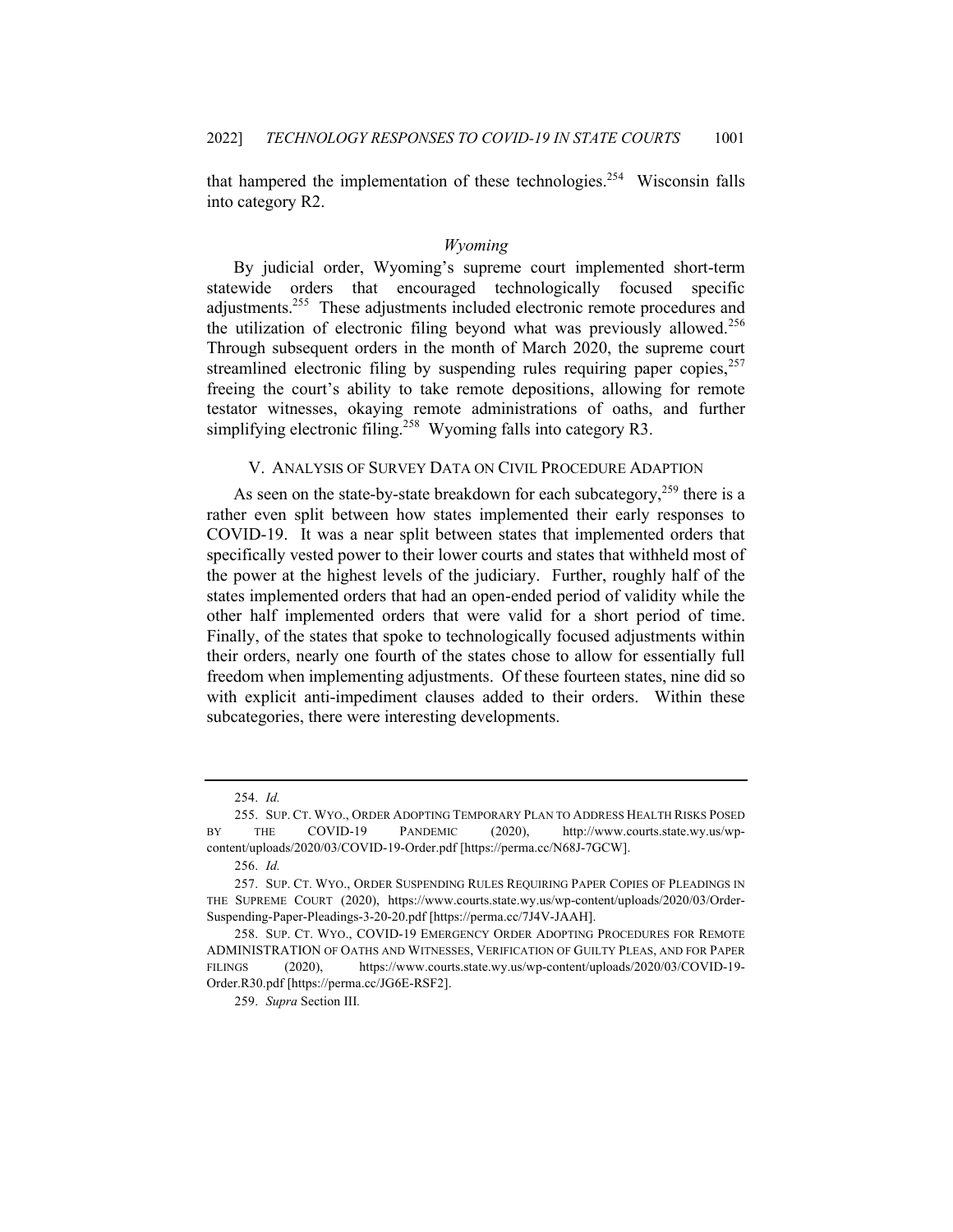Each subcategory had a rather mixed split of states that one would consider traditionally liberal or traditionally conservative. For example, both California and South Dakota chose to disseminate power to their lower courts, with an open-ended order, and for a full range of technological adjustments.<sup>260</sup> On the other end, Georgia and Massachusetts chose to implement statewide orders, but for a short period of time with a limited range of technological adjustments.<sup>261</sup> Further, within these subcategories, states implemented their adjustments with varying quality. R2, Maryland and New Jersey did a better job communicating their limited technological adjustments compared to states like New York and North Dakota that left their implementation vaguer.<sup>262</sup> In addition, throughout various categories some states either implemented a judicial task force to monitor the pandemic, had codified pandemic plans, or provided operational guides for states of emergency.<sup>263</sup> One state, Maryland, even had a "Remote Electronic Participation in Judicial Proceedings" order in place from 2018 that quickened their response to the pandemic.<sup>264</sup> This additional preparedness or guideline structure allowed for flexibility and a smoother implementation of technology.

Future research can be done to drill down into these early, upper-level governmental responses to further analyze the trends within the subcategories. This Comment predominantly focused on the first months of the pandemic response at the highest level of government. More research needs to be conducted that focuses on lower court order and memorandum implementation of technological adjustments within their civil procedures; how states further adapted as the pandemic lingered; and whether states plan on, or have, codified these technological adjustments for when society returns to a sustained degree of normality. With this being said, category R1 states (those that implemented statewide orders for a short period of time, allowing their lower courts to implement a full range of technological adjustments) appeared to best balance the need for accuracy with the costs of implementation—maintaining the highest degree of meaningful court participation.

The states of Arizona, Arkansas, and Missouri chose the best avenue: to structure their early judicial orders to implement technological adjustments that best balanced accuracy with the judicial costs of implementation and to ultimately promote a high degree of meaningful court participation. While other states may have executed their implementation better, potentially due to

<sup>260.</sup> *Supra* notes 100–03, 225–27.

<sup>261.</sup> *Supra* notes 117–21, 161–63.

<sup>262.</sup> *Compare supra* notes 157–60, 7, *and* 191, *with supra* notes 195–99 *and* 204.

<sup>263.</sup> *Supra* notes 116, 130, 133, 142, 219, 220, 234, 242.

<sup>264.</sup> *Supra* notes 157–60.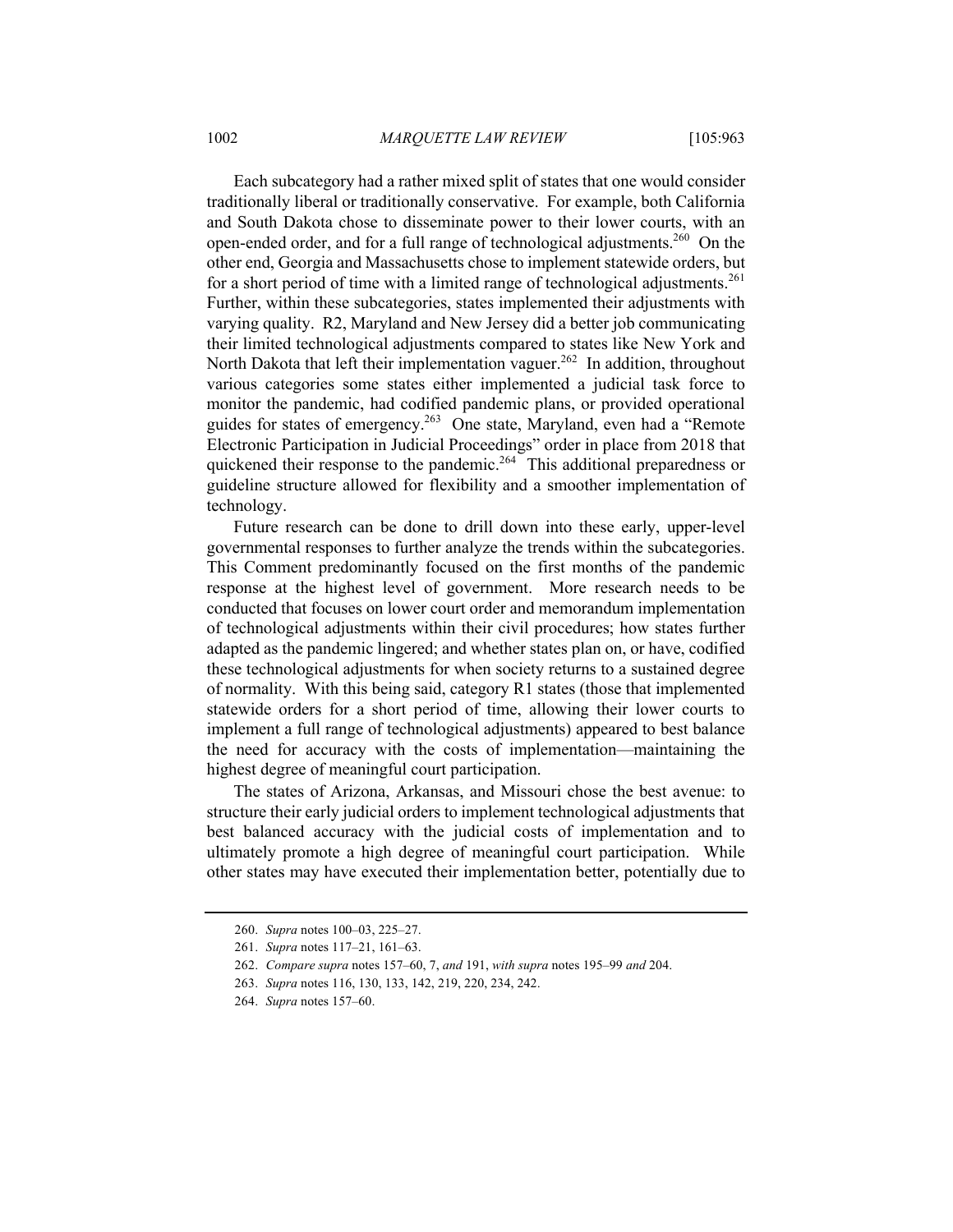pre-planning or quicker responses, this subcategory provided key elements that allowed for the right balance to respond to COVID-19 through the usage of technology.

First, by implementing a statewide judicial order, rather than vesting the power to their lower courts, these states were able to keep a unified set of rules that provided attorneys, judges, litigants, and other stake holders with a clear understanding of what was happening across all state courts. While these states ultimately had individual orders submitted at the lower courts, providing an umbrella order better unified the civil procedure changes across the board. Choosing to structure their implementation this way, the R1 states could maximize meaningful participation by creating a newly adapted civil procedure that provided unified guidance across the states' courts. Further, the umbrella order structure could possibly help minimize costs through larger purchases of technological hardware and software.

Second, the differences between an open-ended and a short period length of validity were, for the most part, negligible because the speed and uncertainty of COVID-19 forced all courts to adjust their orders as the situation evolved. However, orders that were valid for a short period of time provided the courts with an idea of when new guidance, orders, or implementation would be handed down from the judiciary. On its face, open-ended orders seemed like the ideal pathway; however, this left ambiguity as to when the lower courts should expect additional orders. The ambiguity associated with the open-ended orders could further increase judicial uncertainty that may negatively impact accuracy.

Third, providing state courts with essentially full freedom to implement technological adjustments gave the lower courts the ability to be rather creative with how they wanted to implement technological adjustments. The most fundamental adjustment all courts implemented was moving proceedings and hearings to remote forums through the usage of telephonic or audiovisual technology. However, electronic filing, remote swearing in and witnessing, digital signatures, and flexible service of process were additional ways courts utilized technology to adjust state civil procedures. A major aspect of this subcategory was the fact that these states implemented anti-impediment clauses that nullified or suspended laws and rules to allow for full utilization of technology adjustments. By allowing for full freedom of implementation, these R1 states could more quickly implement changes that increased meaningful participation. Not only was meaningful participation increased, but so was accuracy due to the shorter delays and flexibility provided by the antiimpediment clauses.